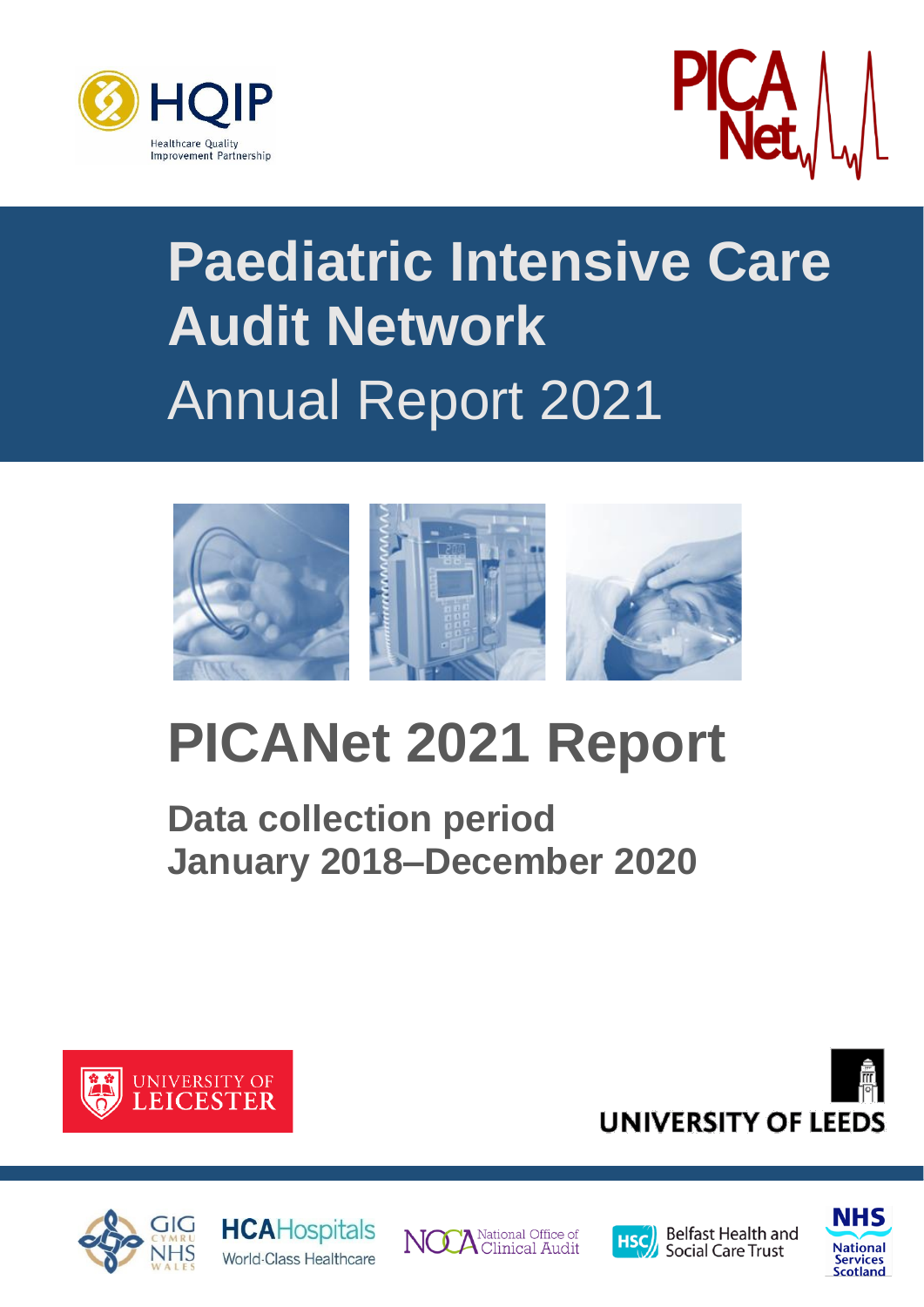## Organisation key

- A Addenbrooke's Hospital, Cambridge<br>C Noah's Ark Children's Hospital for W
- Noah's Ark Children's Hospital for Wales, Cardiff
- D Royal Manchester Children's Hospital
- E1 Great Ormond Street Hospital, London (PICU/NICU)<br>E2 Great Ormond Street Hospital, London (CICU)
- Great Ormond Street Hospital, London (CICU)
- F Evelina London Children's Hospital<br>H King's College Hospital, London
- King's College Hospital, London
- I Leeds General Infirmary
- K2 Freeman Hospital, Newcastle upon Tyne
- K3 Great North Children's Hospital, Newcastle upon Tyne
- L Royal Stoke University Hospital
- M Nottingham Children's Hospital, Queens Medical Centre, Nottingham
- N John Radcliffe Hospital, Oxford
- O Royal Brompton Hospital, London<br>P Alder Hey Children's Hospital Live
- P Alder Hey Children's Hospital, Liverpool<br>Q Sheffield Children's Hospital
- Q Sheffield Children's Hospital<br>R Southampton Children's Hos
- Southampton Children's Hospital
- S James Cook University Hospital, Middlesbrough<br>
T St George's Hospital London
- St George's Hospital, London
- U St Mary's Hospital, London
- V Birmingham Children's Hospital
- W Bristol Royal Hospital for Children
- X1 Glenfield Hospital, Leicester
- X2 Leicester Royal Infirmary
- Y Royal Hospital for Sick Children, Edinburgh
- Z The Royal London Hospital<br>ZA Roval Hospital for Children.
- Royal Hospital for Children, Glasgow
- ZB Royal Belfast Hospital for Sick Children
- ZC Children's Health Ireland at Crumlin, Dublin (formerly Our Lady's Children's Hospital, Crumlin)
- ZD Children's Health Ireland at Temple Street, Dublin (formerly Temple Street Children's University Hospital)
- ZE Harley Street Clinic, London<br>ZF The Portland Hospital, London
- The Portland Hospital, London
- T001 Children's Acute Transport Service (CATS)
- T002 Embrace: Yorkshire & Humber Infant & Children's Transport Service
- T003 North West and North Wales Paediatric Transport Service (NWTS)
- T004 South Thames Retrieval Service (STRS)
- T005 KIDS Intensive Care and Decision Support
- T008 Southampton Oxford Retrieval Team (SORT)
- T010 Northern Ireland Specialist Transport and Retrieval (NISTAR) Paediatric
- T020 Scotland Specialist Transport and Retrieval (ScotSTAR)
- 
- T022 Irish Paediatric Acute Transport Service (IPATS) Wales and West Acute Transport for Children (WATCh)
- T026 North East Children's Transport and Retrieval Service (NECTAR)
- T027 Children's Medical Emergency Transport Service (CoMET)
- T028 Heartlink ECMO Children's Service

Published in the UK by the Paediatric Intensive Care Audit Network (PICANet). This work is copyright. Apart from any use as permitted under the Copyright, Designs and Patents Act 1988, no part may be reproduced by any process without permission from PICANet.

Requests and enquiries concerning reproduction rights should be directed to PICANet at: PICANet, School of Medicine, University of Leeds, Clarendon Way, Leeds, LS2 9JT Telephone 0113 343 8125 ∙ Email [picanet@leeds.ac.uk](mailto:picanet@leeds.ac.uk?subject=PICANet%20annual%20report)

In all cases, PICANet must be acknowledged as the source when reproducing or quoting any part of this publication. Please use the following format when citing this report: Paediatric Intensive Care Audit Network Annual Report 2021 (published January 2022): Universities of Leeds and Leicester

For this report content is © 2022 The Healthcare Quality Improvement Partnership.

The ISBN number for this publication is 978-85316-363-3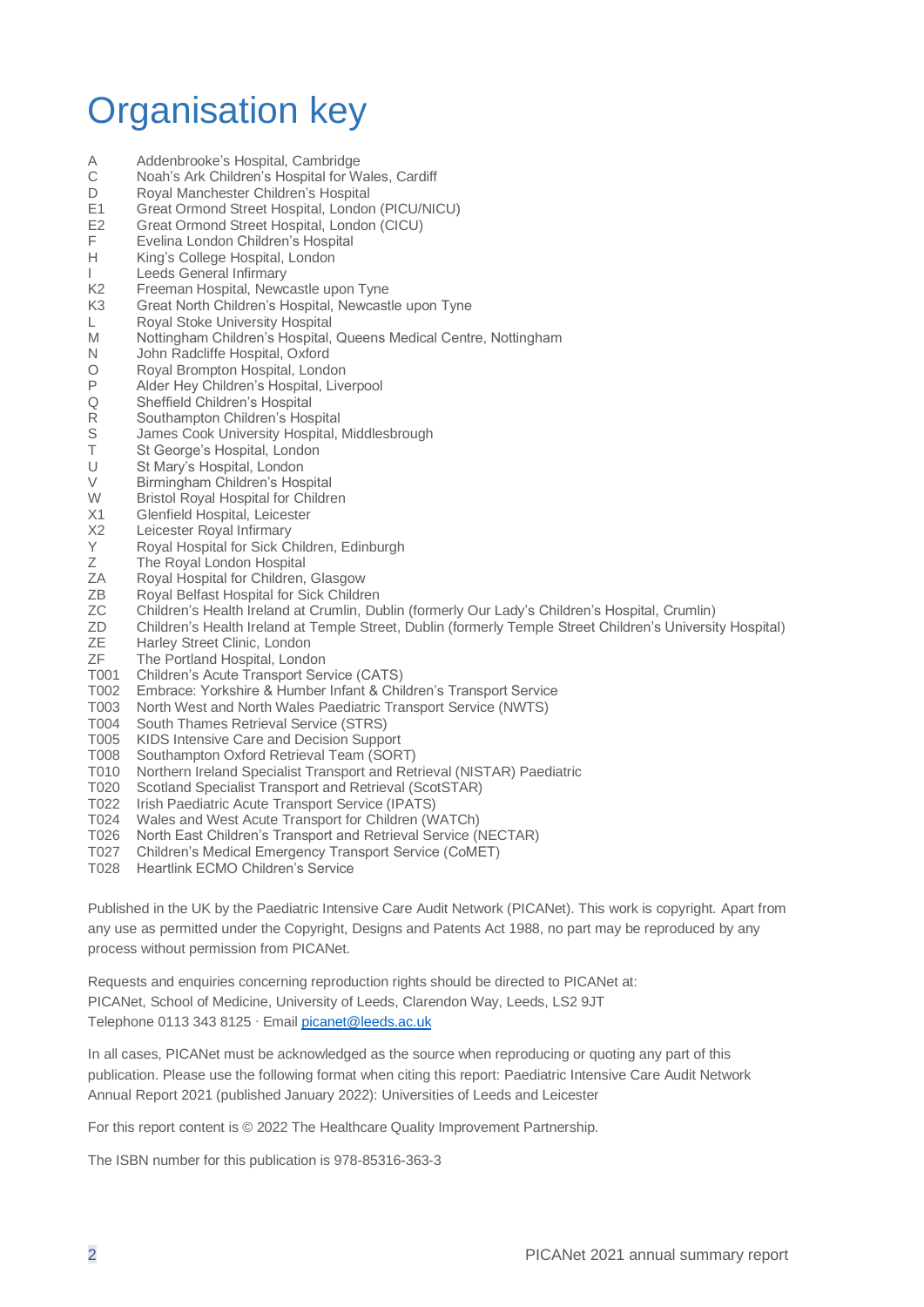## **Contents**

| Headline figures: Bed occupancy during 'normal hours' and 'out of hours' 26 |  |
|-----------------------------------------------------------------------------|--|
|                                                                             |  |
|                                                                             |  |
|                                                                             |  |
|                                                                             |  |
|                                                                             |  |
|                                                                             |  |
|                                                                             |  |

For the Supplementary Special Chapters, Tables, Figures and Appendices relating to this report, please visit the PICANet website www.picanet.org.uk.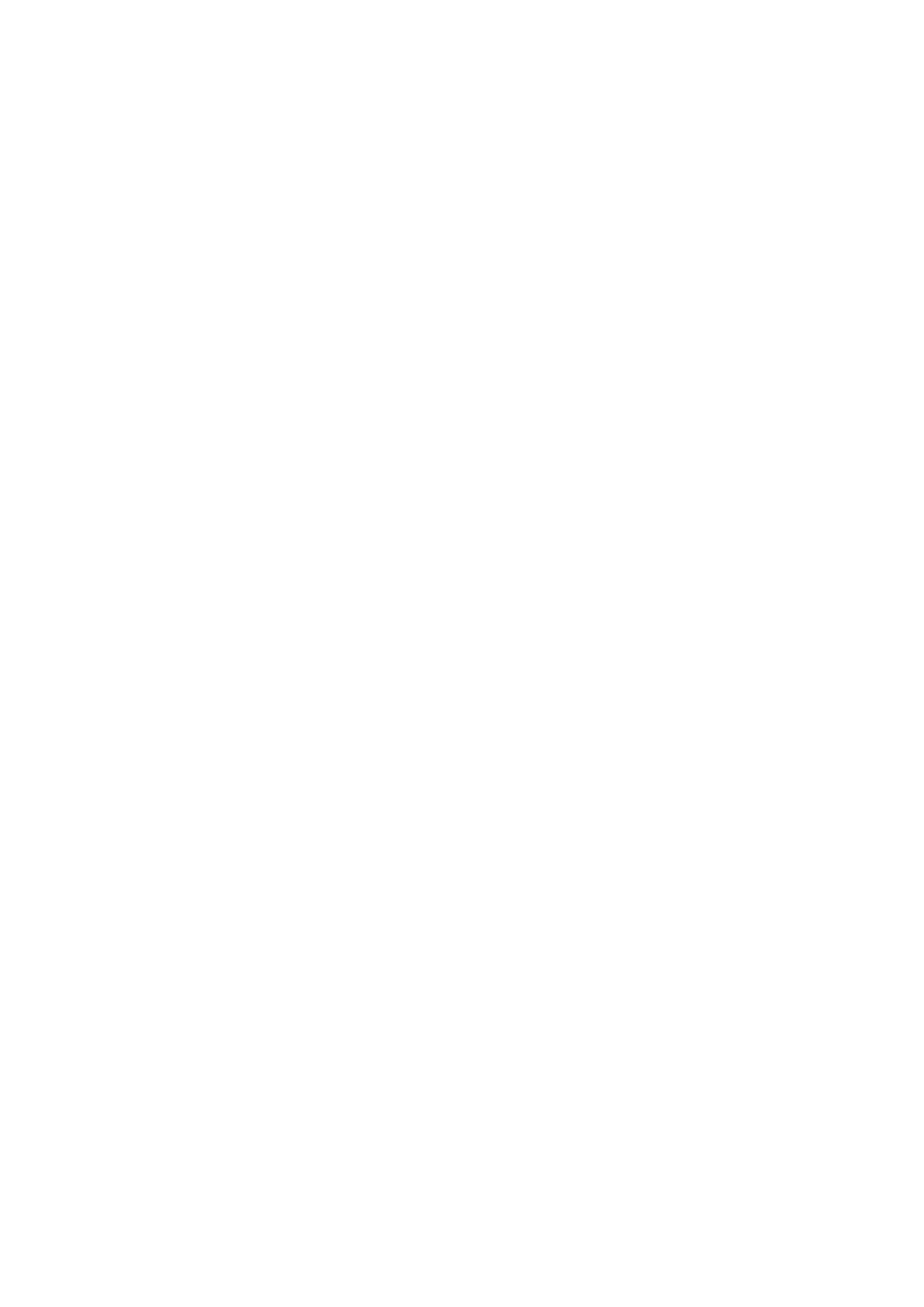## <span id="page-4-0"></span>Acknowledgements

The Paediatric Intensive Care Audit Network (PICANet) gathers information on all patients admitted to paediatric intensive care units (PICUs) in the UK and Republic of Ireland, in conjunction with centralised transport services (CTS).

We are indebted to the efforts of all the audit clerks, secretaries, nurses and doctors who support and contribute to PICANet from their own PICUs and CTS. We are particularly grateful for everyone's support and contributions over the past year given the significant challenges of the COVID-19 pandemic.

PICANet also continues to rely on the expertise and support from the Paediatric Critical Care Society (PCCS), the PICANet Steering Group and members of the Clinical Advisory Group who provide an essential link between PICANet and the clinical care teams. We would like to acknowledge this support, which enables the PICANet audit to continue to be a success.

We are also grateful to colleagues at Evelina London Children's Hospital for writing one of the special chapters this year on diabetic ketoacidosis (DKA).

The PICANet Audit is commissioned by the Healthcare Quality Improvement Partnership (HQIP) as part of the National Clinical Audit and Patient Outcomes Programme (NCAPOP), the Welsh Health Specialised Services, NHS Lothian/National Services Division NHS Scotland, the Royal Belfast Hospital for Sick Children, The National Office of Clinical Audit (NOCA) for the Republic of Ireland and HCA Healthcare UK. HQIP is led by a consortium of the Academy of Medical Royal Colleges, the Royal College of Nursing and National Voices. Its aim is to promote quality improvement in patient outcomes, and in particular, to increase the impact that clinical audit, outcome review programmes and registries have on healthcare quality in England and Wales. HQIP holds the contract to commission, manage and develop the NCAPOP, comprising around 40 projects covering care provided to people with a wide range of medical, surgical and mental health conditions. The programme is funded by NHS England, the Welsh Government and, with some individual projects, other devolved administrations and crown dependencies.

[www.hqip.org.uk/national-programmes](http://www.hqip.org.uk/national-programmes)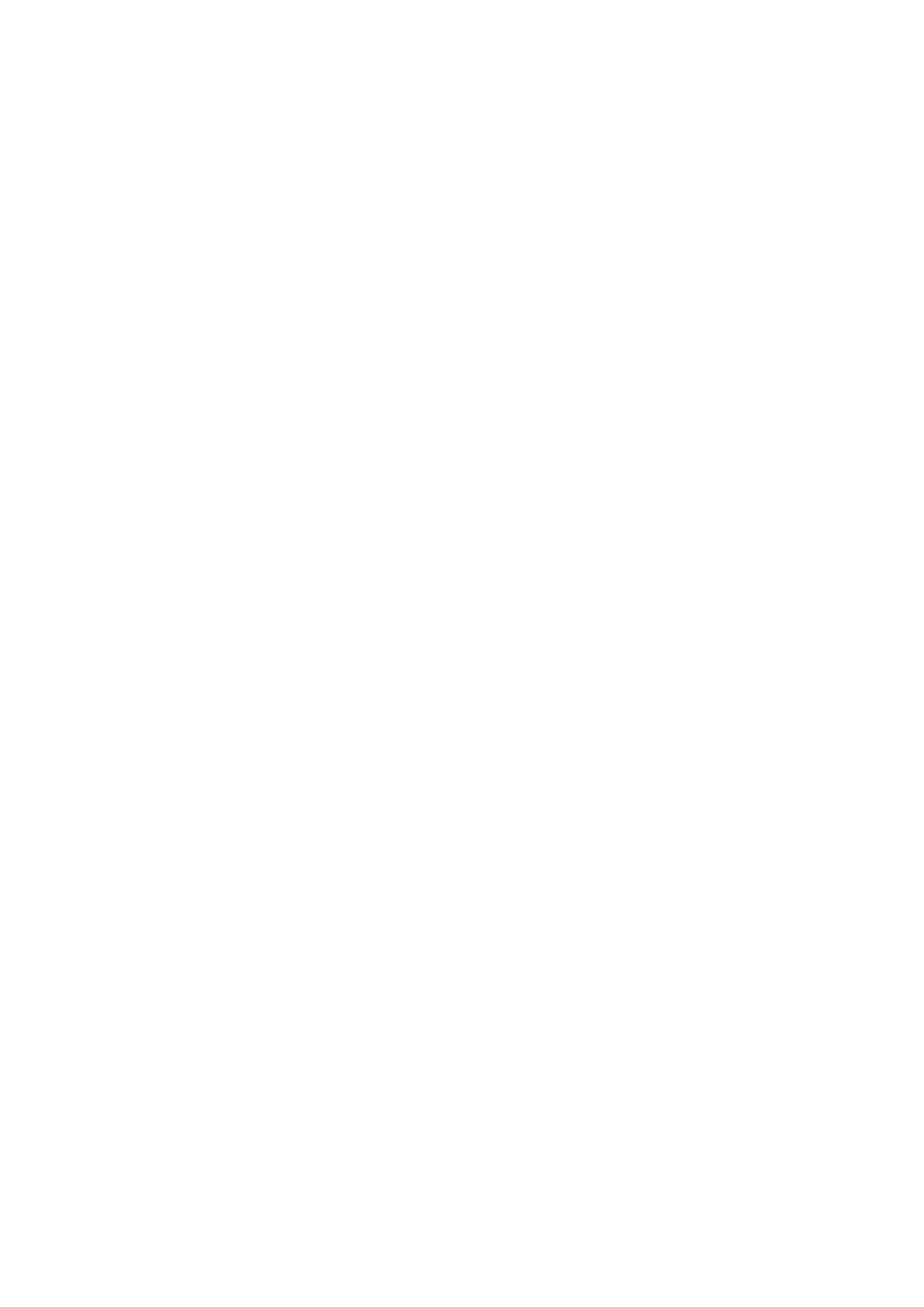## <span id="page-6-0"></span>**Introduction**

This is the eighteenth PICANet annual clinical audit report describing paediatric critical care activity which occurred within paediatric intensive care units in the United Kingdom (UK) and Republic of Ireland (ROI) between 2018 and 2020. The annual report forms one important component of PICANet's contracted obligations, cataloguing comprehensive information on referral, transport and admission events to monitor the delivery and quality of care in relation to agreed standards and evaluate clinical outcomes to inform national policy in paediatric critical care.

We report on five key metrics relevant to Paediatric Intensive Care services: case ascertainment including timeliness of data submission, retrieval mobilisation times, number of qualified nurses per bed, emergency readmissions within 48 hours of discharge and mortality in PICU. Although a formal outlier analysis and policy is only recommended for in-PICU mortality, we continue to provide real-time 'RSPRT' plots to enable PICUs to monitor their mortality outcomes on a much more regular basis.

This year, we have three special chapters included in a supplementary document. Two of the special chapters relate to the impact of the COVID-19 pandemic on paediatric intensive care units and provision: one provides an overview of the children with a confirmed coronavirus diagnosis treated in a PICU in the UK; the second investigates the impact of the pandemic on PIC beds, PICUs and staffing. Additionally, a third special chapter investigates how presentations and outcomes for diabetic ketoacidosis (DKA) admissions to PICUs have changed over the last ten years.

As in previous reports, we also provide a full set of tables and figures which document transport, referrals and admissions activity within PICUs between 2018 and 2020. Individual tables and figures can be downloaded in electronic form from the main PICANet website [www.picanet.org.uk.](https://www.picanet.org.uk/annual-reporting-and-publications/)

We also plan further enhancements to the PICANet web platform and underlying database to provide a more user-friendly and interactive experience so that all key performance data for units can be easily interrogated and visualised through an online dashboard.

Professor Liz Draper

Professor Richard Feltbower,

Principal Investigators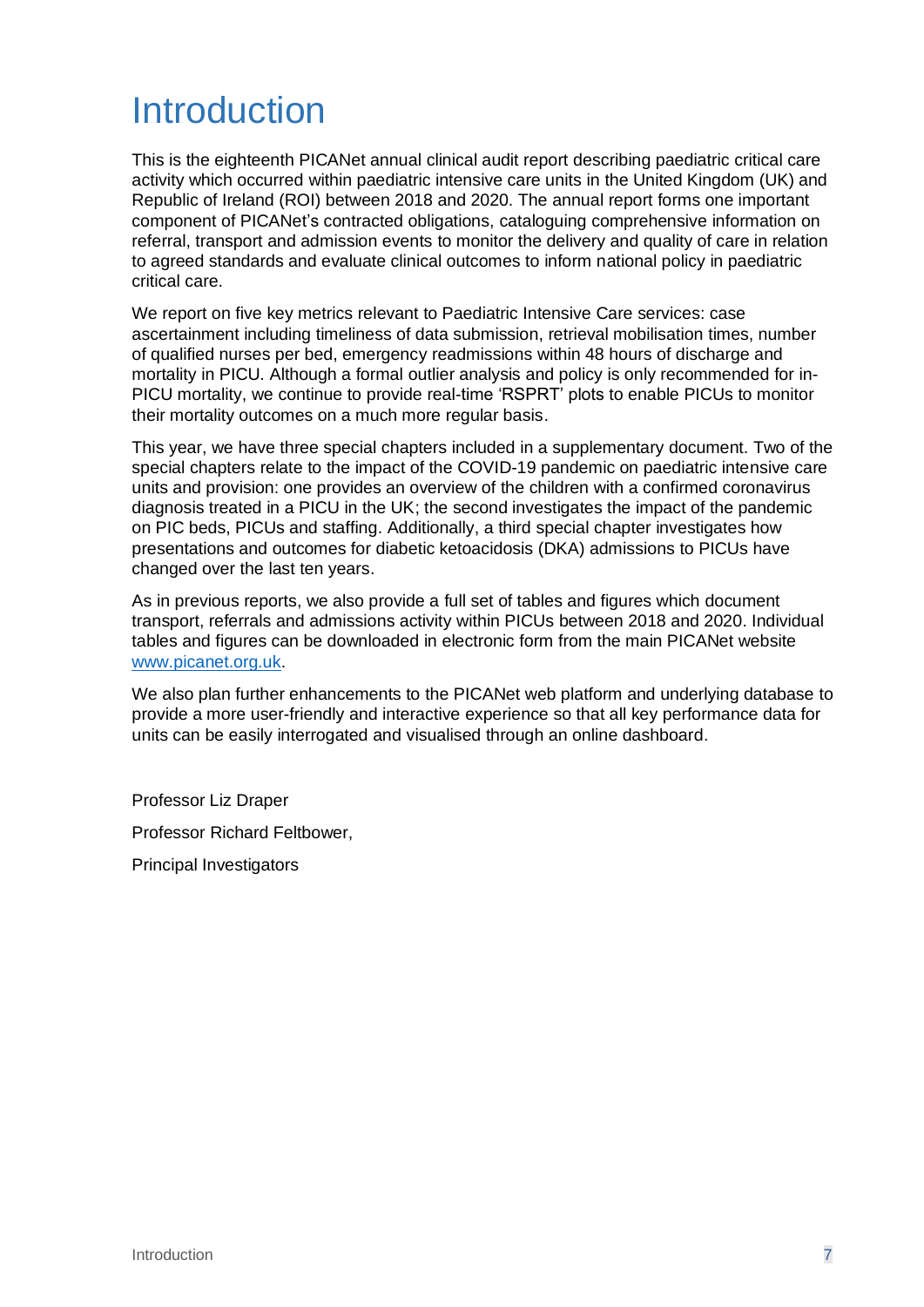## <span id="page-7-0"></span>Key findings

- The number of admissions to paediatric intensive care across the UK and Republic of Ireland in 2020 showed a reduction due to the COVID-19 pandemic from just over 20,000 per year from 2018–19 to 16,400 in 2020. This reduction is reflected across all countries of the UK and Republic of Ireland.
- The reduction in admissions was also reflected in the number of bed days delivered across the UK and ROI, which fell by 20% in 2020 compared to the two previous years.
- Admission rates to paediatric intensive care also showed a reduction of around 20% across all nations, ranging from 83 per 100,000 children in the Republic of Ireland to rates of 136 in Scotland.
- Despite the pandemic, the likelihood of dying whilst being treated within PICUs remained very low with 96.4% of admissions discharged alive in 2020. The proportion of deaths within PICU showed a slight reduction in 2020, comprising around one in six of all children's deaths in the UK and one in every five in the ROI.
- Annual rates of reported unplanned extubation varied between 3.4 in Wales and 6.1 in Scotland for every 1,000 days of invasive ventilation throughout the reporting period. Two thirds of all units reported a decrease in the number of unplanned extubations in 2020 compared to 2019.
- The PICANet staffing census week coincided with the second wave of the pandemic in November 2020 and were consequently noticeably lower than previous years. The total intensive care occupancy rates were 65% in 'normal' hours, ranging from 45% to 67%. High dependency bed occupancy in 'normal' hours showed a similar decrease with an average of 47% in 2020 compared to over 80% in 2019. Intensive care bed occupancy out of hours ranged from 55% to 78%. For high dependency care, 'out of hours' bed occupancy was an average of 43%, ranging from 29% to 59%.
- 89% of units across the UK and Republic of Ireland (excluding Northern Ireland) provided complete and timely admissions' data to PICANet within three months of discharge. Fifteen units achieved completeness within three months for at least 98% of their admissions in 2020 compared to nine units in 2019. Excluding units affected by major IT issues, three units completed fewer than 60% of their admission records within this timescale.
- There was a 30% decrease in the average number of child retrievals compared to the previous two years. Of the 2,896 journeys carried out for children requiring urgent transport to a PICU, 64% were started within 30 minutes, with over 80% started within one hour of the clinical decision being made. Just over 1 in 30 journeys (3%) started more than three hours after the decision.
- Overall, the establishment figures for nursing staff across the UK and ROI showed that six PICUs (18%) met the PICS standards for nursing staff of 7.01 WTE (whole time equivalents), when all staff providing clinical care (including non-registered health care staff: Bands 2–4) are included. However, if all recorded vacancies were filled, then 16 PICUs (48%) would meet this standard. As in previous years the annual PICANet staffing census shows that both in 'normal', and 'out of hours' units ensure their staffing levels are appropriate for the number and care level provided for children on their unit despite COVID-19 pressures on staff and resources.
- Overall rates of emergency readmission within 48 hours of discharge remained stable at around 1.7% over the period 2018–2020. However in 2020 it varied by country, from 0.8% in Wales to 2.1% in Scotland.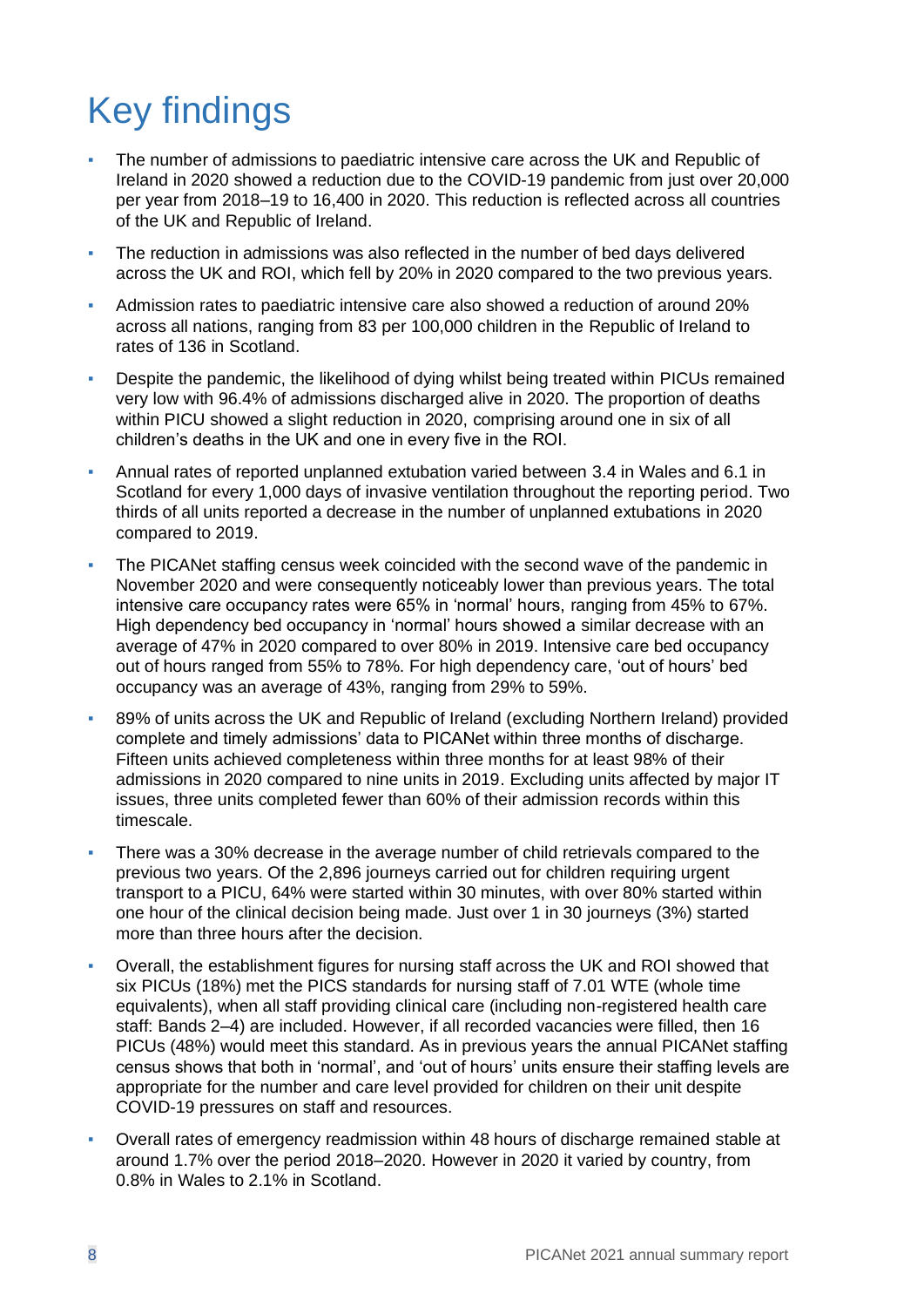- No negative statistical outliers were identified for mortality rates for any unit between 2018 and 2020. There were three units which were defined as positive outliers for mortality, indicating substantially lower numbers of deaths than would be predicted with these units having completed the PICANet outlier process. Further work will be carried out to identify particular areas of excellence within units for shared learning.
- **In terms of COVID-19 in PICU, this report highlights the importance of screening as an** infection control measure as more than 20% of children with a confirmed diagnosis of COVID-19 (without PIMS-TS) were asymptomatic during PICU admission and were detected only on routine screening.
- PICUs were able to collect additional custom audit data relating to COVID-19 and PIMS-TS cases in a timely manner despite significant resource limitations which has allowed for important monitoring and modelling to be undertaken throughout the pandemic for planning purposes.
- The impact of COVID-19 on PICU staffing during the time period from 7 February 2020 to 29 April 2021 was twofold. Firstly, over half (16 out of 31) PICUs received adult patients at some point in this time period. Overall paediatric bed occupancy was unchanged for 55% (17) PICUs with some variation, whilst 9 PICUs reported a decrease in PICU activity. Extra capacity beds were created in PICUs, the highest number was 172 extra beds opened to meet demand from March to June 2020, whilst 10% of the maximum total of beds open were closed to paediatric admissions. Secondly, 55% of PICUs redeployed their staff, predominantly nursing and medical staff. The majority of staff were used to aid Adult Intensive Care Units. 29% of PICUs were required to relocate children to another PICU or designated area. It is important to report the impact that COVID-19 has had on bed occupancy however, the data should not be used in the usual way for planning.
- The proportion of children admitted to PICU with a primary diagnosis of diabetic ketoacidosis more than doubled in 2020 to 1.3% compared with the average proportion of 0.6% for 2010 to 2019. This increase is in keeping with emerging evidence in international reports of an association of COVID-19 and diabetes.
- Diabetic ketoacidosis admissions in 2020 had similar outcomes (mortality and length of stay) and requirement for support (ventilation, intravenous vasoactive treatment and renal replacement therapy) to the preceding years.
- Changes in national diabetic ketoacidosis guidelines (2015 and 2020) do not appear to have had an impact on mortality or the incidence of cerebral oedema and acute renal failure in children presenting to PICU with a diagnosis of DKA.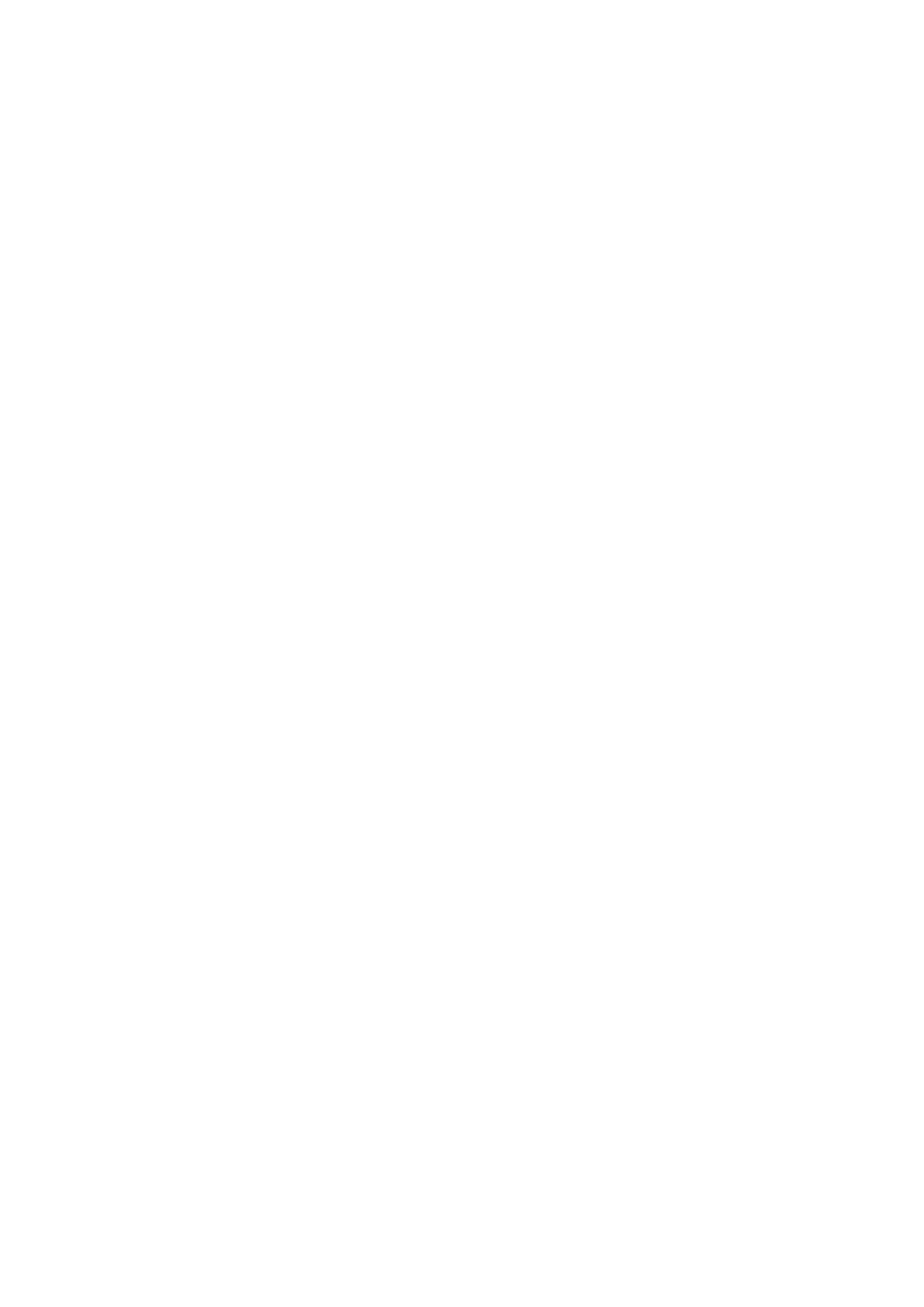## <span id="page-10-0"></span>Recommendations

1. Continue to monitor the impact of COVID-19 on admissions to paediatric intensive units across the UK and ROI, working closely with NHS organisations to support service planning.

Action: NHS England, Paediatric Intensive Care Units (PICUs), commissioners, Operational Delivery Networks (ODNs)

2. Review data collection processes and procedures, to ensure ability to meet future two month timeliness standard as stated in the 2021 PCCS Quality Standards [1], and PIC10a (PICU Quality Dashboard 2021/2022).

Action: organisations not meeting the timeliness standards for completion of data to PICANet

3. Review staffing levels following the pandemic to ensure adequate levels of care are maintained within paediatric intensive care.

Action: National nursing professional bodies

4. Share examples of best practice with PICANet, to enable onward sharing with other PICUs.

Action: PICUs which are positive outliers for mortality

- 5. Consider continuing to screen all children admitted to PICU for SARS-CoV-2 infection Action: PICUs
- 6. Continue to report COVID-19/PIMS-TS patients via PICANet notification/custom audit to aid early detection of patterns and trends that require a coordinated regional and/or national response.

Action: PICUs, PICANet

7. Explore the positive and negative outcomes of the remodelling strategies used during the pandemic (such as caring for critically ill adult patients and redeployment of staff) to assess the potential for future adoption/application.

Action: Commissioners, ODNs.

8. Consider increased provision of Level 2 care to reduce the pressure on PICUs as the majority of DKA children did not require invasive ventilation or intravenous vasoactive therapy, in line with the paediatric critical care review in 2019.

Action: Commissioners, ODNs.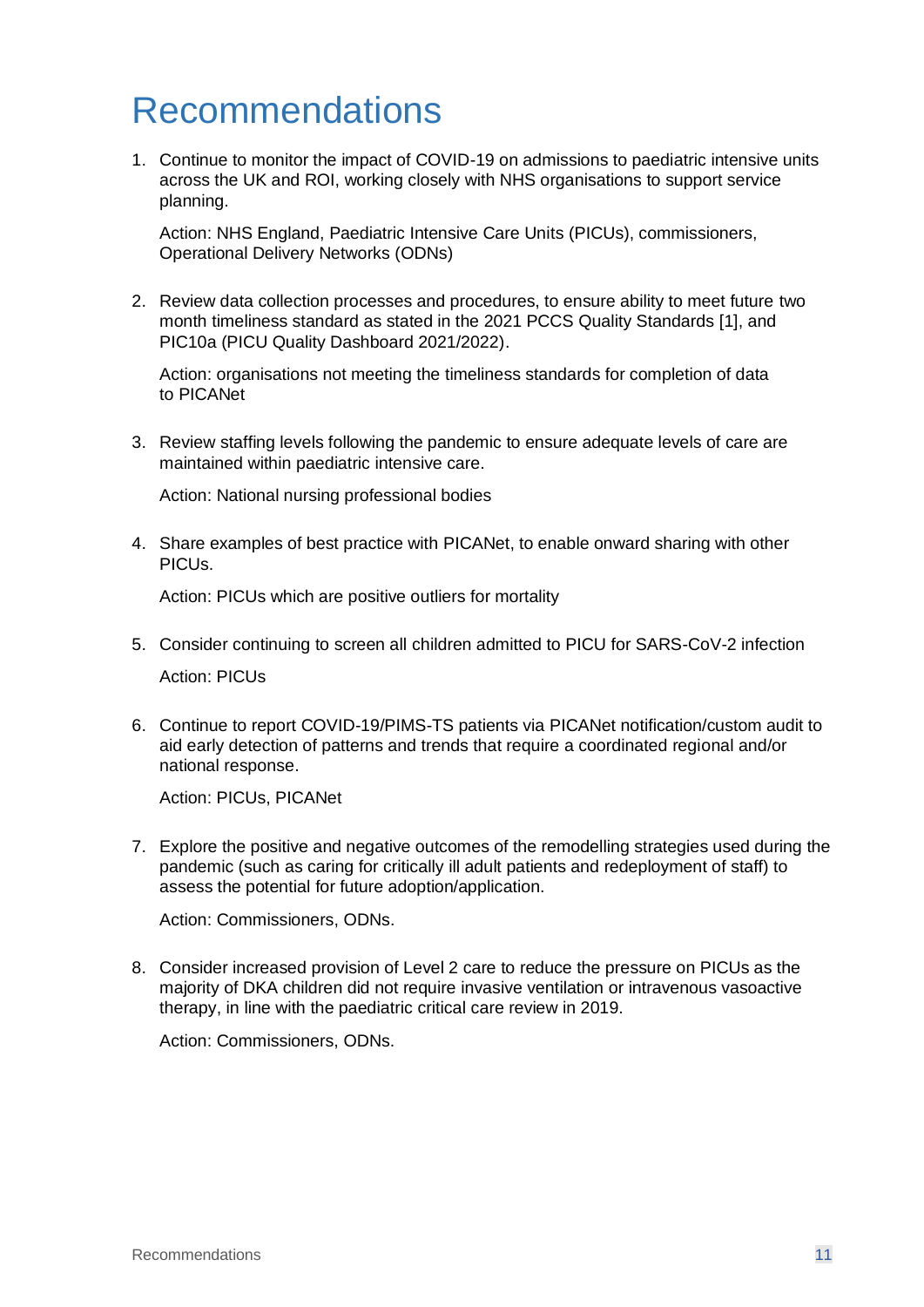## <span id="page-11-0"></span>How we present our results

Results are presented in tables and figures. This Report focuses on children aged 0–15 years (unless otherwise specified); each specific measure of interest is explained in the results and metrics sections below under the heading "What are we measuring?".

Measures include the number of admissions, how many days patients are in PICU, the types of treatments patients receive and clinical outcomes such as death. We present data according to age, sex, country of admission, treating PICU as well as country of residence and where the child is living.

Data are presented in more granular detail in the "Tables and Figures". In general, data are presented for children aged 0–15 years and do not include any admissions where the child's age is unknown, however, some tables also include data relating to all patients admitted to PICU (including those who are 16 years and older or where we don't know the patient's age; these tables will have footnotes explaining this.

#### **Rates**

We present certain information in the form of rates, enabling comparisons to be made between countries even though the population size in each country is different. Rates are usually presented as the number per 1,000 or per 100,000 of the relevant population.

When we want to compare two rates we divide one rate by the other, to get a relative rate. For example, to compare the admission rate in Scotland to that in England we would divide the Scottish admission rate by the English admission rate. If the two rates were the same then the relative rate would be one. If the Scottish rate was higher than the English rate then the relative rate would be greater than one. If the Scottish rate was lower than the English rate then the relative rate would be less than one. This measure allows us to talk about the Scottish rate in comparison (or relative) to the English rate.

#### **Deaths**

We measure how poorly children were at the point when they were admitted to PICU using the Paediatric Index of Mortality version 3 (PIM3)[2]. This takes into account many factors (such as whether the child was admitted as an emergency and whether they needed help breathing) to estimate how likely each child is of dying.

When comparing deaths in PICU, we calculate the risk-adjusted standardised mortality ratio (SMR). This compares the number of deaths that have happened in a PICU and how many deaths we expected to happen given how poorly children were when they were admitted to PICU. We also use 'funnel plots' to compare individual PICUs in terms of mortality which enables us to display and compare the risk-adjusted SMR on the same graph. These plots tell us what range of values we might expect to see for the SMR in each PICU, given that we expect a certain amount of variation as these calculations are based on a very small number of deaths. Further details on funnel plots and how to interpret them are provided in the ["Metric 5: Mortality in PICU"](#page-43-0) section.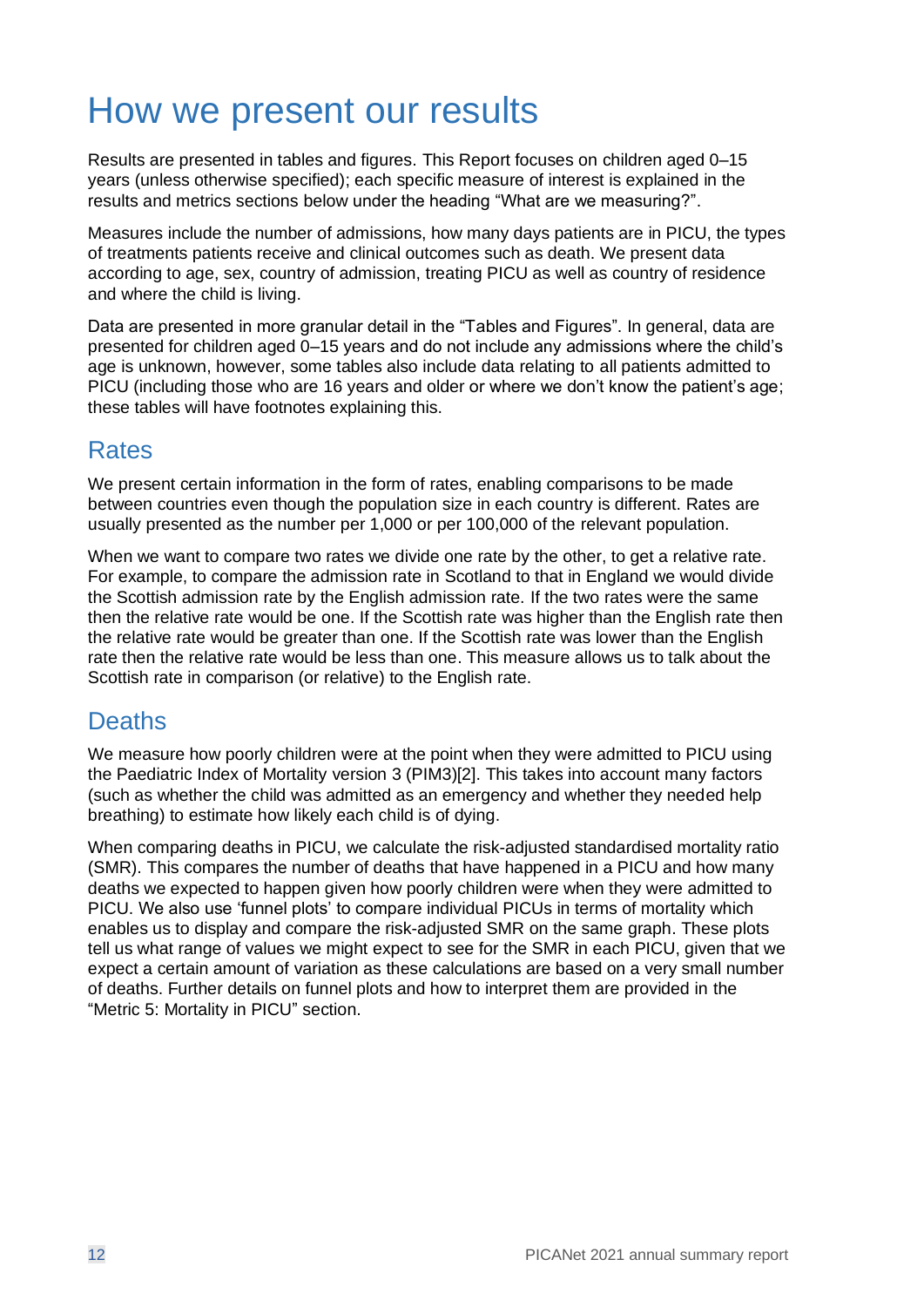## <span id="page-12-0"></span>Important notes

#### COVID-19 pandemic

The COVID-19 pandemic had an impact on all UK and ROI PICUs and PICANet data have been used or referenced in a number of peer-reviewed journal articles looking at both COVID-19 and paediatric inflammatory multisystem syndrome temporally associated with COVID-19 (PIMS-TS) patients [3]. Some PICUs closed to paediatric admissions entirely and some accepted admissions for both paediatric and adult patients [4]; this reduction in paediatric intensive care (PIC) provision is reflected throughout the data presented in this report in terms of workload and bed occupancy. We explore the impact of the pandemic on PIC and staffing in more detail in the COVID-19 special chapter.

#### Data collection issues

Northern Ireland had a pause in data collection in 2018 causing a delay in data submission which impacted 2018 and 2019 data completion timelines. The Republic of Ireland had a pause in data collection in 2020 due to a cyber-attack on the country's health service systems which impacted on data completion timelines and on data cleaning for this Annual Report.

#### Closure of ZE – Harley Street PICU

One non-NHS PICU (ZE) closed to paediatric admissions permanently in March 2020 such that 2020 data presented below for this unit does not represent a full calendar year. Data for 2020 for this unit is therefore not directly comparable to 2018 and 2019.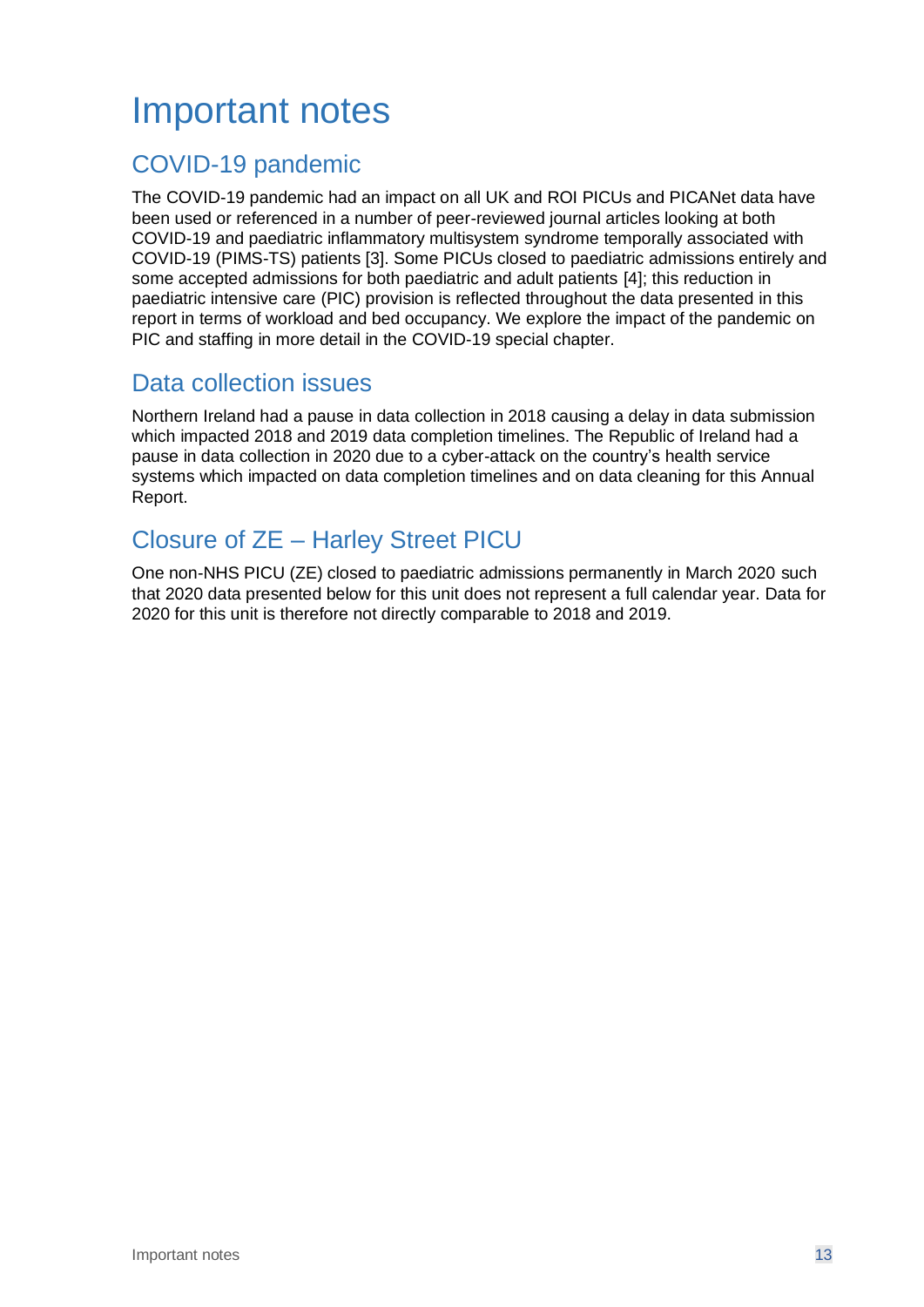## <span id="page-13-0"></span>Headline figures: Admission numbers and bed days

## What are we measuring?

[Table](#page-13-1) 1 and [Figure 1](#page-14-0) [below](#page-13-2) summarise the **number of admissions** to paediatric intensive care units in the UK and Republic of Ireland between 2018 and 2020 among children aged under 16 years at the time of admission. [Table 2](#page-14-1) and [Figure 2](#page-15-0) summarise the **number of bed days** of paediatric intensive care that were delivered during this period.

## What did we find?

There were approximately 20,000 admissions to PICUs in 2018 and 2019 across the UK and Republic of Ireland; there was a fall in 2020 to just under 16,500 admissions which is likely to be attributable to the COVID-19 pandemic. This represented a reduction of around one-fifth (19.5%) from the number of admissions in 2019. We present further information on the COVID-19 pandemic and its impact on paediatric intensive care (PIC) in a special chapter.

The number of admissions to NHS PICUs in England reduced from approximately 16,000 per year in 2018 and 2019 to around 13,000 in 2020. There was also a small but steady reduction in admissions year on year in Northern Ireland and Wales, from just over 500 in 2018 to just over 350 in 2020. The number of admissions in Scotland had a peak of almost 1,700 in 2019, an increase of approximately 350 admissions from 2018. In 2020, the number of admissions in Scotland decreased to just under 1,200. Admissions in the Republic of Ireland remained fairly constant at around 1,400 to 1,500 admissions in each year. The number of admissions to non-NHS PICUs in England continued to decrease over the reporting period from a peak of over 350 admissions in 2018 to 200 admissions in 2020; one of the two non-NHS PICUs closed permanently to paediatric admissions in March 2020 which contributed to some of the reduction.

As with the reduction in the overall number of admissions in 2020 [\(Table](#page-13-1) 1), there was also a reduction in the number of bed days delivered in 2020; the number of bed days delivered fell from around 144,000 in 2018 and 2019 to 114,000 in 2020.

<span id="page-13-2"></span>

| Country of admission | 2018   | 2019   | 2020   |
|----------------------|--------|--------|--------|
| England (NHS)        | 16,038 | 15,905 | 12,956 |
| England (non-NHS)    | 351    | 303    | 202    |
| Wales                | 510    | 489    | 363    |
| Scotland             | 1,351  | 1,697  | 1,178  |
| Northern Ireland     | 501    | 492    | 353    |
| Republic of Ireland  | 1,429  | 1,514  | 1,377  |
| Total                | 20,180 | 20,400 | 16,429 |

#### <span id="page-13-1"></span>Table 1: Number of admissions by country of PICU and year of admission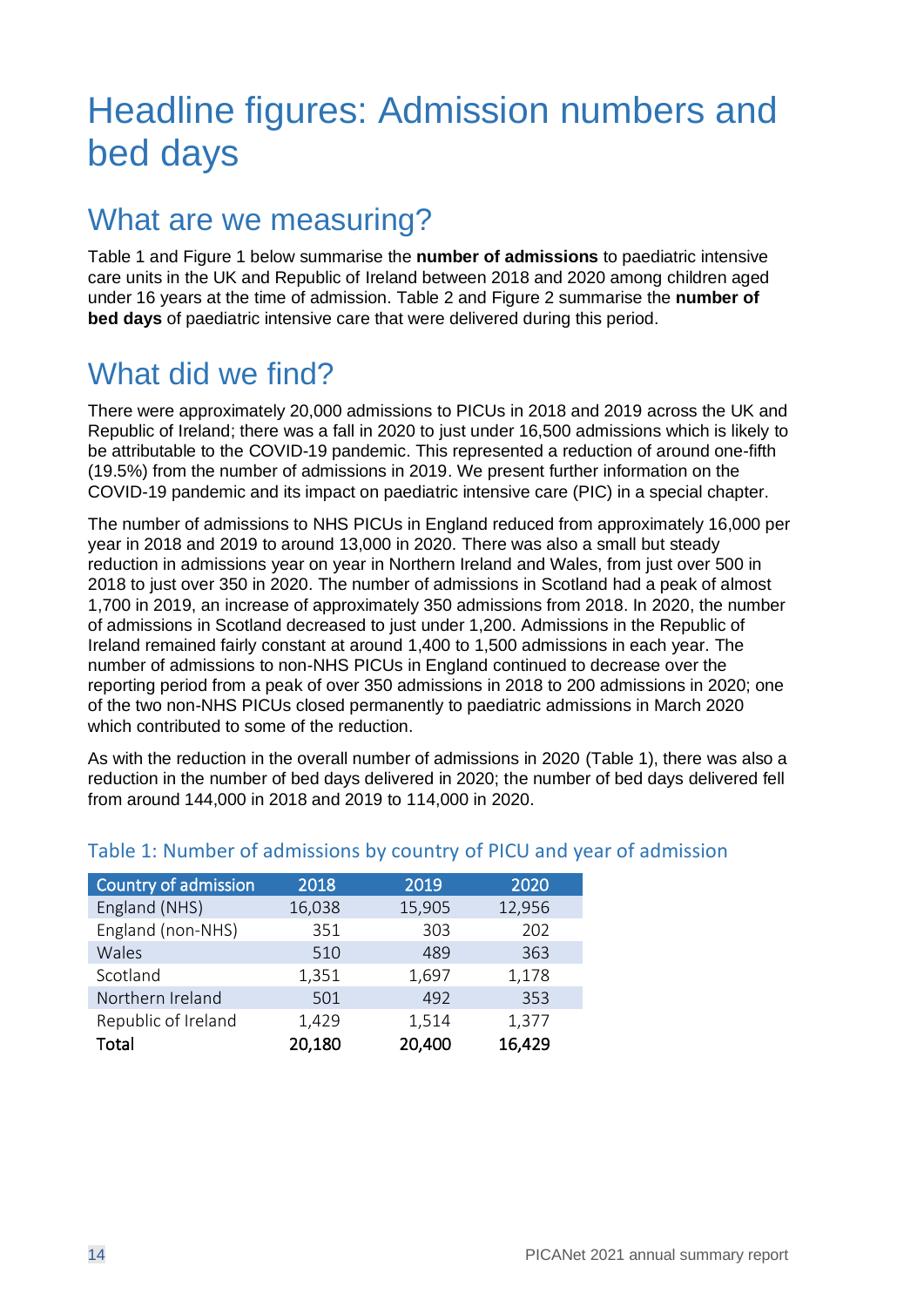<span id="page-14-1"></span>Table 2: Number of bed days delivered by country of admission and year of provision

| Country of admission | 2018    | 2019    | 2020    |
|----------------------|---------|---------|---------|
| England (NHS)        | 114,729 | 111,807 | 90,298  |
| England (non-NHS)    | 2,695   | 3,281   | 1,095   |
| Wales                | 2,509   | 2,626   | 2,117   |
| Scotland             | 10,319  | 12,055  | 8,666   |
| Northern Ireland     | 3,275   | 3,422   | 2,669   |
| Republic of Ireland  | 10,176  | 10,393  | 9,312   |
| <b>Total</b>         | 143,703 | 143,584 | 114,157 |

#### <span id="page-14-0"></span>Figure 1: Number of admissions to PICU by country of admission and year of admission



Based on date of admission within the reporting period.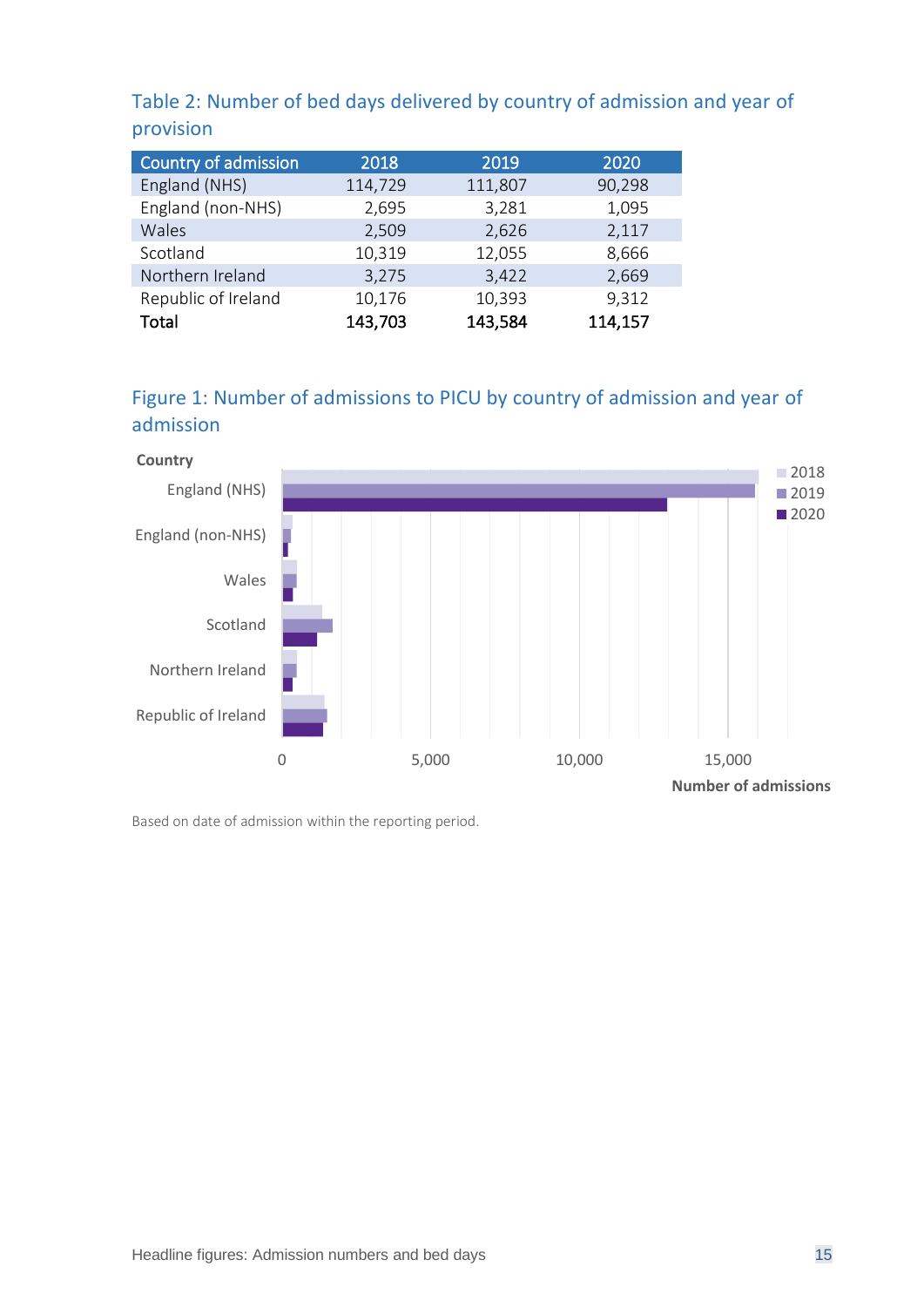#### <span id="page-15-0"></span>Figure 2: Number of bed days delivered by country of admission and year of provision



Presented based on year bed day provided regardless of admission date (note: this could include admissions for children who were admitted prior to the reporting period if they were still receiving PIC care in 2018–2020).

## What does this mean?

Due to the COVID-19 pandemic, some PICUs temporarily closed to paediatric admissions in 2020 and/or admitted adult patients alongside children. Consequently, paediatric intensive care services saw a sharp fall in the number of admissions for children aged 0-15 years of around 20% in 2020 compared to 2018-19. This was reflected in a parallel reduction of around 20% in the number of bed days. The COVID-19 special chapter explores the impact of the pandemic on PIC care in more detail. It is important that we continue to closely monitor trends in PICU demand not only in terms of admission burden but equally for the number of bed days provided to ensure sufficient care provision is available, particularly as we move through and beyond the COVID-19 pandemic.

## Further details

#### Definitions and methods

Every admission to a PICU in the UK and the Republic of Ireland is counted for each year, 2018 to 2020. If a child has been readmitted during that period this will be counted as a separate admission. A 'bed day' is counted if a child is in a PICU bed for a day or part of a day which occurs within the reporting period (i.e. between 1 January 2018 and 31 December 2020) even if the child was admitted to PICU prior to the reporting period.

We have only provided figures for children less than 16 years old (the normal age limit for admission to PICU). All designated PICUs across the UK and ROI provided data to PICANet including the two private providers<sup>1</sup> of PIC based in England up to the end of 2020.

<sup>1</sup> As noted above, one non-NHS PICU closed to paediatric admissions permanently in March 2020.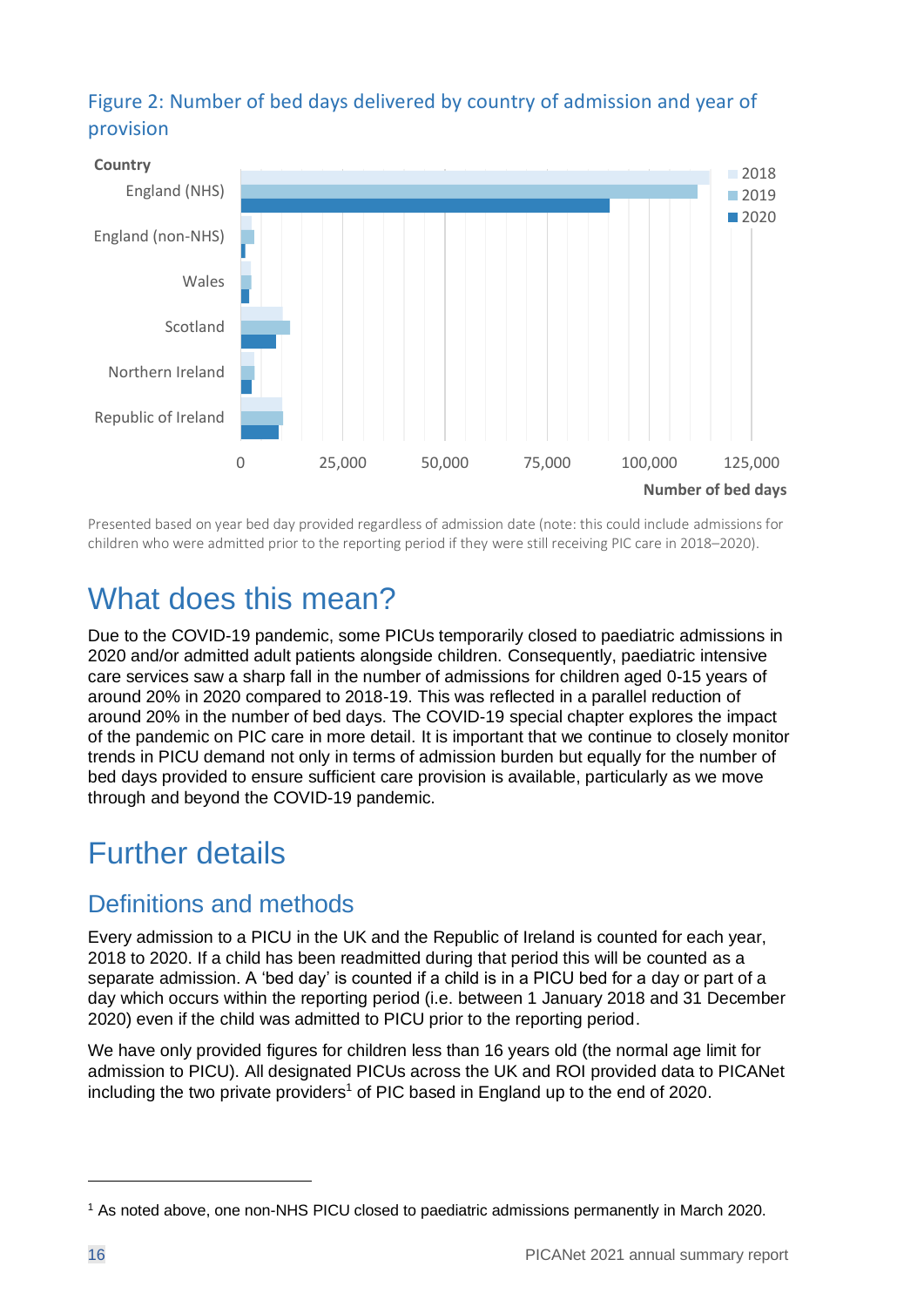#### Why is this important?

The number of admissions and the number of bed days tell us how busy the PICUs are and helps the commissioners, who provide funding for paediatric intensive care, to work out how many staff and beds are required to meet the demand. This is important, as too few beds might mean that a child may not receive intensive care when they need it, or there may be a delay. Although it is unlikely, if the commissioners overestimate demand, it is possible that staff and beds would be under-utilised, which would be a waste of resources.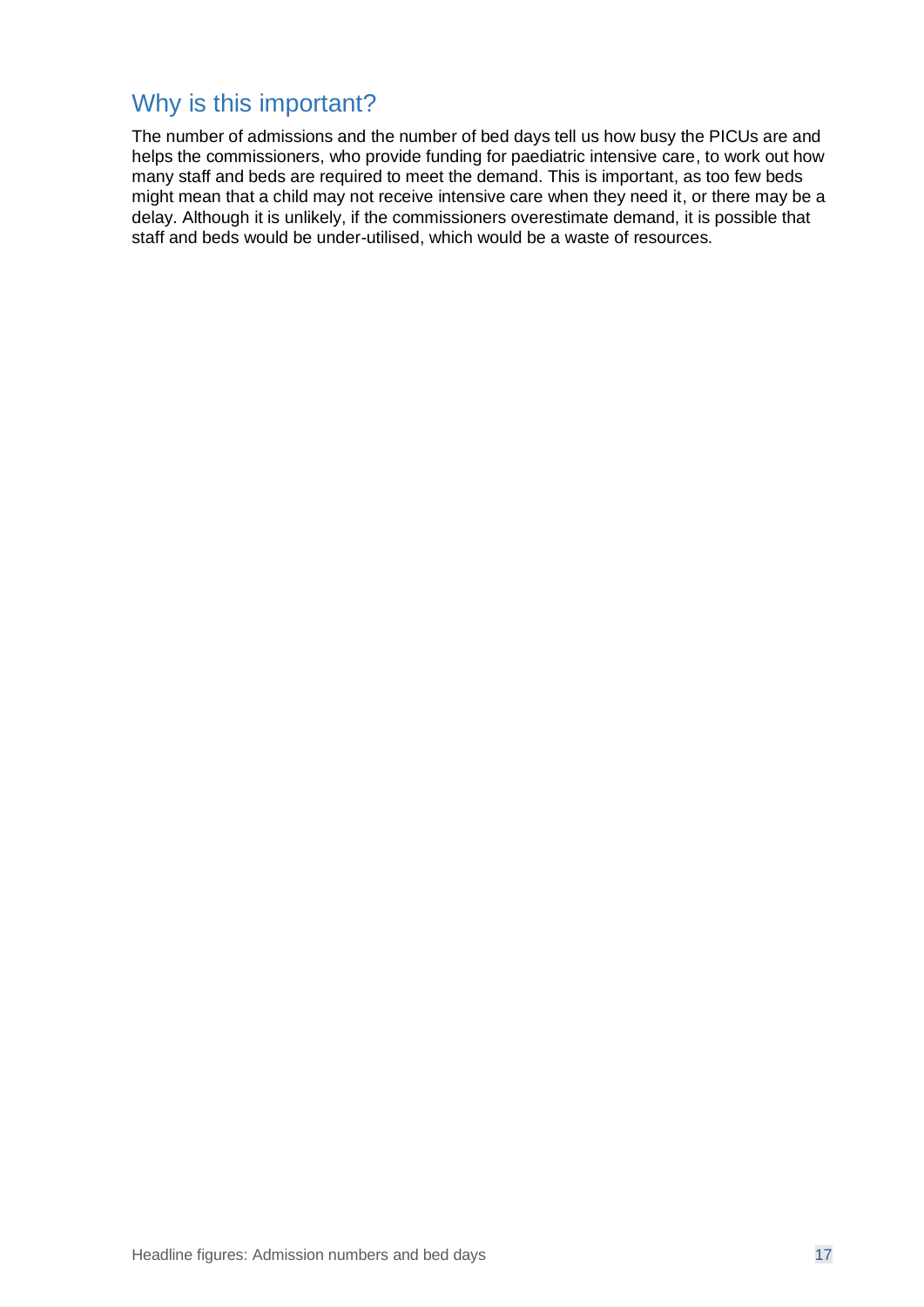## <span id="page-17-0"></span>Headline figures: Admission rates by country of residence

### What are we measuring?

Annual rates of admissions to PICU between 2018 and 2020 are presented in [Table 3](#page-17-1) by country of residence, calculated per 100,000 children in the population. This identifies what proportion of the childhood population are treated by paediatric intensive care services in each country every year.

## What did we find?

Overall between 2018 and 2020, PICU admission rates were highest in Scotland, reaching 161 admissions for every 100,000 children, followed by Northern Ireland (136), England (132), Wales (132), and the Republic of Ireland (128). For the UK and Republic of Ireland combined, admissions rates were 134 per 100,000 population per year.

Reflecting the impact of the COVID-19 pandemic, admission rates were lower in all countries in 2020. The largest decrease was seen in Northern Ireland with the rate in 2020 being half that in 2018 (83 admissions per 100,000 compared with 167 in 2018). In 2019, admission rates in Scotland increased to 192 per 100,000 from 154 in 2018 before dropping to 136 in 2020. Rates in Wales and England remained steady across 2018 and 2019 before dropping in 2020. In the Republic of Ireland rates were similar across all three years, ranging from 121 to 133 admissions.

| Country of admission | 2018  | 2019  | 2020  | 2018-2020 |
|----------------------|-------|-------|-------|-----------|
| England              | 141.1 | 141.1 | 115.2 | 132.4     |
| Wales                | 139.6 | 140.2 | 114.6 | 131.5     |
| Scotland             | 154.3 | 191.8 | 136.4 | 160.8     |
| Northern Ireland     | 166.6 | 159.3 | 83.3  | 136.4     |
| Republic of Ireland  | 127.8 | 133.4 | 121.3 | 127.5     |
| Total                | 141.6 | 144.3 | 116.1 | 134.0     |

#### <span id="page-17-1"></span>Table 3: Rate of admissions per 100,000 childhood population, 2018-2020

Based on country of residence.

Children with unknown country of residence or country of residence outside of the UK or ROI were excluded from this analysis leaving n=55,466 admissions.

## What does this mean?

There was substantial geographical variation in admissions rates to PICU between countries ranging between 128 and 161 in 2020, meaning this is essential information required for the planning of national PIC services. Possible explanations for these findings could involve differences in admission policies between each country, variation in response to the COVID-19 pandemic, the availability of specialised critical care and transport services at the time of admission and distance to the nearest PICUs.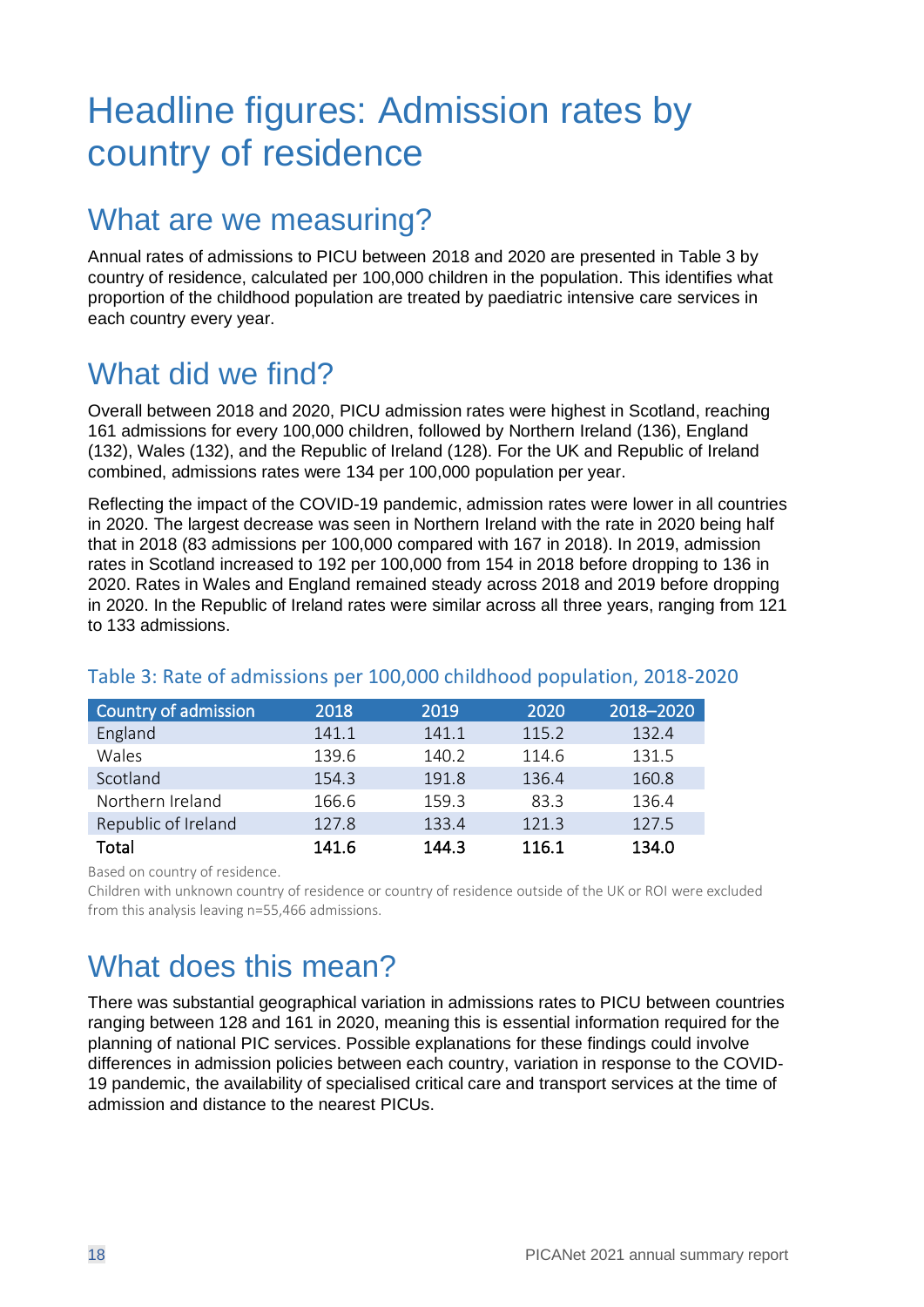## Further details

#### Definitions and methods

For each of the UK countries and the Republic of Ireland, the number of admissions was divided by the number of children in the population; this number was multiplied by 100,000 to give the number of admissions per 100,000 children aged under 16 to give the admission rate. We used national census data to estimate the childhood population in each country [5, 6].

#### Why is this important?

It is important for each country participating in PICANet to know the rate of admission to paediatric intensive care to allow them to plan services effectively. The variation in admission rates could be investigated to understand if these are real geographical differences (e.g. proximity to PICU, level of urbanicity) or explained by differences in clinical practise or commissioning in the populations for each nation.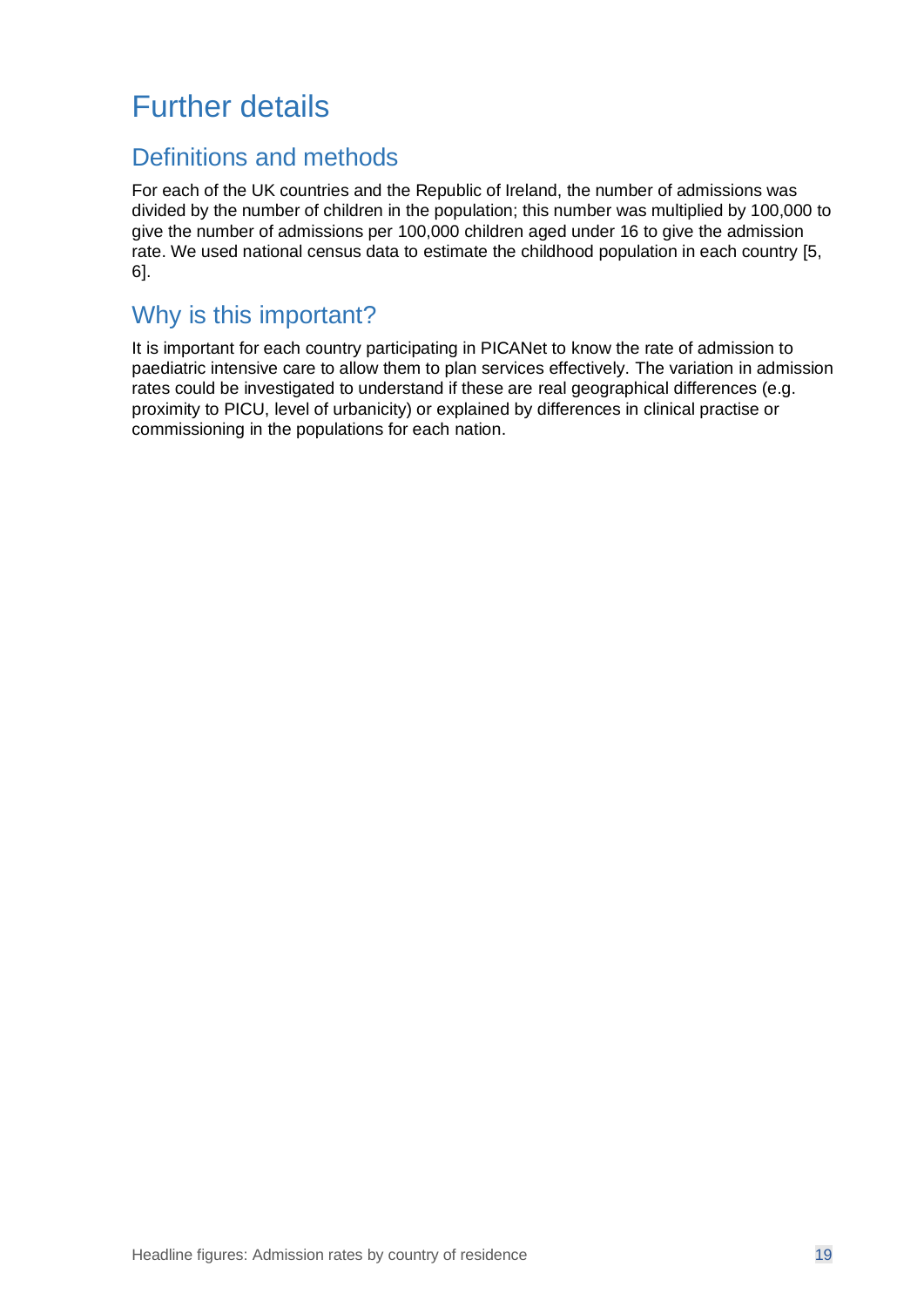## <span id="page-19-0"></span>Headline figures: Death in PICU

### What are we measuring?

All deaths that occur after admission but prior to discharge from PICU are recorded and reported here for children under 16 who were admitted between 2018 and 2020. Deaths are presented based on the country of admission (i.e. PICU location) as deaths must be registered in the country where the person died. In Table 4, percentages were calculated for each country based on the total number of admissions for that year.

### What did we find?

[Table 4](#page-19-1) summarises the number of child deaths in PICU by country of admission and year. There was a total of 1,966 deaths over the three year period, equivalent to 966 children being discharged alive out of every 1,000. The proportions of in-PICU death remained similar across all three years, ranging from 3.4% to 3.6%.

[Table 5](#page-19-2) shows the proportion of deaths in PICU compared to all childhood deaths in the UK and Republic of Ireland reported from routine national government statistics [7-10]. For context, we also present the total number of deaths in PICU in brackets. For children admitted in the UK, PICU deaths accounted for between 15–16% of the total number of children's deaths. For children admitted in the Republic of Ireland, PICU deaths accounted for between 21–25% of the total number of children's deaths.

| Country of admission | 2018            | 2019            | 2020            | 2018-2020         |
|----------------------|-----------------|-----------------|-----------------|-------------------|
| England              | $3.4\%$ (n=562) | $3.6\%$ (n=576) | $3.7\%$ (n=488) | $3.6\%$ (n=1,626) |
| Wales                | $4.3\%$ (n=22)  | $2.0\%$ (n=10)  | $3.3\%$ (n=12)  | $3.2\%$ (n=44)    |
| Scotland             | $2.4\%$ (n=33)  | $1.9\%$ (n=33)  | $2.3\%$ (n=27)  | $2.2\%$ (n=93)    |
| Northern Ireland     | $2.4\%$ (n=12)  | $2.3\%$ (n=11)  | $2.0\%$ (n=7)   | $2.2\%$ (n=30)    |
| Republic of Ireland  | $4.1\%$ (n=59)  | $4.0\%$ (n=60)  | $3.9\%$ (n=54)  | $4.0\%$ (n=173)   |
| Total                | $3.4\%$ (n=688) | $3.4\%$ (n=690) | $3.6\%$ (n=588) | $3.4\%$ (n=1,966) |

#### <span id="page-19-1"></span>Table 4: Proportion of deaths in PICU of all PICU admissions, by country of admission and year

Data are presented based on date of admission

Due to small numbers, data for non-NHS and NHS organisations in England are presented combined.

#### <span id="page-19-2"></span>Table 5: Proportion of deaths in PICUs of all children's deaths in the population: UK and Republic of Ireland, 2018–2020

| Country of admission | 2018             | -2019-                            | -2020 -         | 2018–2020       |
|----------------------|------------------|-----------------------------------|-----------------|-----------------|
| - UK                 | $15.6\%$ (n=629) | 15.9% (n=630)                     | 14.6%** (n=534) | 15.4% (n=1,793) |
| Republic of Ireland  | 25.2% (n=59)     | $22.1\%*$ (n=60) $21.1\%*$ (n=54) |                 | 22.7% (n=173)   |

Based on country of admission

\* The numbers of total deaths for the Republic of Ireland for 2019 and 2020 are currently provisional and subject to change.

\*\* The number of total deaths for Northern Ireland for 2020 is provisional and subject to change.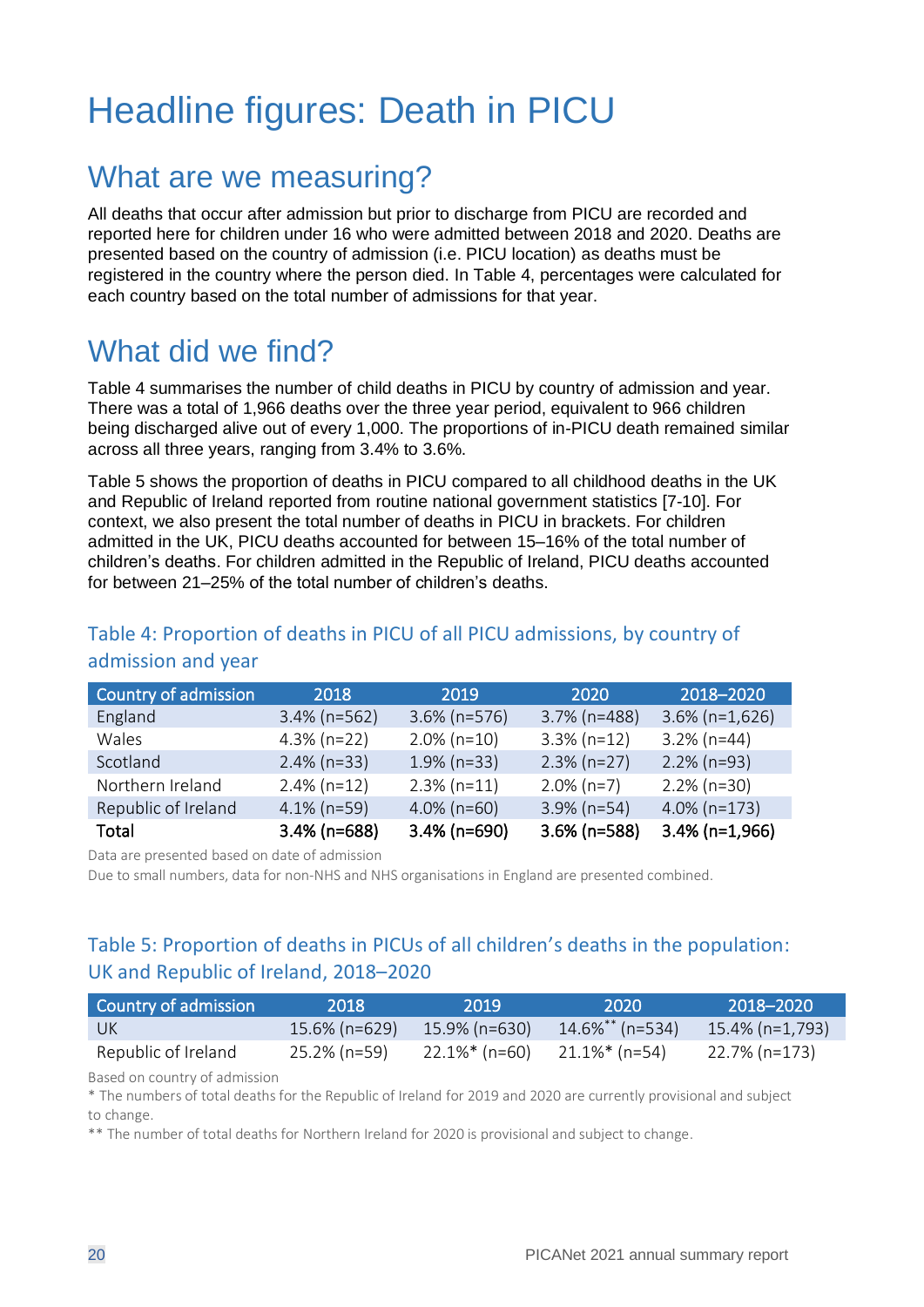## What does this mean?

Risk of death in paediatric intensive care is low with 96.6% of patients being discharged alive between 2018 and 2020. Deaths in PICU account for about one in every six of all children's deaths in the UK and about one in every five children's deaths in the Republic of Ireland in any given year. The difference between the UK and the Republic of Ireland could be due to organisational factors relating to paediatric services; in 2018 and 2019 the Republic of Ireland had the lowest rates of admission to PICU [\(Table 3\)](#page-17-1) which could indicate differences in admission thresholds for PIC care between the two countries.

## Further details

#### Definitions and methods

We have recorded the number of deaths in PIC by year and by country of admission for 2018 to 2020. The percentages in [Table 4](#page-19-1) are based on the number of admissions to PICUs over this period, not the number of individual children (i.e. if the same child had two admissions in the same time period, this would count as two admissions). In [Table 5,](#page-19-2) we present deaths on PICUs (2018–2020) as a proportion of **all child deaths** (0–15 years) in the UK and the Republic of Ireland.

#### Why is this important?

Death on PICU is rare and the rate of PICU death has fallen steadily since PICANet started collecting data in 2002. It is important to record the number of deaths to facilitate the investigation of mortality trends over time. It also highlights any differences in death rates between countries. Where there are very small numbers of deaths, caution should be applied when making comparisons as apparently large differences may happen by chance.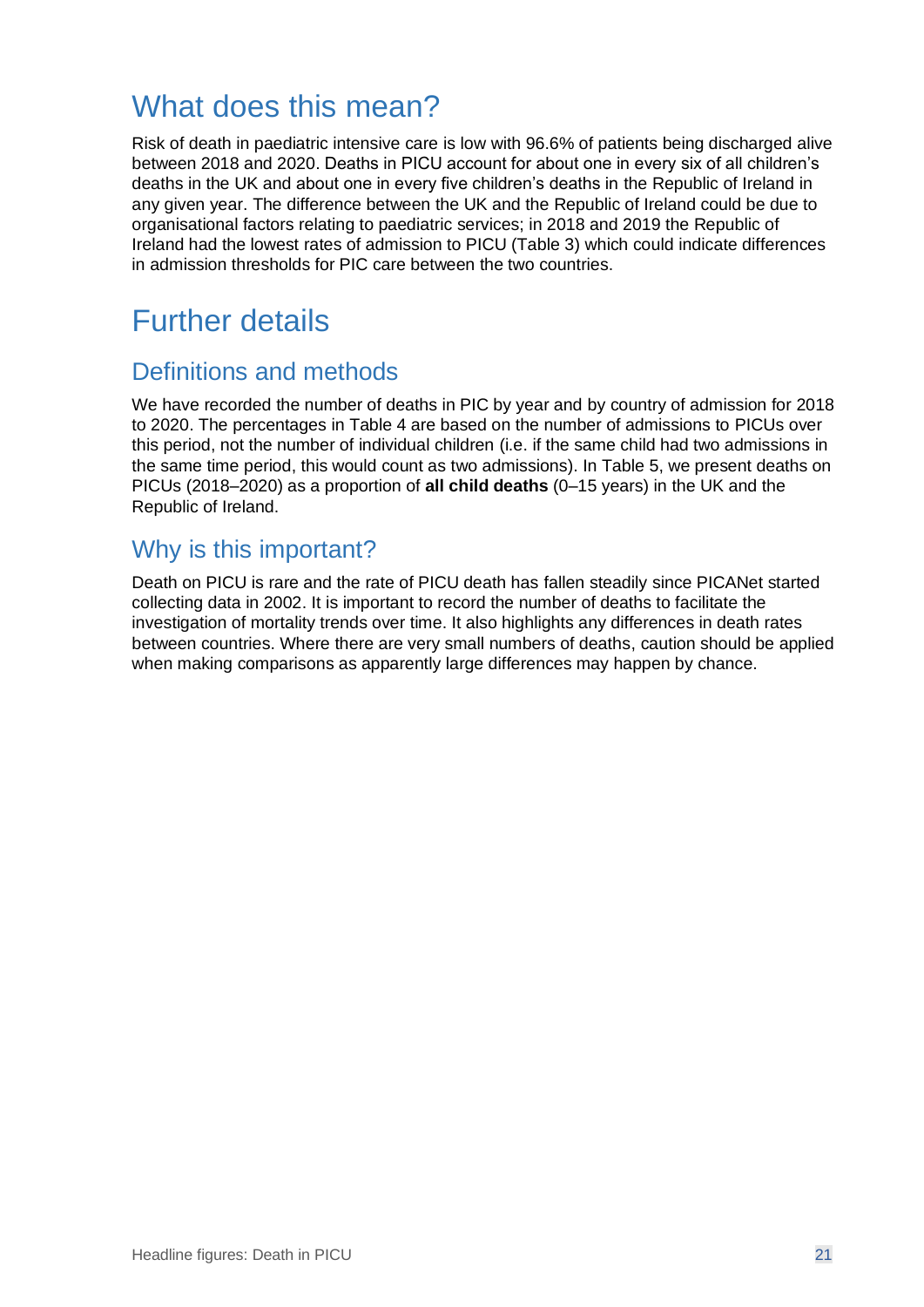## <span id="page-21-0"></span>Headline figures: Unplanned extubation

### What are we measuring?

PICU patients who need help with their breathing may require a tube placed in their throat connected to a machine: this is called **invasive ventilation**. If the tube is accidentally dislodged, this is referred to as **unplanned extubation**<sup>2</sup> . In [Table 6,](#page-21-1) we present the number of unplanned extubations for every thousand days of invasive ventilation for 0–15 year olds that were reported based on country of admission. [Figure 3](#page-22-0) shows the rate of unplanned extubation by organisation for each year of the reporting period, ranked by the 2020 rate.

## What did we find?

There were 339 unplanned extubations [\(Table 6\)](#page-21-1) reported in the UK and Republic of Ireland in 2018 which occurred over approximately 67,000 days of invasive ventilation; this equates to an unplanned extubation rate of 5.0 (95% confidence interval (CI): 4.5–5.6) per 1,000 days of invasive ventilation. In 2019, there were slightly fewer unplanned extubations (n=307) and there were also fewer days of invasive ventilation provided (around 64,000) leading to a rate of 4.8 (95% CI: 4.2–5.3). In 2020 the number of unplanned extubations fell to 209 and the number of days of invasive ventilation provided in PICUs also fell to under 50,000, equivalent to the lowest rate observed in the reporting period of 4.3 (95% CI: 3.7–4.9) unplanned extubations for every 1,000 days of invasive ventilation.

|                     | 2018         | 2019          | 2020           | 2018-2020     |
|---------------------|--------------|---------------|----------------|---------------|
| England             | $5.1(n=284)$ | $4.7$ (n=248) | $4.5$ (n=176)  | $4.8$ (n=708) |
| Wales               | $2.4(n=3)$   | $2.9(n=3)$    | $6.0(n=4)$     | $3.4(n=10)$   |
| Scotland            | $6.4$ (n=25) | $6.2$ (n=25)  | $5.7$ (n=16)   | $6.1(n=66)$   |
| Northern Ireland    | $3.5(n=5)$   | $5.9(n=8)$    | $0.9$ (n $3$ ) | $3.6(n=14)$   |
| Republic of Ireland | $4.0(n=22)$  | $4.2$ (n=23)  | $2.5(n=12)$    | $3.6$ (n=57)  |
| Total               | $5.0(n=339)$ | $4.8$ (n=307) | $4.3(n=209)$   | $4.7$ (n=855) |

#### <span id="page-21-1"></span>Table 6: Rate of unplanned extubation per 1,000 days of invasive ventilation by country of admission and year of unplanned extubation, 2018–2020

Data are presented based on date of unplanned extubation rather than date of admission and therefore this table may include children who were admitted prior to the reporting period who were still in PICU. Due to small numbers, data for non-NHS and NHS organisations in England are presented combined.

Unplanned extubations rates in England showed a steady reduction from 5.1 unplanned extubations per 100,000 ventilated days in 2018 to 4.5 in 2020. Scotland showed a similar pattern with a rate of 6.4 in 2018 reducing to a rate of 5.7 in 2020. Wales showed large variation between years due to small but consistent numbers of unplanned extubations in each year and small numbers of ventilated days (ranging from approximately 1,200 days in 2018 to 650 days in 2020). Unplanned extubations rates in Northern Ireland showed large variation between years ranging from 5.9 in 2019 and reducing to 0.9 in 2020; the number of ventilated days for Northern Ireland was small but fairly similar across all years (ranging between 1,100 and 1,500) and the reduction in rate is likely partially down to this but also

<sup>&</sup>lt;sup>2</sup> PICANet definition of unplanned extubation: a dislodgement of the endotracheal tube from the trachea, without the intention to extubate immediately and without the presence of airway competent clinical staff in the bed space, appropriately prepared for the procedure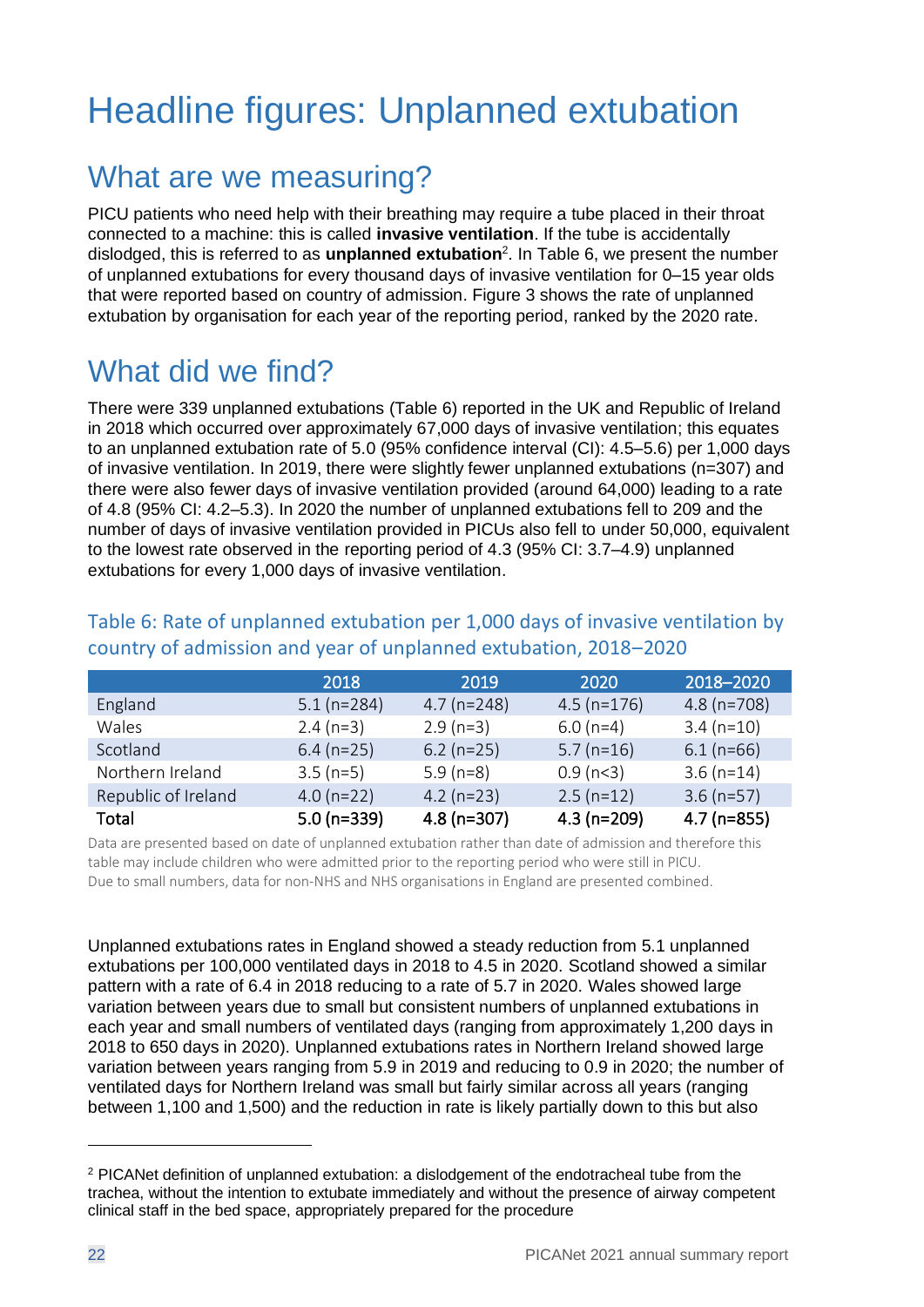due to a reduction in the number of unplanned extubations recorded (dropping from eight in 2019 to less than three in 2020).

Nineteen PICUs demonstrated a decrease in their unplanned extubation rate in 2020 when compared with 2019 and 11 units had an increase in rate [\(Figure 3\)](#page-22-0). Increased rates ranged between 1.3 and 5.4 of the 2019 rate—however it is important to remember that the number of unplanned extubations this relates to is relatively small.

There were two units for which there were no unplanned extubation events reported in any year of the reporting period. Four further units reported no unplanned extubations 2020<sup>3</sup>. It is important to understand the reasons for these observations in terms of whether this reflects high performing units or differing standards of data reporting.

## Two units reported no unplanned extubation events in any reporting year  $\Omega$ 5  $1<sub>0</sub>$ 15 S ZF M ZE N U K3 ZB ZC I H P F L A D X1 O Y R E2 Z ZD W C V ZA K2 E1 T X2 Q **Rate Organisation** ■ 2018 ■ 2019 ■ 2020

#### <span id="page-22-0"></span>Figure 3: Unplanned extubation rates per 1,000 days of invasive ventilation by health organisation, 2018-2020

Ranked by unplanned extubations rate for 2020.

This figure includes admissions where the patient was aged 16+ years at admission or where the patient's age was unknown.

Data are presented based on date of unplanned extubation rather than date of admission and therefore this table may include children who were admitted prior to the reporting period who were still in PICU. Data behind this Figure can be found in Table 44 of the Tables and Figures.

## What does this mean?

Unplanned extubation remains a relatively rare event within paediatric intensive care services with a recorded annual rate of between four and five per 1,000 days of invasive ventilation on average in 2018–2020. All units reported unplanned extubation rates below 14 per 1,000 intubated days in 2020. This is still a relatively new data item and quality assurance of this metric was undertaken in all three years of this reporting period for the first time. Changes in rates of unplanned extubation should still be carefully monitored over the

<sup>&</sup>lt;sup>3</sup> This includes one non-NHS PICU closed to paediatric admissions permanently in March 2020 where data presented does not represent a whole calendar year and two units where paediatric beds were closed during the first and/or second wave of the COVID-19 pandemic.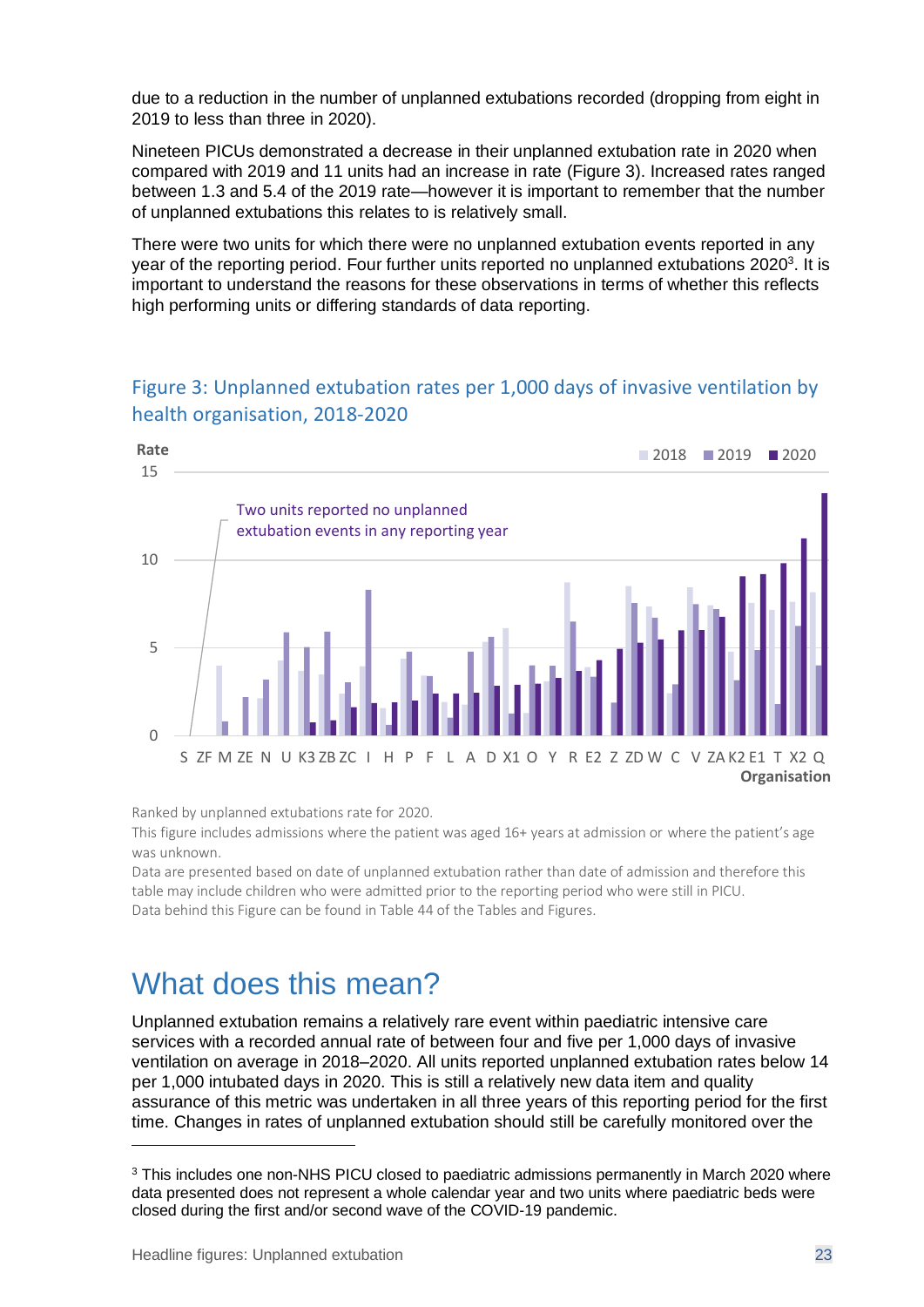next few years and consideration may be given to including unplanned extubations as a key metric in future.

## Further details

#### Definitions and methods

When a child is intubated and ventilated it means that they have a tube placed in their throat attached to a machine that helps them to breathe. The machine can be used to provide different levels of oxygen to help their recovery. If the tube is accidentally removed, this is called an unplanned extubation. As we are comparing such events between PICUs, we need to calculate a rate of unplanned extubation, based on how many days of invasive ventilation are provided in each PICU, as the more patients that are ventilated on a PICU, the more likely an unplanned extubation will occur. To calculate the rate, we take the number of unplanned extubations for every 1,000 invasive ventilation days delivered. This makes comparisons between units with different volumes of invasive ventilation possible. Unplanned extubation is referred to as an 'adverse event'.

#### Why is this important?

Unplanned extubation is an adverse event leading to disconnection from a ventilator and airway compromise. This can lead to complications such as hypoxaemia (low blood oxygen), and/or hypercarbia (high blood carbon dioxide), and these adverse events are associated with mortality, prolonged mechanical ventilation, longer PICU stays and increased costs [11] and rarely death [12], and therefore should be avoided where at all possible. The Paediatric Intensive Care (PICU), Quality Dashboard 2021/2022 [13] aim for a threshold of less than 5 in 1,000 ventilator days, and therefore these adverse events need to be monitored to demonstrate whether this clinical outcome is being achieved. In addition, by continuously monitoring unplanned extubation rates units may be able to detect risk factors associated with unplanned extubation such as high-risk children, sedation scoring, longer term ventilation, staff/patient ratios, endotracheal tube care, and changes in clinical practice [11, 12].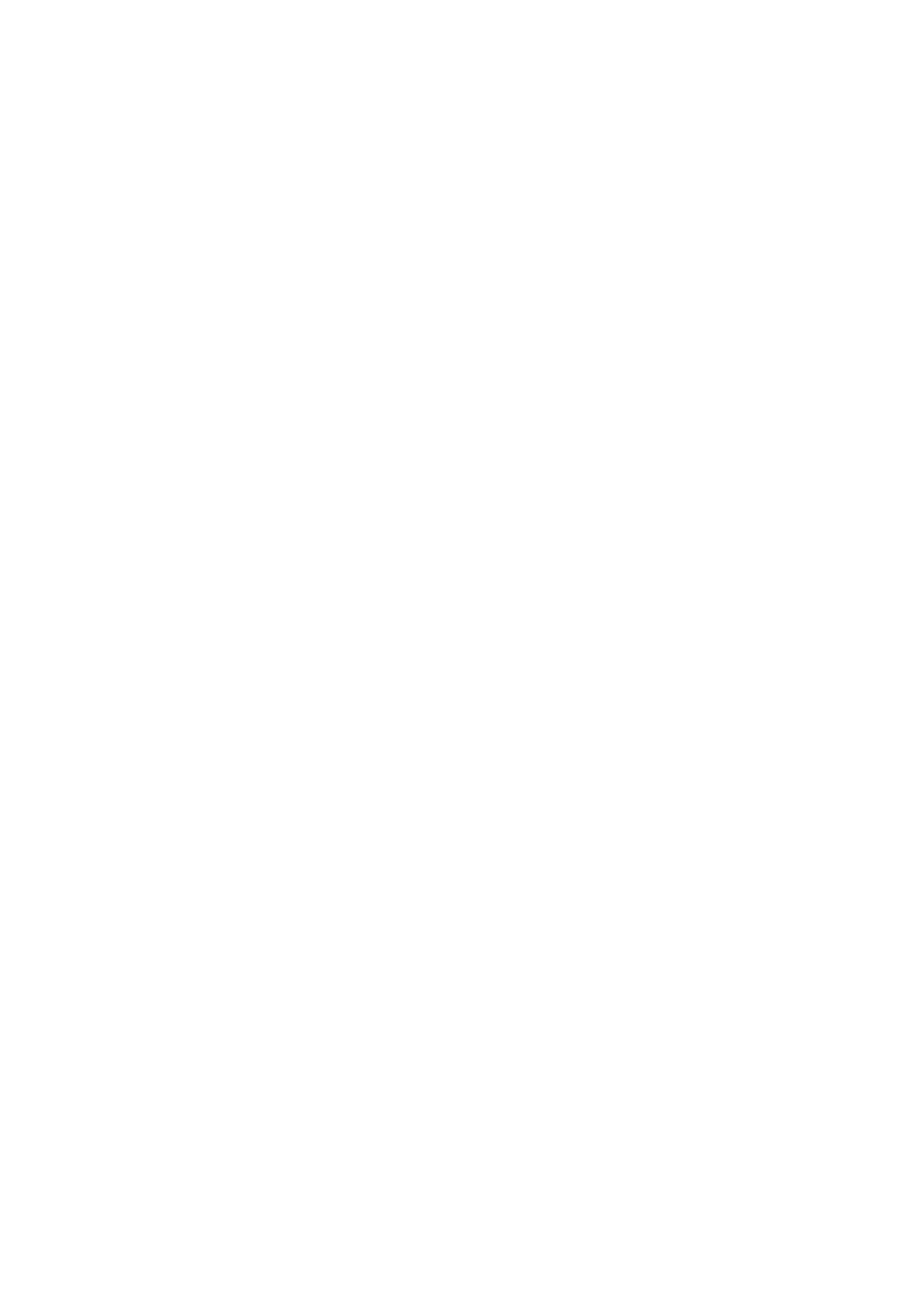## <span id="page-25-0"></span>Headline figures: Bed occupancy during 'normal hours' and 'out of hours'

## What are we measuring?

The annual staffing study for PICANet collects information about the number of open and funded (commissioned), intensive care and high dependency care beds in PICUs during the week beginning 2 November 2020 in the UK and Republic of Ireland. The number of open beds is the number of intensive care (IC) and high dependency (HD) beds on a PICU for whom staff were available. The term 'normal hours' refers to midday on Wednesday (one time), and 'out of hours' refers to midnight and weekend hours (three times, midnight Wednesday, and midday and midnight Sunday).

## What did we find?

Overall the occupancy figures for both IC and HD beds were on average 15% lower than previous years reflecting the impact of COVID-19 on PICU admission rates for 2020.

At the 'normal hours' census point (midday Wednesday) in 2020, IC bed occupancy at the highest point was 67% for England (NHS), and Northern Ireland, decreasing to 63% in ROI, 50% for Scotland, and below 45% for Wales and England (non NHS). HD occupancy in 'normal hours' at its highest was 71% in England (NHS), dropping to 50% in Wales, 44% in England (non-NHS), with lower percentages for Scotland and the ROI [\(Figure 4\)](#page-25-1).

At the 'out of hours' census report for all three times, there were again lower bed occupancy numbers. IC bed occupancy was highest at 78% for ROI, then Northern Ireland at 67%, dropping to an average of 55% for England (NHS), Wales and Scotland. Similarly, for HD 'out of hours' bed occupancy, the highest at 59% was England (NHS), 56% for England (non NHS), decreasing to 40% for ROI, and below 35% for Wales and Scotland [\(Figure 5\)](#page-26-0).



#### <span id="page-25-1"></span>Figure 4: Percentage bed occupancy at midday Wednesday 'normal hours' and midday Sunday 'out of hours' in November, 2020

Number of funded beds reported in the appendices. The red line shows 85% bed occupancy.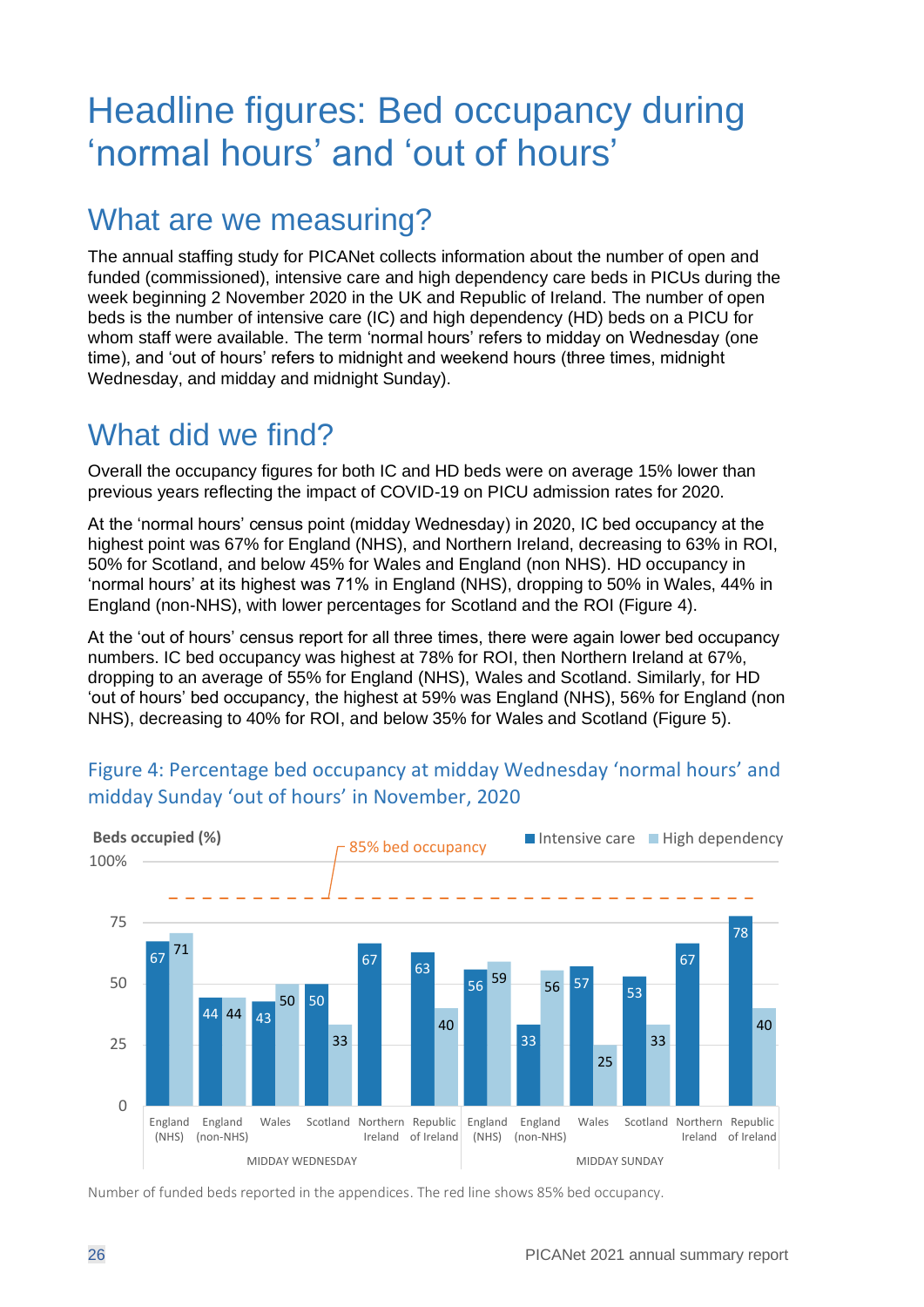

#### <span id="page-26-0"></span>Figure 5: Percentage of beds occupied at midday Wednesday and midday Sunday in November, 2018–2020

Number of funded beds reported in the appendices.

### What does this mean?

Bed occupancy refers to an open bed within a PICU that is occupied and staff available to care for that patient. Across the UK reported bed occupancy rates in PIC have dropped significantly in 2020 during 'normal hours' and 'out of hours'. This reflects decreased activity in PICUs observed since the start of PICANet in 2002–2003, and highlights the impact of the COVID-19 pandemic in admission rates to PICU in 2020, with reduction in elective respiratory 'winter' admissions, and non-elective admissions post-surgery, although there was variation between units and specialities [14].

The number of funded IC beds reported to PICANet has remained consistent over the last three years for IC beds in England, Wales, Scotland, Northern Ireland and the ROI. For HD units these numbers also remain consistent apart from a decrease in the private sector in England.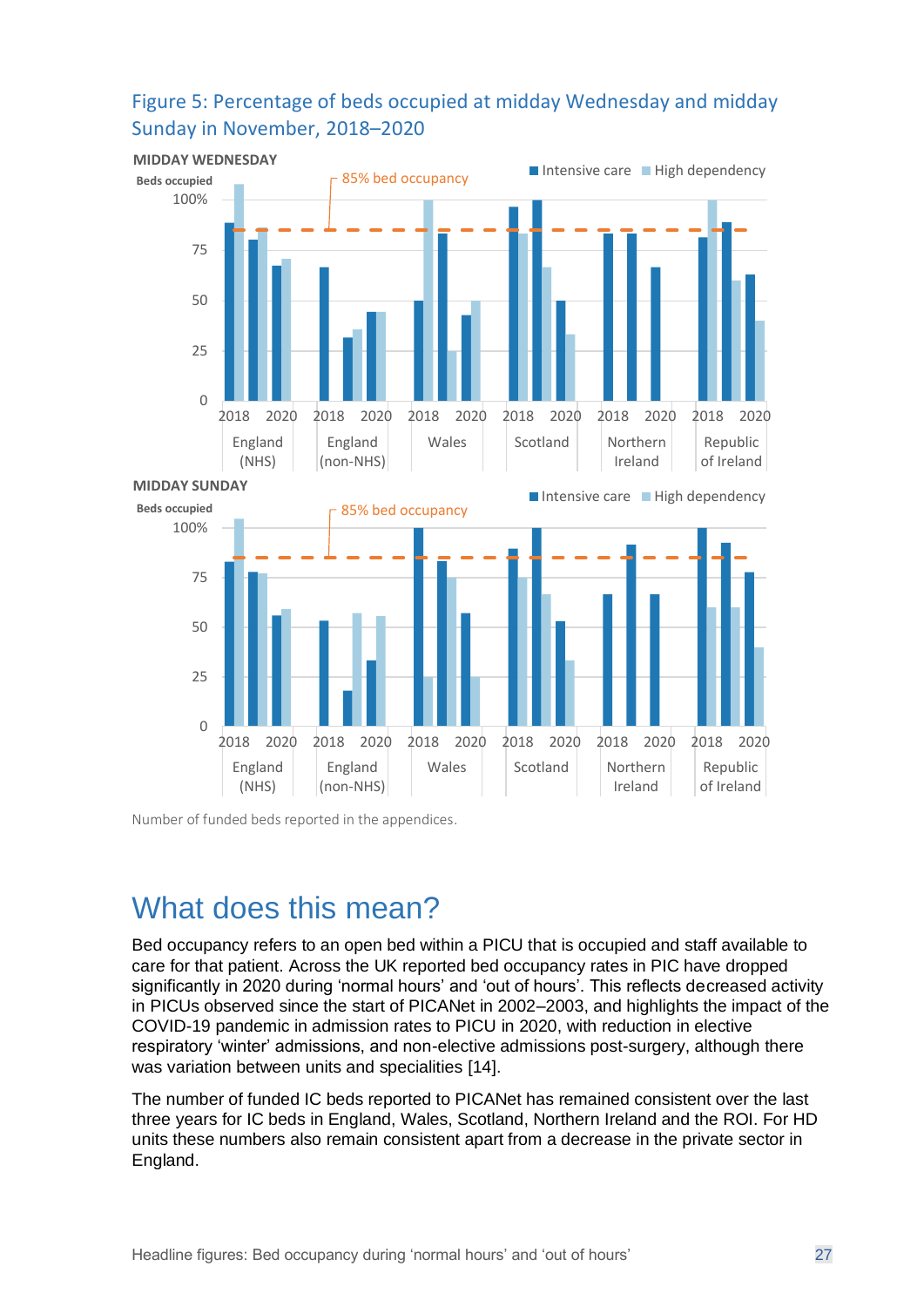Overall occupancy of beds recorded as a snapshot of activity in November each year does show some variation between the countries for 2018, and 2019. [Figure 5](#page-26-0) shows that for England (NHS), there was a small reduction from 93% in 2018 to 80% in 2019, whilst in Scotland IC bed occupancy was above 85% for both 2018 and 2019. However overall bed occupancy is greatly reduced for all units in 2020. Whilst this may be to some degree a limitation of data collection at 'census' time points, or a change in provision of critical care or changing practice, this uniform reduction in bed occupancy is supported by the overall reduction in PICU admission in 2020.

It is important to note that the PICANet 2020 staffing survey snapshot was taken in the week beginning 2 November, coinciding with the second wave of the COVID-19 pandemic as defined by the Coronavirus Infection Survey (2021).

To place context within the decrease in bed occupancy PICANet undertook an extra staffing survey to ascertain whether the impact of COVID-19 in bed occupancy such as: admission of adults patients onto PICU; staff redeployment, staff shielding, and relocation of children, affected bed occupancy. The results are summarised in the special chapter.

## Further details

#### Definition and methods

Information about bed occupancy is collected each year as part of the PICANet staffing study. The survey collects details about the total number of open and funded (commissioned) intensive care and high dependency care beds, and the number of actual children being cared for on each PICU by the level of care requirement for four 'snapshot' time periods: a weekday; and weekend; at noon and midnight. The proportion of open and funded beds occupied during 'normal hours' (Wednesday at noon) and 'out of hours' (Wednesday at midnight, Sunday at midday and Sunday at midnight) are then calculated. In [Figure 4](#page-25-1) we present the data for midday on a Wednesday and Sunday, and in [Figure 5](#page-26-0) we compare this data for a three year period 2018–2020.

Additional data for 'out of hours' bed occupancy is reported in the Tables and Figures section of the PICANet Annual Report.

#### Why is this important?

Information about levels of bed occupancy is important for both the commissioners and providers of PIC to ensure that there is adequate provision of paediatric critical care beds. PICANet data was used to model and plan bed capacity in advance of the first wave of COVID-19. Readers should be reminded that the 2020 data has been completely affected by COVID-19 and the data should therefore not be used in the usual way for planning. However, it is important to report the impact that COVID-19 has had on bed occupancy, in particular around potential respiratory syncytial virus (RSV) surge planning following low rates in the previous year due to the social distancing measures in place to reduce the transmission of COVID-19.

The NHS England recent paediatric critical care review also used this information to inform their review of the service. PICS standard L3-704 [15], states that average bed occupancy on the unit exceeding 85% for more than two successive months should be specifically reviewed. The unit should be monitoring occupancy and there should be evidence of escalation within the Hospital and involvement of Health Boards/Commissioners if occupancy exceeds 85% for more than two successive months. Bed occupancy is also used as an NHS Services Quality Dashboard measure (PICO 5a).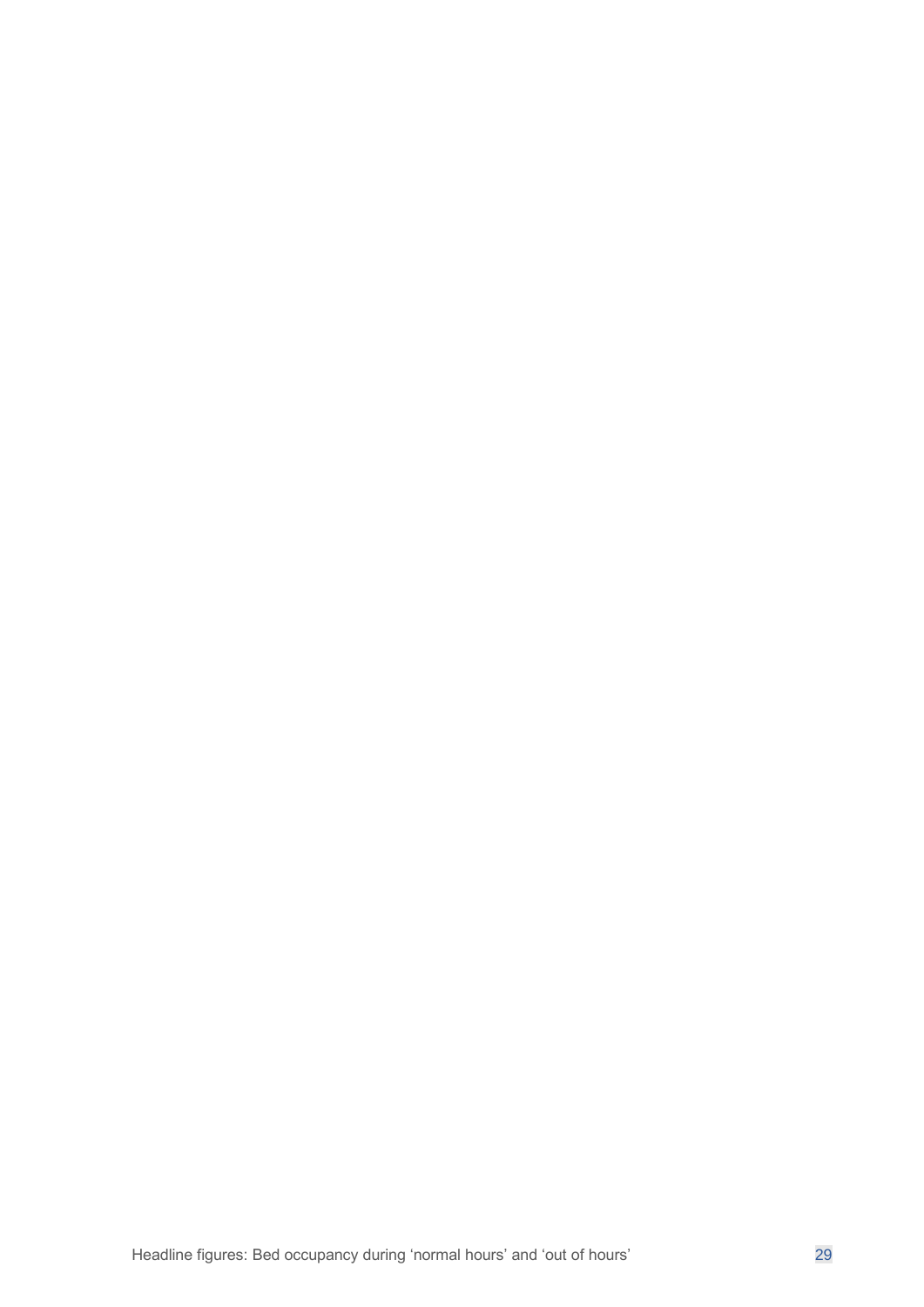## <span id="page-29-0"></span>Metric 1: Case ascertainment and timeliness of data submission

## What are we measuring?

PICANet collect data from all 32 PICUs in the UK and ROI giving 100% coverage of the PICU network. Within each PICU we measure case ascertainment which is a measure of the proportion of total admissions that are reported to PICANet. This is one aspect of data quality. 100% case ascertainment would mean we received information for all admissions. Case ascertainment is usually assessed independently of the PICUs by the PICANet Team during routine validation visits. Due to the COVID-19 pandemic it was not possible for these validation visits to be undertaken in 2020 and as such we are unable to present this metric this year due to lack of independent assurance.

We also measure the timeliness of data collection and present how many of the admission events are completed on the PICANet database within three months of discharge—a requirement of the PICS standards. An admission record was defined as complete when all validation checks relating to PICU admission, discharge and care in PICU had been fulfilled (i.e. excluding any validation checks on 30 day follow-up). [Figure 6](#page-30-0) shows the proportion of admission records defined as complete within three months of patient discharge in each country and [Figure 7](#page-31-0) provides a breakdown for individual PICUs. All admissions are included in these metrics regardless of the age of the patient.

## What did we find?

#### Timeliness of data submission

The completeness of patients' admission data within three months of their discharge from the unit was 86.2% for the three-year period from 2018 to 2020 across the UK and Republic of Ireland [\(Figure 6\)](#page-30-0). The rate increased to 88.7% when excluding Northern Ireland, which had a pause in data submission due to the introduction of the General Data Protection Regulation (GDPR) so that the unit could not submit within the required timelines, and the Republic of Ireland, which had pause in data collection in 2020 due to a cyber-attack on the health service's systems.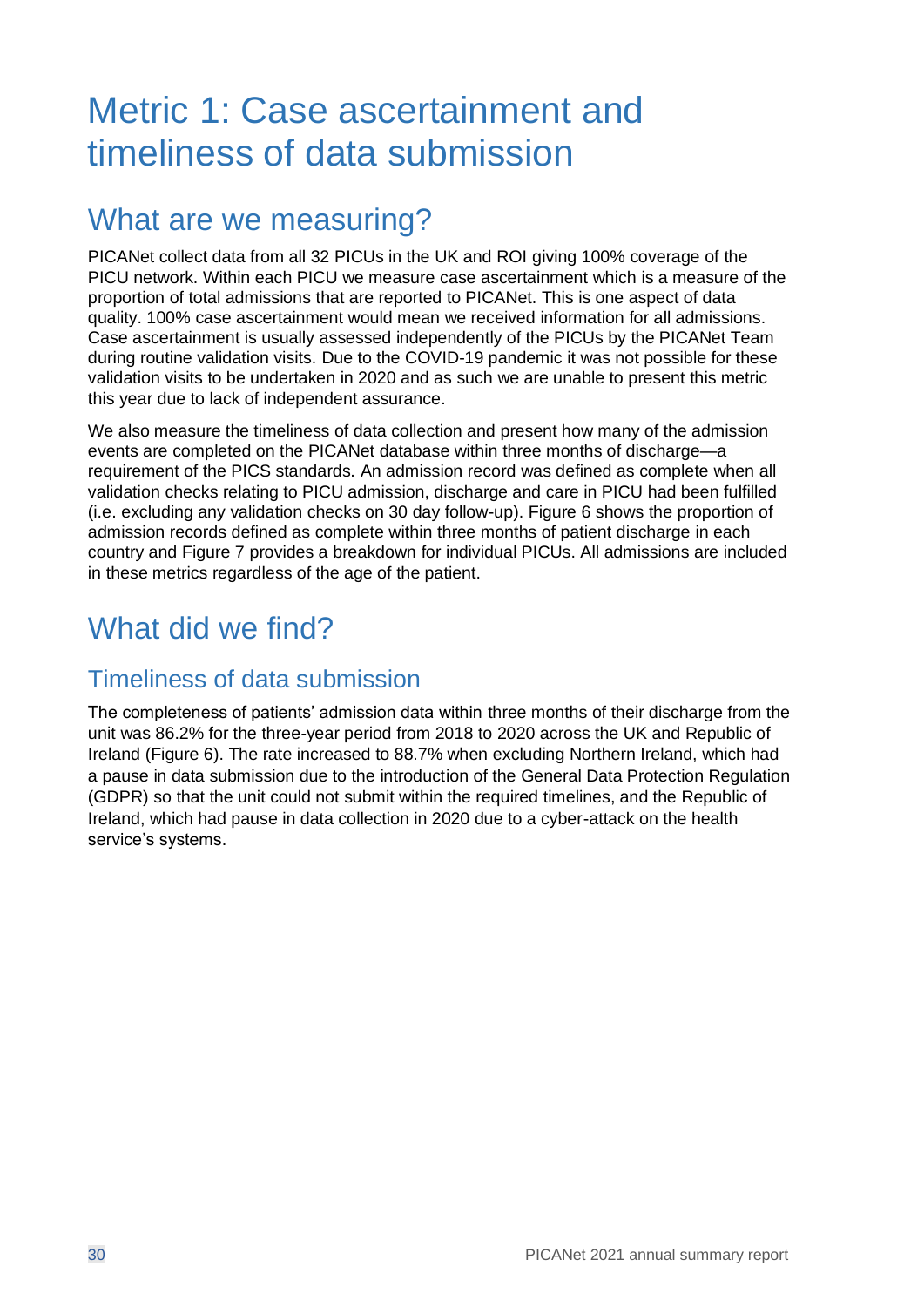#### <span id="page-30-0"></span>Figure 6: Proportion of all admission records completed within 3 months of discharge by country of admission, 2018–2020



**Records completed within 3 months**

This figure is ordered by overall rate of completion within 3 months for each country.

This figure excludes any patients still in PICU at the time of analysis and includes admissions where the patient was aged 16+ years at admission or where the patient's age was unknown.

Northern Ireland had a pause in data collection in 2018 causing a delay in data submission. Republic of Ireland had a pause in data collection in 2020 due to a cyber-attack on the ROI health service systems.

The 'Overall' category combines all admissions and calculates the timely completion rate overall, it is not calculated by taking an average of each unit's completion rate.

Wales had the highest overall rate of timely completion at 98%, followed by Scotland at 91% and England (NHS) at 88%. Wales consistently had timely completion rates of over 95% in each year of the reporting period. Scotland had a reduction from 99% to 86% between 2018 and 2019 before increasing to 91% in 2020. NHS units in England saw an increase from 81% in 2018 to 92% in 2019 which was sustained into 2020; a similar trend was seen in non-NHS PICUs. Both the Republic of Ireland and Northern Ireland was impacted by unavoidable pauses in data collection during the reporting period; as such the rate of timely completion in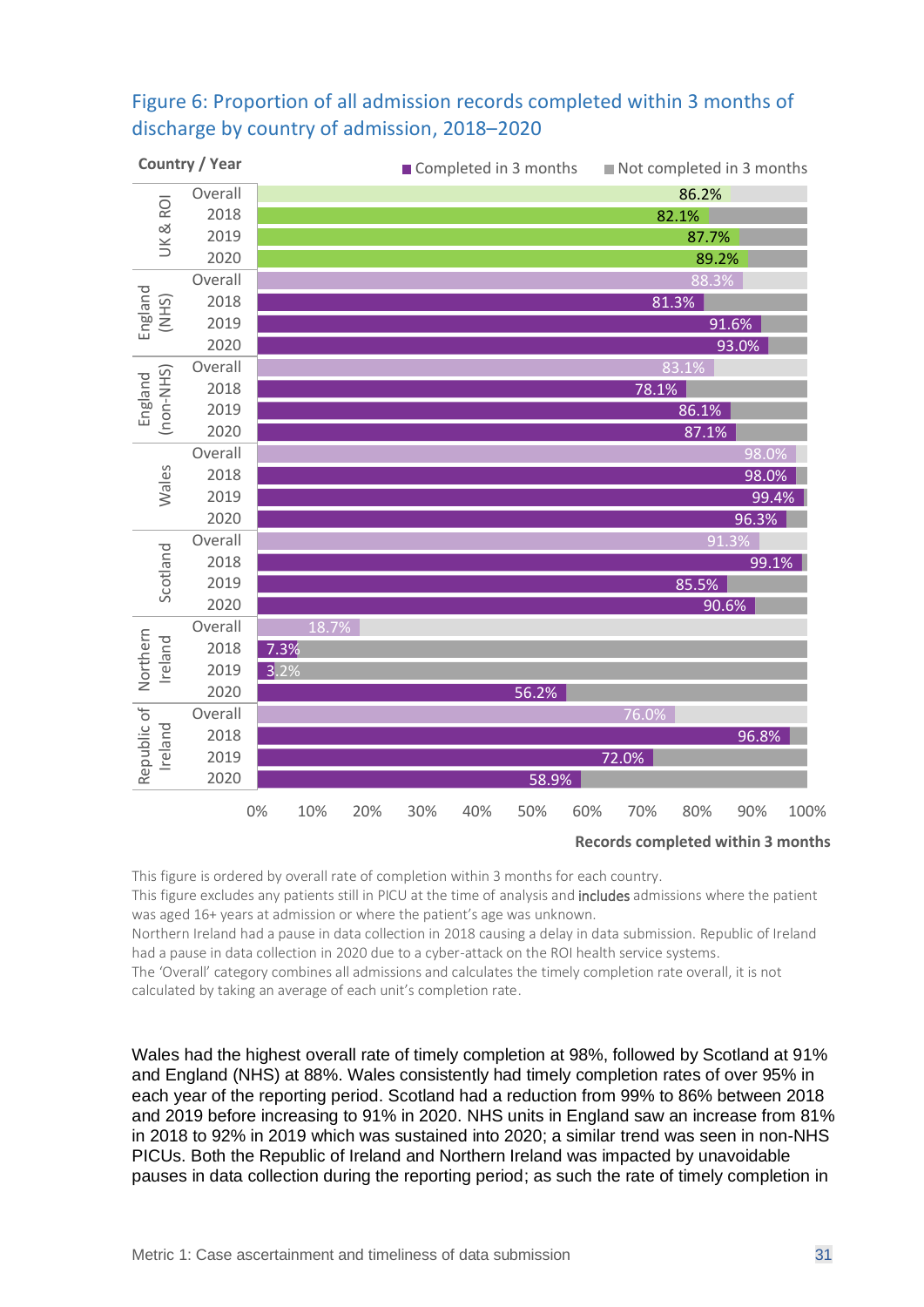ROI fell over the three-year period, from 97% to 59%, and rose in Northern Ireland, from less than 10% in 2018 and 2019 to 56% in 2020.

In 2020, of the 32 PICUs, 27 (84%) units had a timely completion rate of over 80% including 15 units which had at least 98.8% of records complete within three months [\(Figure 7\)](#page-31-0). Six units provided 100% of admissions data within the expected timeframe. Four units had less than 60% of records completed within three months of discharge including one from the Republic of Ireland affected by the data pause.

<span id="page-31-0"></span>



The 'Overall' category combines all admissions and calculates the timely completion rate overall, it is not calculated by taking an average of each unit's completion rate.

This figure excludes any patients still in PICU at the time of analysis and includes admissions where the patient was aged 16+ years at admission or where the patient's age was unknown.

Republic of Ireland had a pause in data collection in 2020 due to a cyber-attack on the ROI health service systems (ZC and ZD).

ZE closed permanently to paediatric admissions in March 2020 and data above only represent three months' worth of data as opposed to a whole year.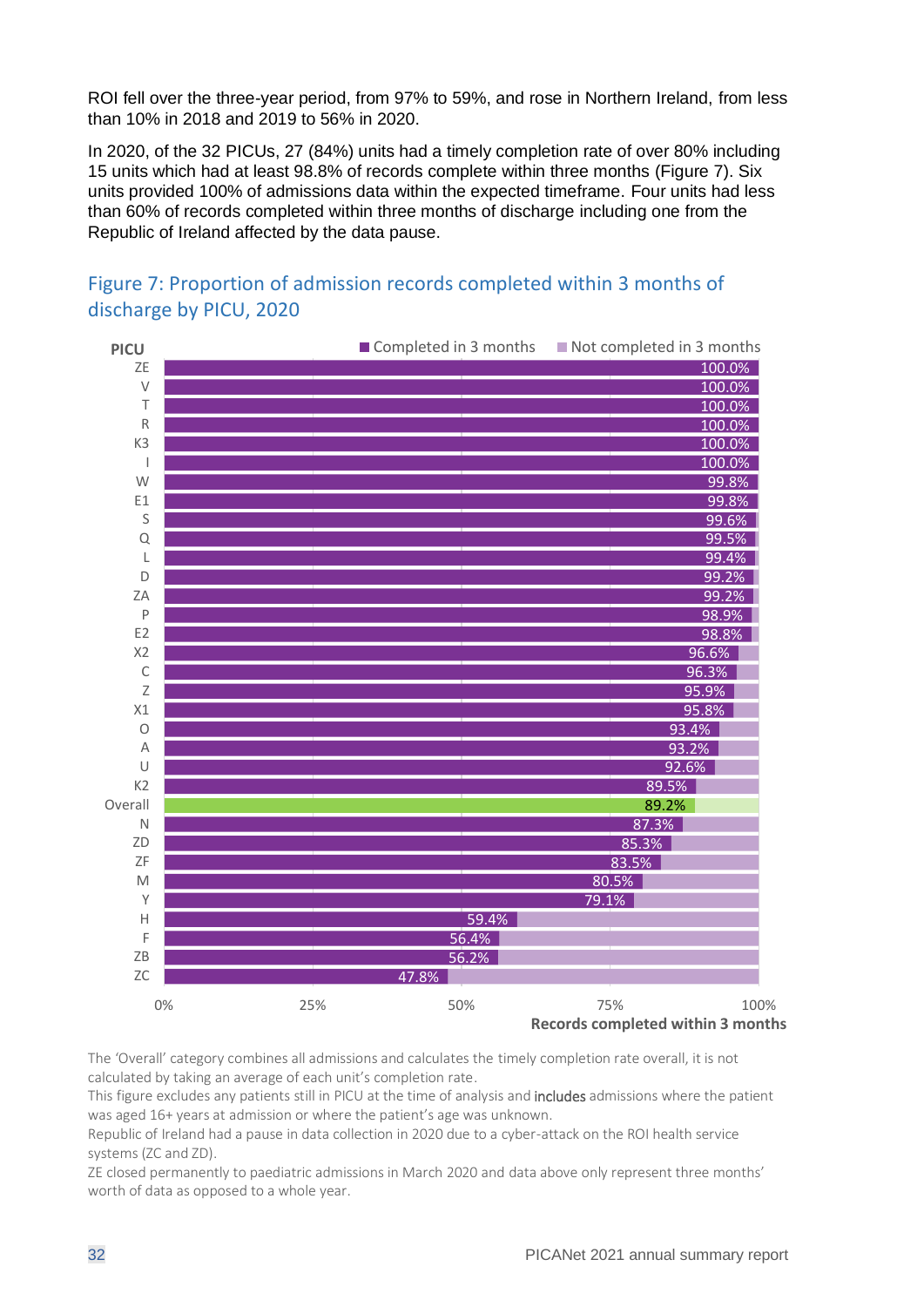## What does this mean?

High levels of case ascertainment ensure that we are confident our findings will be representative of the events and care processes that take place in PICUs. PICUs in England, Wales, Scotland and England had more than 80% of admission data submitted in a timely manner over the whole reporting period; Northern Ireland and the Republic of Ireland both had unavoidable pauses in data collection in 2018 and 2020 respectively. Despite this, data timeliness overall has been increasing over the three year period, rising to around 90% overall in 2020.

## Further details

#### Definitions and methods

Every PICU receives a validation visit from the PICANet research nurse on a rolling programme. At those visits, the numbers of admissions recorded locally are compared with the numbers held on the PICANet database. Any discrepancies are followed up by the PICU. This is called an ascertainment check. Not every PICU is visited each year, so our ascertainment check is based on those PICUs that have received a visit in the most recent year of the reporting period. Due to the COVID-19 pandemic it was not possible for any validation visits to be undertaken in 2020 and as such we have been unable to present an independently validated estimate of case ascertainment. We also monitor the timeliness of data completion, benchmarking against the PICS standard for reporting admissions to PICANet within three months of discharge from the unit.

#### Why is this important?

We want to base our analyses on **all admissions** to be sure that we can interpret our findings appropriately. If a significant proportion of admissions is missing we cannot be as confident about our conclusions. For example, if a number of admissions of children who had died on PICU were missing, we may make the wrong conclusion when comparing standardised mortality ratios (SMRs) between PICUs. We were unable to present data on case ascertainment for 2020 due to the COVID-19 pandemic, however PICANet has consistently had high case ascertainment (e.g. between 2015 and 2019 our estimate of case ascertainment was greater than 97% each year) and it is unlikely that the pandemic would have reduced our case ascertainment rate. Even though we don't have an exact estimate of case ascertainment for 2020, previously high case ascertainment rates mean that we can be confident about our findings.

As well as ensuring we collect data on as many admissions as possible, we also want to ensure that data are collected in a timely manner, that data are accurate and that all relevant data are available for analysis.

Please note that as from 1<sup>st</sup> January 2022, PICANet will be moving to a two month submission guideline in accordance with L3-702 of the PCCS Quality Standards for Critically Ill or Injured Children (2021), and PIC10a of the Paediatric Intensive care Quality Dashboard 2021/2022.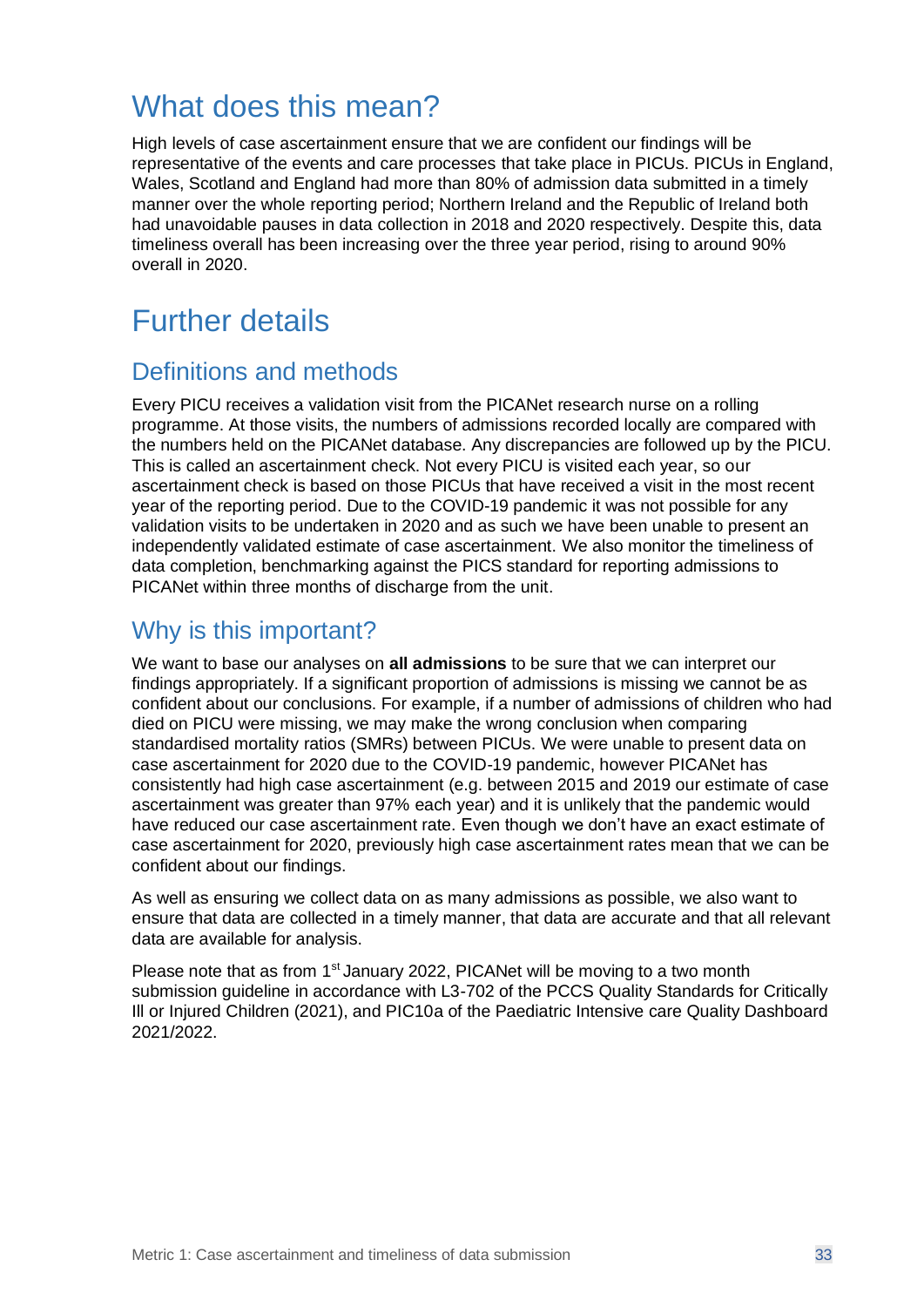## <span id="page-33-0"></span>Metric 2: Retrieval mobilisation times

### What are we measuring?

Some children need to be transported to a PICU in a different hospital for urgent care (nonelective transports). PICANet have calculated how long it takes for the PIC centralised transport service (CTS) team to mobilise and start their journey to retrieve a child needing urgent PIC admission once the decision has been made that PIC transport is required. The mobilisation times of 30 minutes, 31 to 60 minutes, 61 to 180 minutes, and over 180 minutes are represented for the UK and ROI for 2020. This information is further summarised for the individual PIC transport teams.

## What did we find?

For 2018 and 2019, the average number of non-elective transports was just over 4,200 journeys. For 2020 this number decreased by 30% to 2,896 non-elective (emergency) transports. [Figure 8](#page-33-1) shows that 64% of all PIC transport teams mobilised within 30 minutes, an increase from 59% in 2018 and 2019.

Of these, eight of the 12 organisations, mobilised within 30 minutes for more than half of their transports. During 2020 for over half of the specialist PIC transport teams, over four-fifths of their journeys commenced within one hour after the decision was taken that the child required emergency transport.



#### <span id="page-33-1"></span>Figure 8: Number on non-elective PIC transports mobilised by time to mobilisation

Organisations are ranked by the NHS England 30 minute target. Northern Ireland, Scotland, Wales and the Republic of Ireland are exempt from this target but included in the figure.

Just over 1 in 30 journeys (3%) started more than three hours after this decision. For the three-year period 2018–2020 [\(Figure 9\)](#page-34-0), the time taken to mobilisation was consistent with at least 77% of journeys started within one hour of the decision to transport each year, although there was a 30% reduction in the number of journeys carried out in 2020.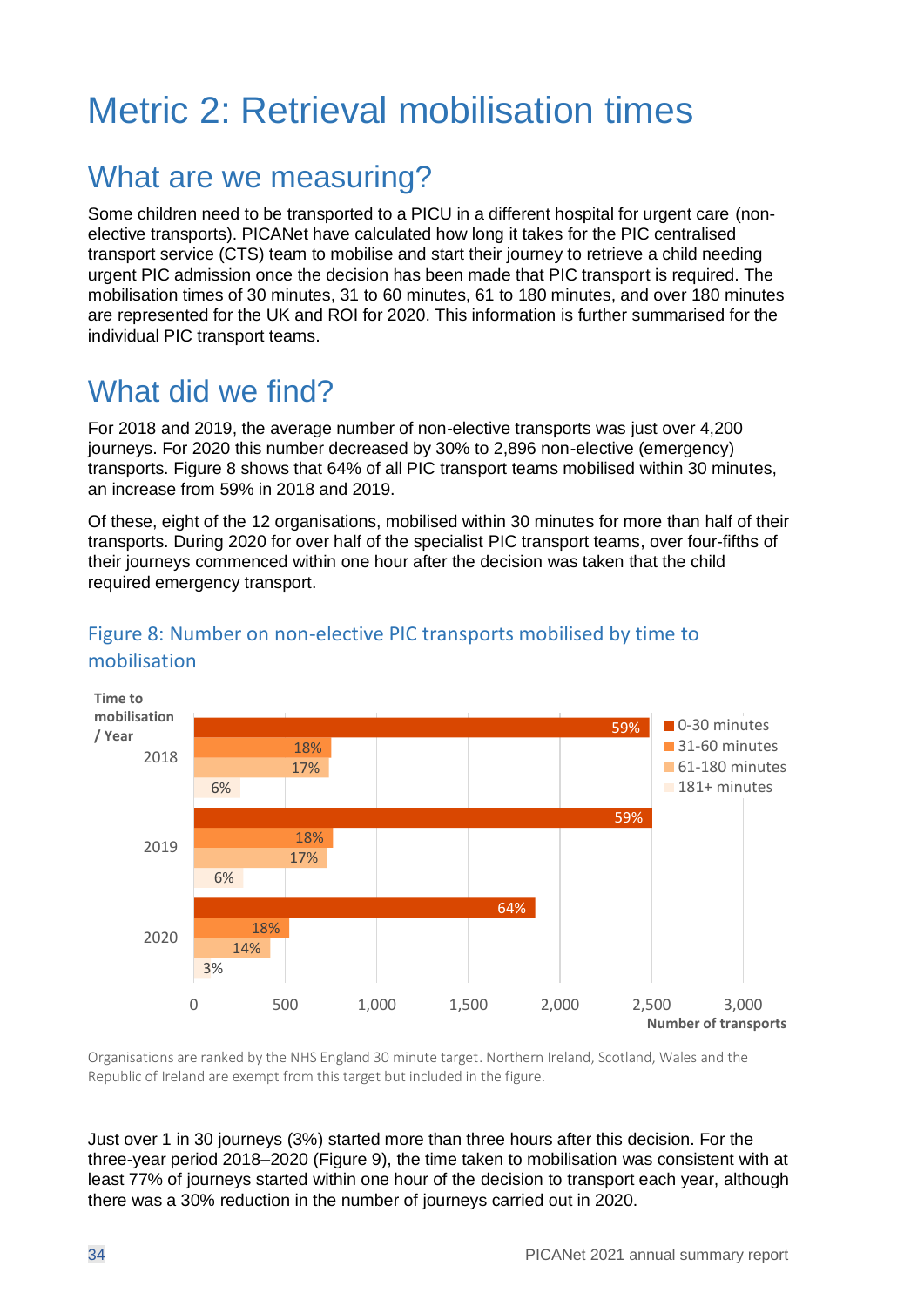#### <span id="page-34-0"></span>Figure 9: Proportion of non-elective transports mobilised by PIC CTS team by time to mobilisation: UK and Republic of Ireland, 2020



\*Organisations are ranked by the NHS England 30 minute target. Northern Ireland, Scotland, Wales and the Republic of Ireland are exempt from this target but included in the figure.

### What does this mean?

In the vast majority of cases, PIC transport teams take less than an hour to start their journey to pick up a child who requires urgent critical care. The NHS England Quality Dashboard recommends that the team departs the transport base within 30 minutes from the time the referral is accepted for retrieval. Most PIC transport teams aim to depart base within 30 minutes of accepting a child for urgent transport. In those cases where it takes longer for the team to depart, the reason for this may relate to the availability of staff, a transport vehicle or a PICU bed.

At busy times identifying an available paediatric intensive care bed may delay departure and some journeys require road and air transport which also requires additional planning before the team can depart.

Time to mobilise does show some variation between transport teams due to covering different and sometimes remote geographical areas, using both road and air travel to achieve their retrieval. The planning required to effect these types of transport may further delay departure from base.

## Further details

#### Definitions and methods

Once a specialist transport organisation has agreed to transport a child they have a target set by the Care Quality Commission to start their journey within one hour and NHS England Quality Dashboard monitors the percentage of emergency retrievals undertaken where the team departs the transport base within 30 minutes from the time the referral is accepted for retrieval. Standards for mobilisation time have not been defined for the devolved nations and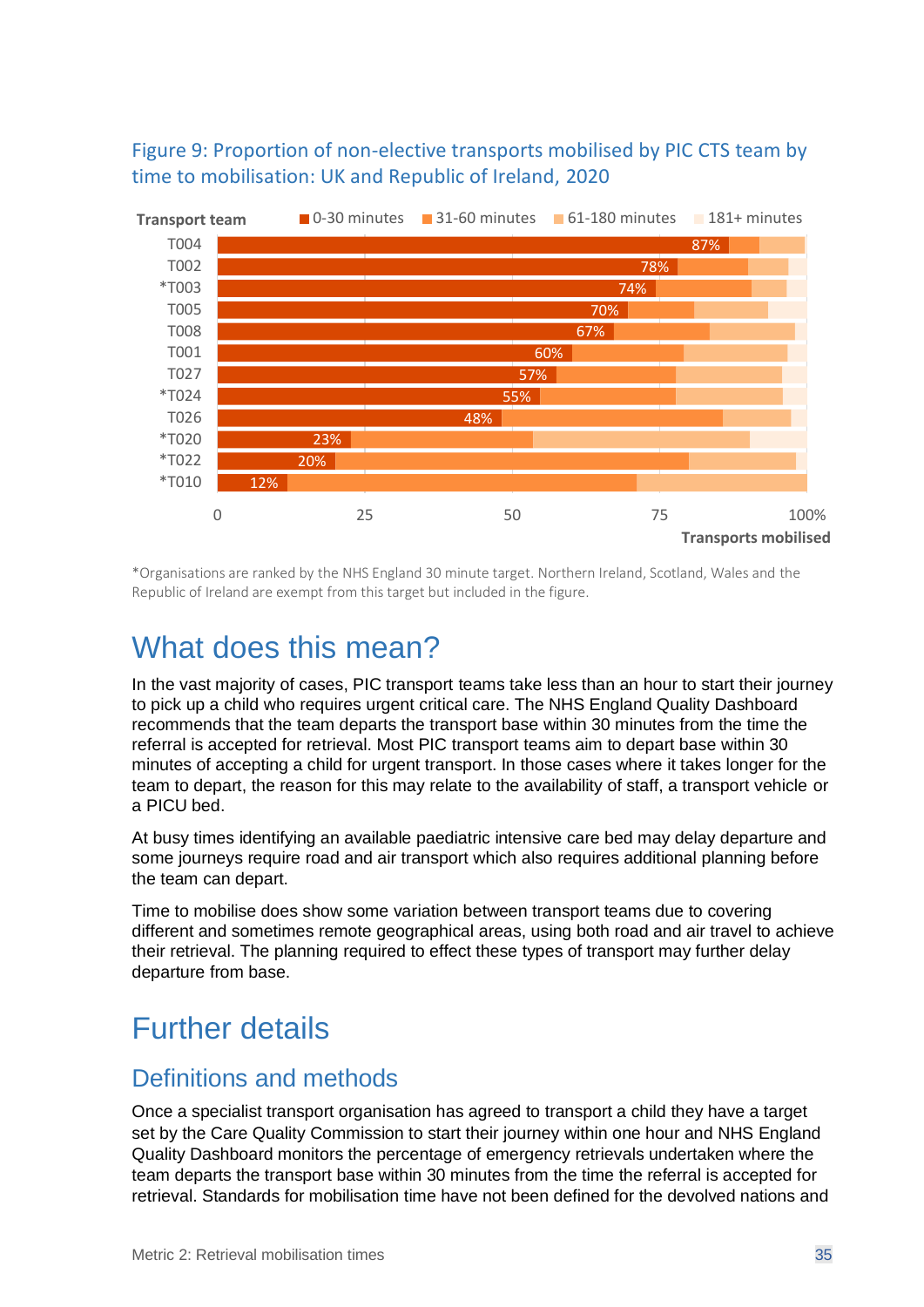ROI. We measured the time from when the team agreed to the transport to the time they set off in the ambulance (or helicopter / plane) for what are called 'non-elective' or urgent transports—these are **not** planned transfers from one PICU to another or from a PICU to a district general hospital.

#### Why is this important?

Any delay in receiving intensive care could put the sick child at risk, as the referring hospital may not have the resources to look after a critically ill child. Delays in getting the team mobilised may just mean that it is very busy, e.g. during periods of 'winter pressures'. Persistent delays may mean that there are insufficient resources in the transport organisation or there are some other organisational issues that need to be addressed. By measuring the time it takes to mobilise the transport team continuously over a long period of time PICANet are able to monitor and report back on PIC transport teams performance, enabling the transport organisations to make changes to improve the quality of their service if appropriate.

The time it takes the PIC centralised transport service (CTS) team to start their journey to pick up a child who needs urgent PIC care and the time taken by the team to travel, from the journey start point to the child's bedside in the referring hospital, are added together to provide a measure called the 'time to bedside'.

Reaching the bedside of a critically ill child within three hours of agreeing the child requires urgent PIC care is a key target for Paediatric Critical Care Transport Teams (PCCTs) to achieve in the United Kingdom. Whilst timely access to specialist care is necessary for these children, a study from England and Wales, undertaken by DEPICT [16] showed no evidence that reducing the time-to-bedside target for PIC CTS teams will improve the survival of critically ill children.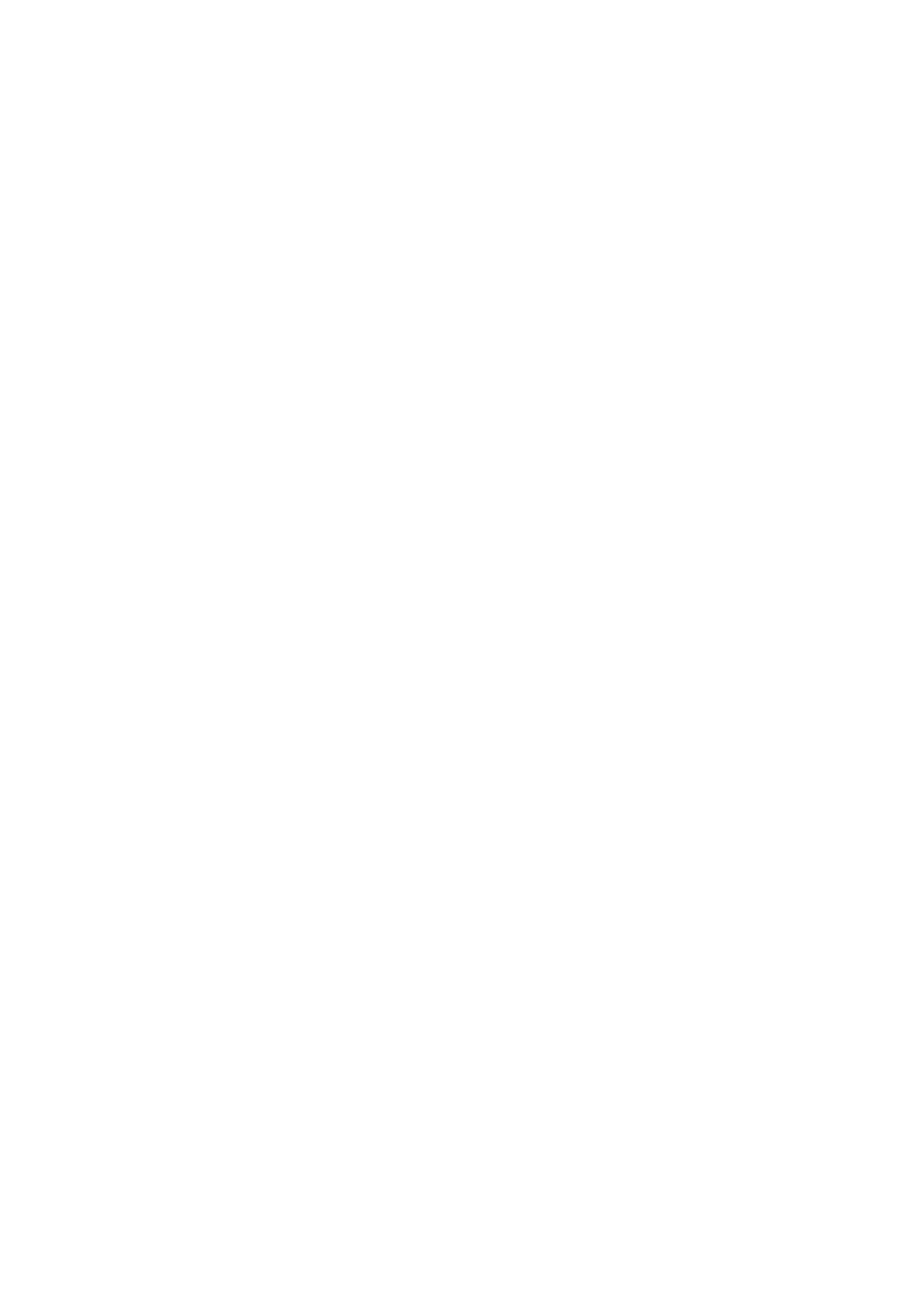## <span id="page-37-0"></span>Metric 3: Number of nurses providing clinical care per bed

### What are we measuring?

In November of each year, we ask PICUs to record how many clinically qualified nurses and non-registered health care staff are employed on their PICU, both in terms of their establishment (i.e. total funded posts) and any vacant posts.

The Paediatric Intensive Care Society (PICS) Standards (2015), state a minimum number of 7.01 Whole Time Equivalent (WTE) qualified (registered) nurses are needed to staff one level 3 critical care bed. Non-registered staff with appropriate competencies may be included in calculations of staffing levels per child requiring critical care, so long as they are working under direct supervision of a registered nurse at all times.

## What did we find?

Overall the establishment figures from PICUs across the UK and the Republic of Ireland show that in 2020 only one PICU (3%) met the PICS standards for nursing staff of 7.01 WTEs per bed of clinically qualified nurses. This increased to six PICUs (18%) when nonregistered health care staff (Bands 2–4) providing clinical care were included [\(Figure 10\)](#page-37-1).

However, if all the recorded vacancies for qualified nurses and non-registered health care staff working clinically were filled, 16 (48%) PICUs would meet the PIC standard of 7.01 WTEs per bed.

#### PICS standards state a minimum number of 7.01 WTE nurses are needed to staff one level 3 critical care bed 0  $\overline{\phantom{a}}$  $\overline{A}$ 6 8 10  $\cup$  $\overline{\phantom{a}}$ 8 ひのとんしゃ マイト マスパイト マスクリス ECC Y H W E1 NICU T U ZD ZA N O Z ZF **Staff per bed (WTE) PICU** Band 2-4 vacancies Band 5-7 vacancies Band 2-4 Band 5-7

#### <span id="page-37-1"></span>Figure 10: Number of registered and non-registered nursing staff providing clinical care in post (WTE) per bed by band and by health organisation, 2020

Ranked by total staff per bed (WTE) for bands 2–7 combined. Data behind this Figure can be viewed in Table S1c in the Tables and Figures.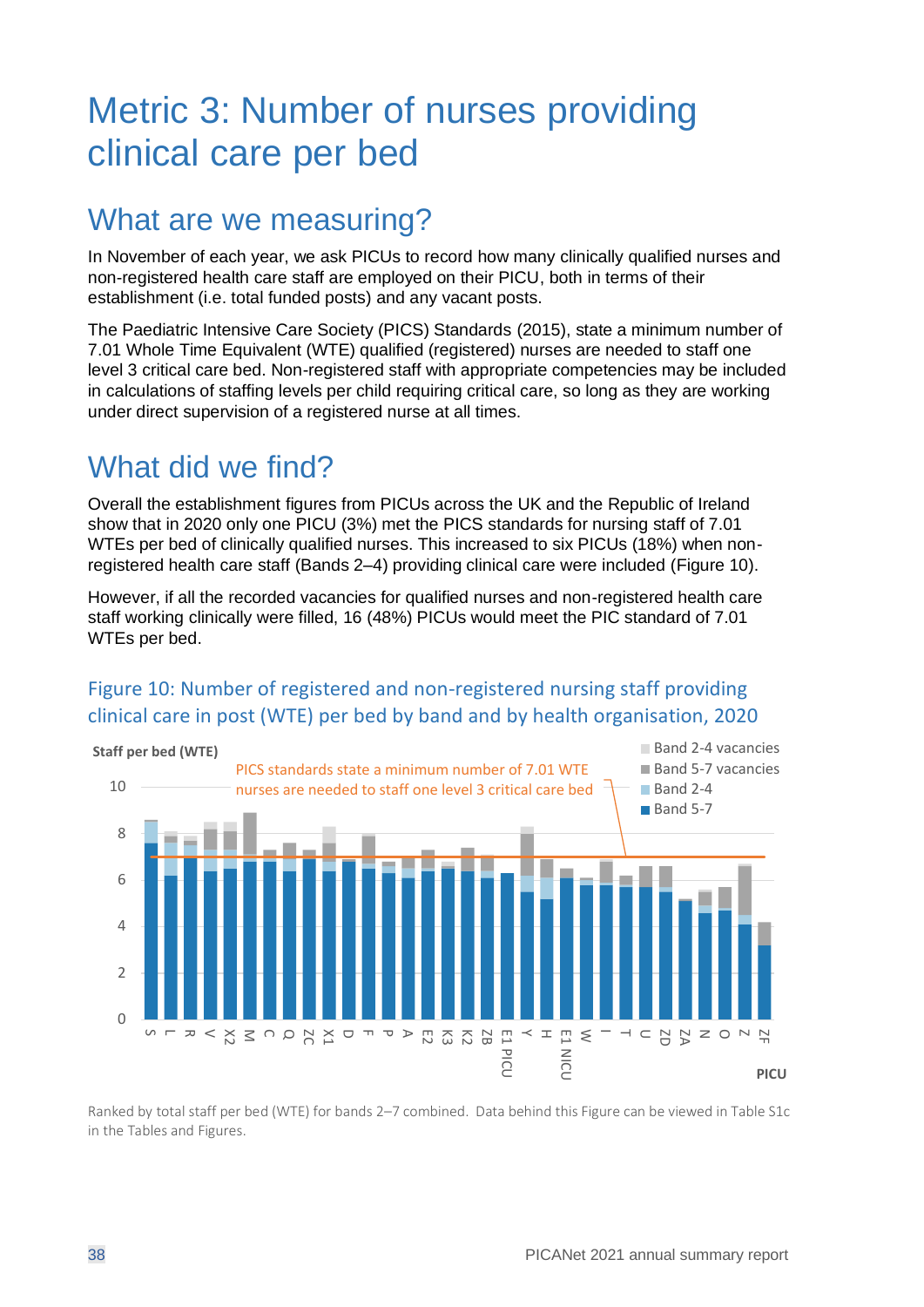## What does this mean?

Based on the data provided by UK and Republic of Ireland PICUs in November 2020, only one PICU met the recommended standard of the Paediatric Intensive Care Society for the minimum number of WTE nurse establishment of 7.01. The addition of bands 2–4 delivering clinical care has enabled five additional PICUs to meet this standard. However, despite few PICUs meeting these standards, staffing data from the census shows that the units ensure that their staffing levels are appropriate for the number of children on the unit and their care requirements, despite NHS and staff working under pressure during the COVID-19 pandemic. This may be achieved by unit staff working flexibly, undertaking additional shifts or using bank or agency staff. The data should be used to inform the future planning of PIC particularly post COVID-19 workforce planning.

## Further details

#### Definition and methods

Each year PICANet carries out a staffing study to monitor staffing levels within PICUs and to audit the appropriate standards of the Paediatric Critical Care Society. These are currently the PCCS Quality Standards for the Care of Critically Ill or Injured Children (6th Edition, October 2021). Staffing data are collected in the November of each year: for the week beginning 2 November in 2020, PICANet present the percentage of PICUs meeting the recommended level of nurse staffing per funded critical care bed. PICS Quality Standards for the Care of Critically Ill Children (5th Edition, December 2015) were in place at the time of the 2020 staffing data collection.

The recommended number of nurses required (or nurse staffing establishment), in order to provide the appropriate levels of care for the number and given dependency of the bed, is calculated according to the PICS Standards (2015), (one nurse to one bed) and high dependency (one nurse for every two beds).

#### Why is this important?

PICUs need to be able to monitor whether they have adequate nursing staff available to run their unit efficiently. PICS Standard L3-207 (2015), and guidance from the PICS Nurse Workforce Planning document for Level 3 Paediatric Critical Care Units, October 2016 states that 'the minimum number of qualified nurses required to staff one level 3 critical care bed is a minimum of 7.01 WTE'. Non-registered staff (health care assistants) with appropriate competencies may be included in calculations of staffing levels per child requiring critical care so long as they are working under direct supervision of a registered nurse at all times.

The availability of specialist PIC nurses is affected by many factors external to PIC including nursing salaries and the cost of living in capital cities. Some PICUs are developing the role of band 2–4 health care assistants to support qualified staff in delivering clinical care in critical care units. Whilst staff recruitment and retention was considered as part of the critical care review, unfortunately the impact of COVID-19 pandemic has shifted the focus to flexible ways of working, alternative staff/patient ratio [17, 18] and staff well-being aimed at retention of staff rather than recruitment [19]. The UKCCNA has emphasised a review of recruitment and retention strategies post pandemic [20].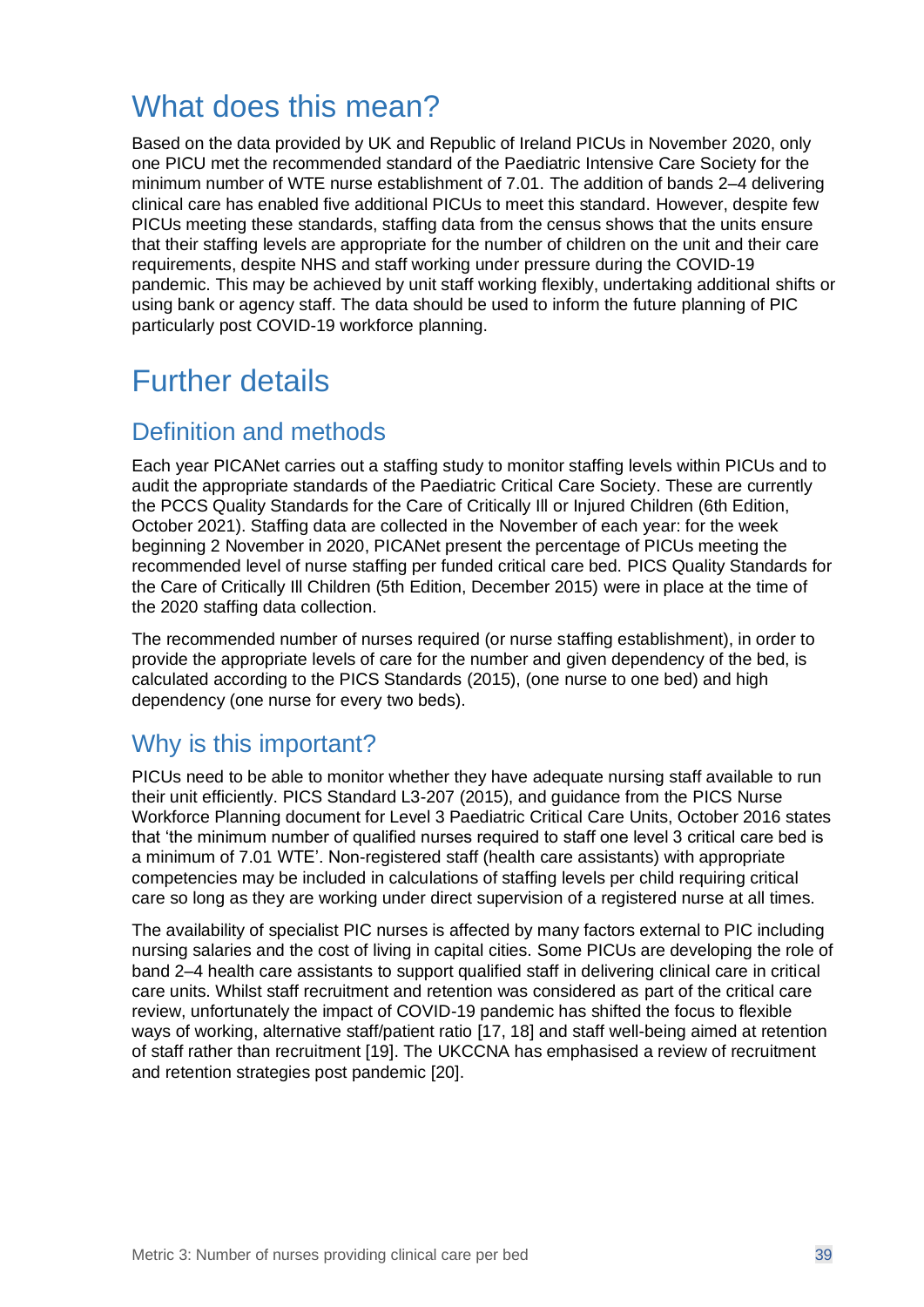## <span id="page-39-0"></span>Metric 4: Emergency readmissions within 48 hours

### What are we measuring?

For each PICU, we record the frequency of emergency readmissions to the discharging PICU within 48 hours of discharge in comparison to the average for the UK and Republic of Ireland [\(Table 7\)](#page-39-1). This is calculated using the admission and discharge dates and times. The emergency readmission rate for each nation was calculated by dividing the number of emergency readmissions by the total number of admissions occurring in that nation for a given year.

We also consider relative emergency readmission rates; these allow us to compare each PICU's rate of emergency readmission within 48 hours with the equivalent rate over the UK and Republic of Ireland combined [\(Figure 11\)](#page-40-0), by dividing their 48 hour emergency readmission rate by the combined UK and Republic of Ireland rate. Relative readmission rates higher than one indicate that a PICU has a higher rate of emergency readmissions within 48 hours than the overall rate for the UK and Republic of Ireland.

## What did we find?

On average between 2018 and 2020 around 310 children (equivalent to about 1.7 out of every 100 admissions) on average were discharged from PICU but then readmitted as an emergency within 48 hours each year [\(Table 7\)](#page-39-1). Rates of emergency readmissions remained steady in England over the reporting period. Wales and Northern Ireland both saw a peak in emergency readmissions in 2018 with rates falling in 2019 and 2020. Rates in Scotland were steady in 2018 and 2019 but increased slightly in 2020. In the Republic of Ireland, emergency readmission rates were lowest in 2018 and remained at 1.7% in 2019 and 2020.

In 2020, the rate of readmissions for individual PICUs ranged between 0% and 3.7%; however, it is important to note that not all PICUs were open to paediatric admissions for the whole of 2020 due to the COVID-19 pandemic. The rate of readmission for individual PICUs over the three years of the reporting period combined ranged between 0.2% and 2.6%.

| Country             | 2018       | 2019       | 2020       | 2018-2020  |
|---------------------|------------|------------|------------|------------|
| England             | 268 (1.6%) | 244 (1.5%) | 216 (1.6%) | 728 (1.6%) |
| Wales               | 15 (2.9%)  | 8(1.6%)    | $3(0.8\%)$ | 26 (1.9%)  |
| Scotland            | 26 (1.9%)  | 31(1.8%)   | 25(2.1%)   | 82 (1.9%)  |
| Northern Ireland    | 14 (2.8%)  | $8(1.6\%)$ | $4(1.1\%)$ | 26 (1.9%)  |
| Republic of Ireland | 18 (1.3%)  | 26(1.7%)   | 24 (1.7%)  | 68 (1.5%)  |
| Total               | 341 (1.7%) | 317 (1.6%) | 272 (1.7%) | 930 (1.6%) |

#### <span id="page-39-1"></span>Table 7: Number of emergency readmissions within 48 hours, 2018–2020

Readmissions within 48h defined as an unplanned admission to the discharging PICU within 48 hours of discharge from that PICU.

Due to small numbers, data for non-NHS and NHS organisations in England are presented combined.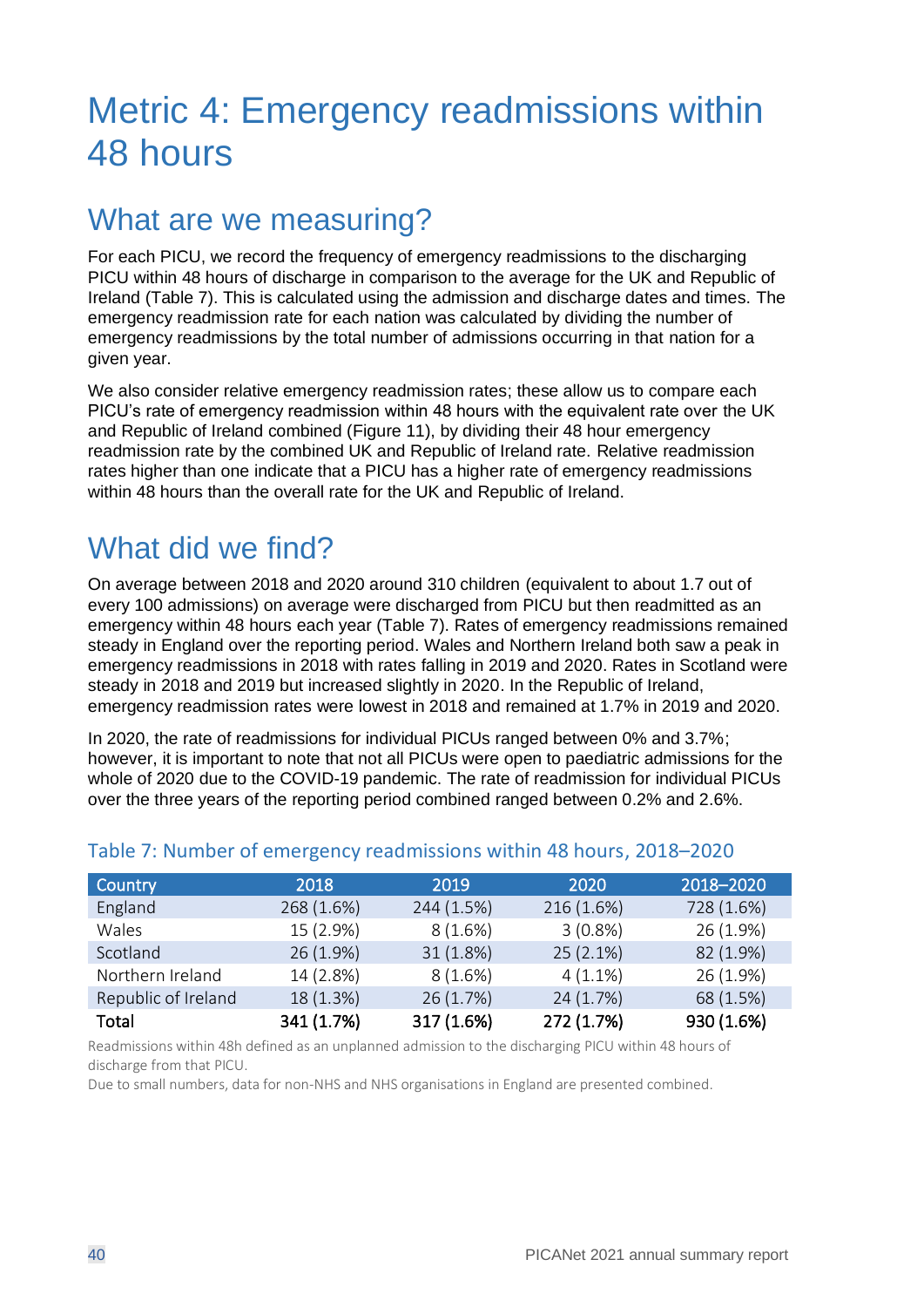The emergency readmission rate for each PICU for the 3-year reporting period ranged from 0.1 to 1.6 times the overall UK and Republic of Ireland rate. We would expect to see substantial variation in each PICU because of the low number of emergency admissions within 48 hours within each individual unit.



#### <span id="page-40-0"></span>Figure 11: Relative rate of emergency readmission within 48 hours of discharge by PICU for 2018–2020

Emergency readmission rates for each individual unit are relative to the overall rate of 1.63, the horizontal dotted line shows where a bar would sit if a unit had an emergency readmission rate that was exactly the same as the overall rate.

Data behind this Figure can be found in Table 42 in the Tables and Figures

## What does this mean?

The proportion of patients requiring emergency re-admission within 48 hours of discharge from PICU was low in all countries, with around 1.6 per 100 admissions. There was substantial variation in the relative emergency readmission rate between PICUs and within PICUs year on year. This must be interpreted within context of the waves of the COVID-19 pandemic as some units closed to paediatric admissions for part of 2020.

## Further details

#### Definitions and methods

We defined an emergency readmission within 48 hours as any unplanned admission to the same PICU within 48 hours of their last discharge from PICU. So if a child was admitted on 1 March at 12:00 and discharged on 2 March at 17:00, but then admitted as an emergency (an unplanned admission) before 4 March at 17:00, they would have been counted in our analysis as they returned to PICU within 48 hours. We then calculated the number of emergency readmissions within 48 hours for every 100 admissions in each PICU to give a rate per 100 admissions. This allows us to compare PICUs with different numbers of admissions.

There is no standard set for the acceptable rate of emergency readmissions within 48 hours, so in order to calculate relative rates we used the overall readmission rate for each specific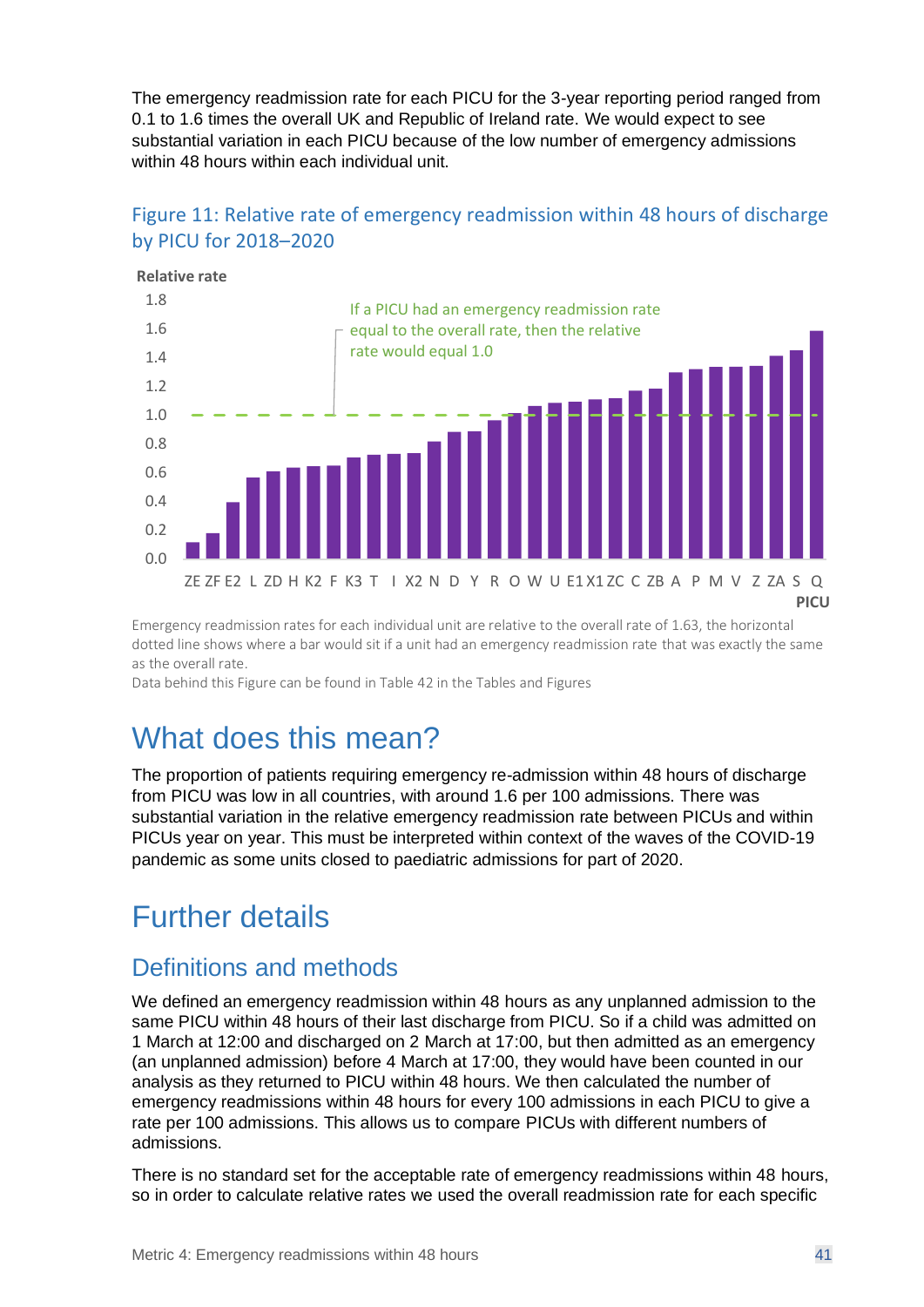year based on all PICUs contributing to PICANet as the standard. We then compared the 48-hour emergency readmission rate for each individual PICU to this overall rate. When interpreting the data, PICUs with relative readmission rates below one have a lower readmission rate than that seen in the UK and Republic of Ireland combined and PICUs with a relative rate above one have a higher readmission rate.

#### Why is this important?

Emergency readmission within 48 hours is an undesirable outcome. From an individual child's perspective, it suggests that their health has deteriorated in a short space of time and that they require further intensive care treatment. This will cause stress to the child, their families and their carers. For a busy PICU, each admission also creates additional demand on a service that usually operates close to capacity.

It should be noted that although emergency readmission is used as a quality indicator, we cannot say that the sole or primary readmission was a reflection of the care provided. PICANet is therefore unable to assess whether the child was discharged too early, or into the wrong care environment, or whether the need for future intensive care was not foreseen.

Relative rates of emergency readmission within 48 hours compared with the overall rate for the UK and Republic of Ireland show considerable variation year on year, although some of this variation could be due to small numbers of emergency readmissions within 48 hours in each PICU. This suggests that emergency readmission rates should be monitored on an ongoing basis.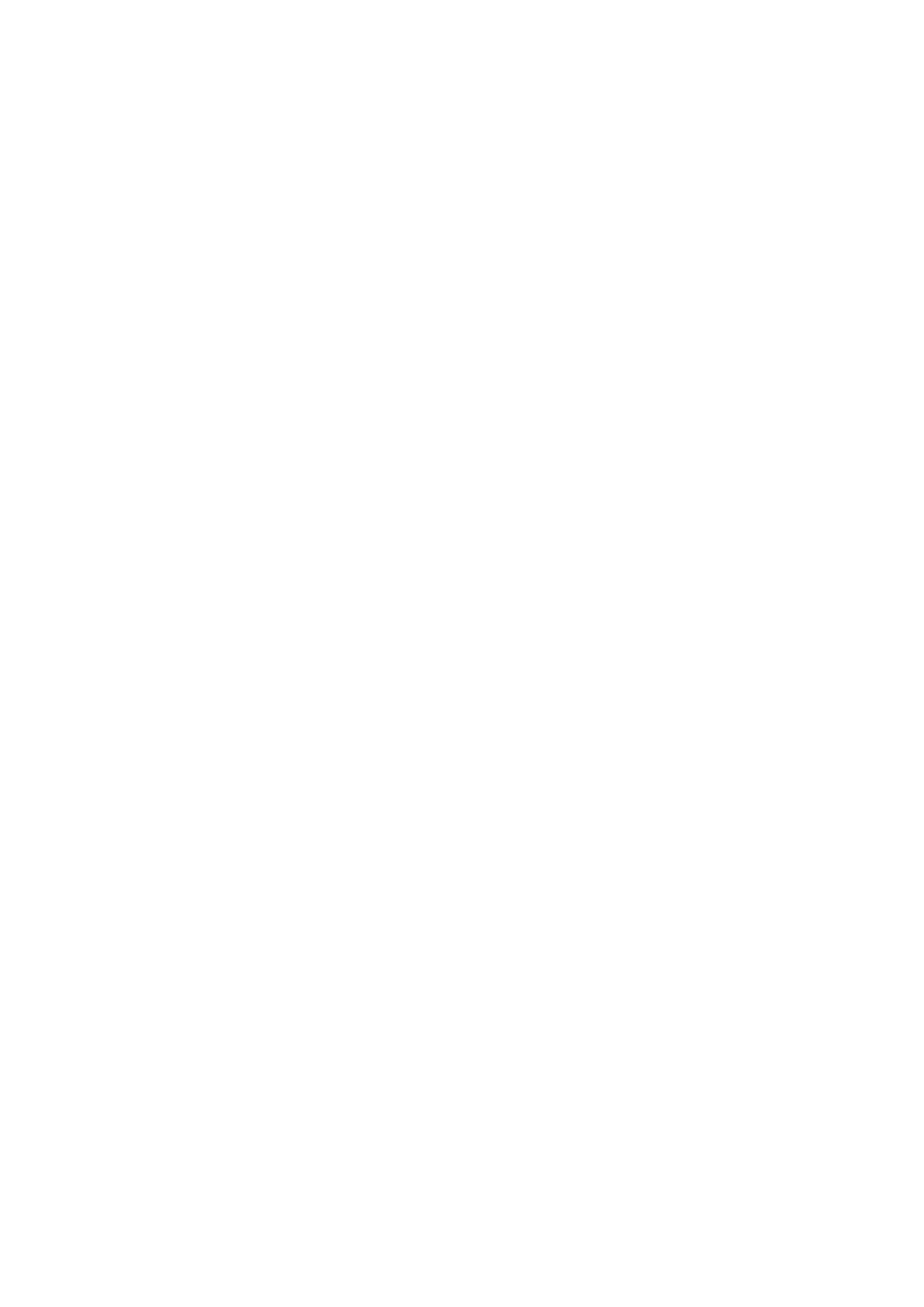## <span id="page-43-0"></span>Metric 5: Mortality in PICU

### What are we measuring?

Mortality (death) rates are assessed for every PICU based on a statistical approach that accounts for the severity of the child's illness at the time of admission. This method is known as risk adjustment. The number of children who actually die (the 'observed' number) is compared to the number we predict to die (the 'expected' number, based on their clinical characteristics at the time of admission) to derive the risk-adjusted Standardised Mortality Ratio (SMR). The risk-adjustment method used to calculate expected mortality was the Paediatric Index of Mortality version 3 (PIM3)[2], which has been recalibrated based on the data within this reporting period. Further details on recalibration can be found in the Tables and Figures document. This year we present risk-adjusted SMRs only for admissions for children aged 0–15 years (as opposed to previous years where we presented based on all admissions); this is because PIM3 was created and validated on data from children rather than all admissions and as such the risk-adjustment is most appropriate in this age group.

## What did we find?

The risk-adjusted SMR for each PICU in the UK and Republic of Ireland for the three-year reporting period 2018–2020 is plotted in [Figure 12.](#page-44-0) There was no evidence that any PICU had an excess mortality rate compared to what would be expected either when looking at just children (0–15 year olds). Three PICUs had a substantially lower mortality rate than would be expected even after allowing for natural variation: Edinburgh, Middlesbrough and Southampton.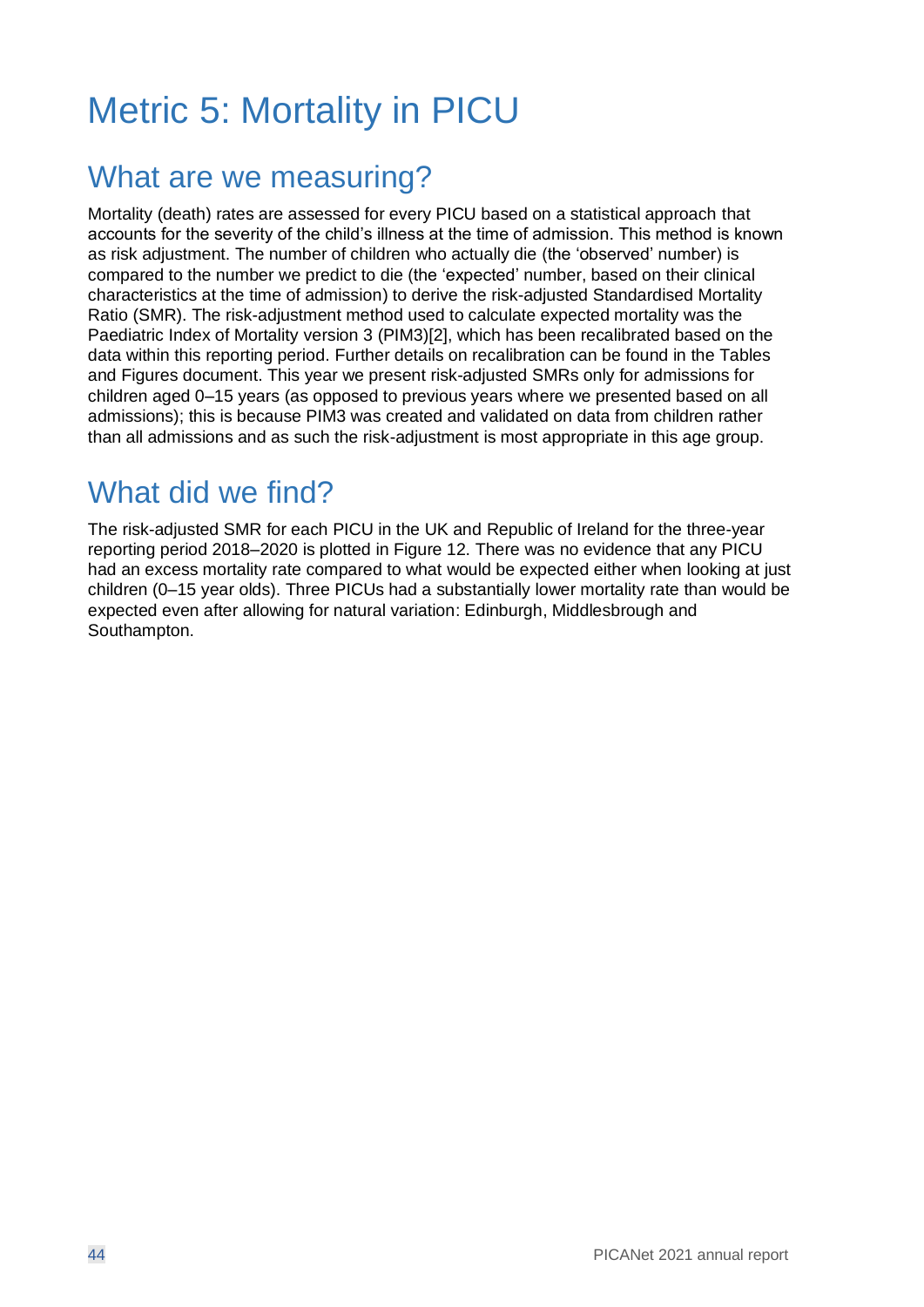<span id="page-44-0"></span>Figure 12: Risk-adjusted Standardised Mortality Ratio (SMR) by health organisation for 0–15 year olds, 2018–2020



Risk-adjustment based on PIM3 calculations recalibrated in 2021. Data behind this Figure can be found in Table 47 in the Tables and Figures.

## What does this mean?

No PICUs had substantially more deaths than was to be expected after allowing for the level of sickness of the patient at the time of admission; three PICUs had substantially fewer deaths than expected.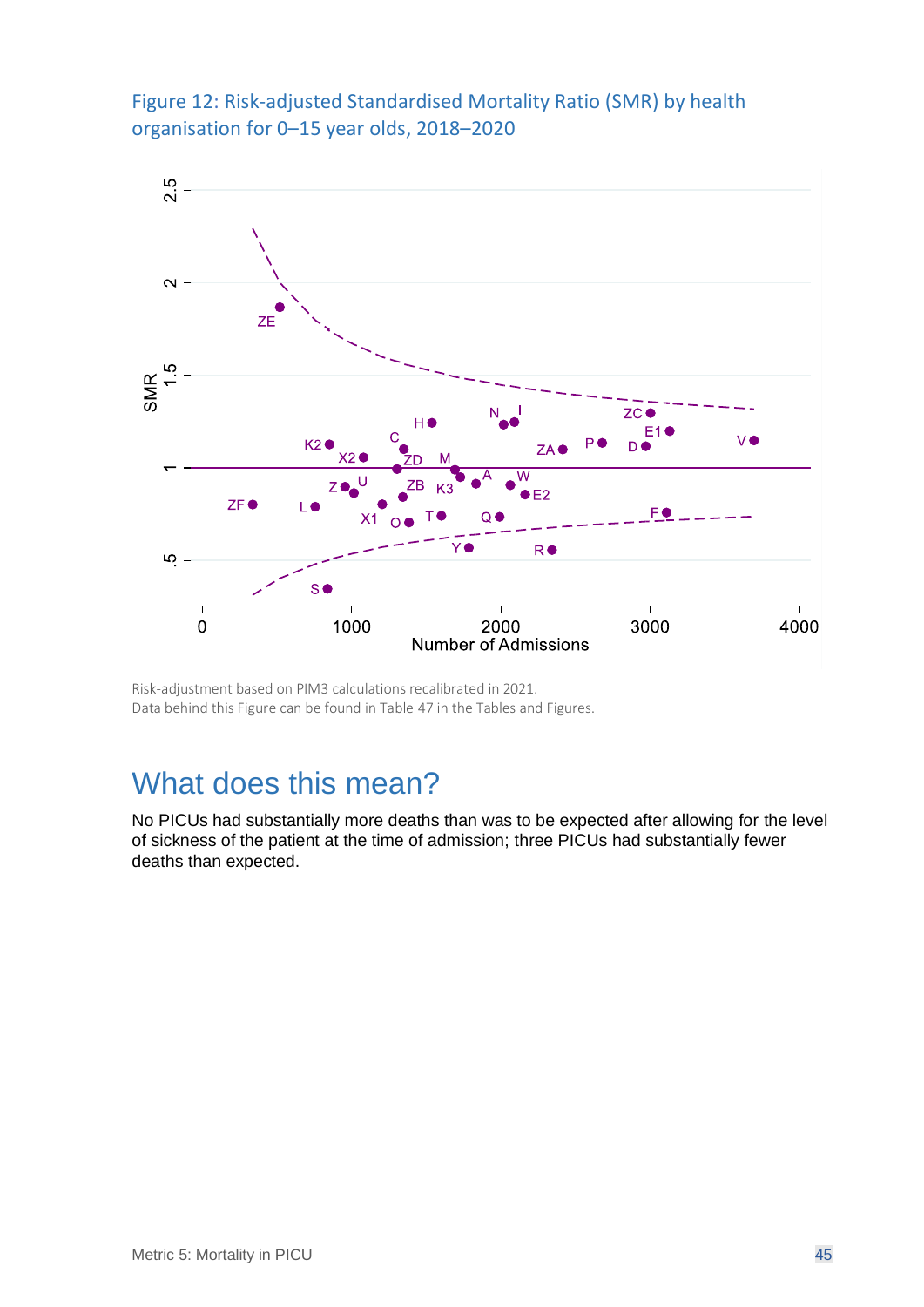#### How to read a funnel plot

[Figure 13](#page-45-0) is a simple example of what a funnel plot might look like. The 'funnel' is created using statistical methods that tell us what range of values we might expect for mortality, given that there are normal 'ups and downs' (natural variation). The limits are wider where there are fewer admissions because with only a few observations we cannot be as certain about our findings. With more observations we can be more confident that the outcome is likely to fall within narrower limits.



#### <span id="page-45-0"></span>Figure 13: Example funnel plot

The blue dots represent individual PICUs. They are plotted from left to right (horizontal-axis) based on the number of admissions to each PICU.

The blue line in the middle of the funnel represents what is "expected", in other words if a dot were to fall exactly on this line then this would mean that the number of deaths observed and the number of expected deaths are equal to each other (so there are no more or fewer deaths than we anticipate). It would be quite rare for a dot to fall exactly on this line and you would always expect a scatter of dots above and below this line. The whole point about funnel plots is to allow us to see differences between units taking into account natural variation.

Any dot that falls within the funnel shape is within the limits of what we would expect to see so the number of observed deaths is no greater (or smaller) than the number we expect. We therefore have no concerns about PICUs with blue dots within the 'funnel'.

If a dot is above the funnel shape (like the red dot in [Figure 13\)](#page-45-0) we say that it is outside the upper limit and is a 'statistical outlier'. This means that the number of deaths in the PICU are higher than the number we expect and that this is possible due to a cause other than natural variation. There are many reasons that a PICU could have a dot which lies above the upper limit including the fact we may not have properly accounted for how sick patients are when they enter the ward, or purely due to chance alone. We have a specifically designed process for investigating whether these PICUs really do have a higher number of deaths than expected and is a 'true outlier'.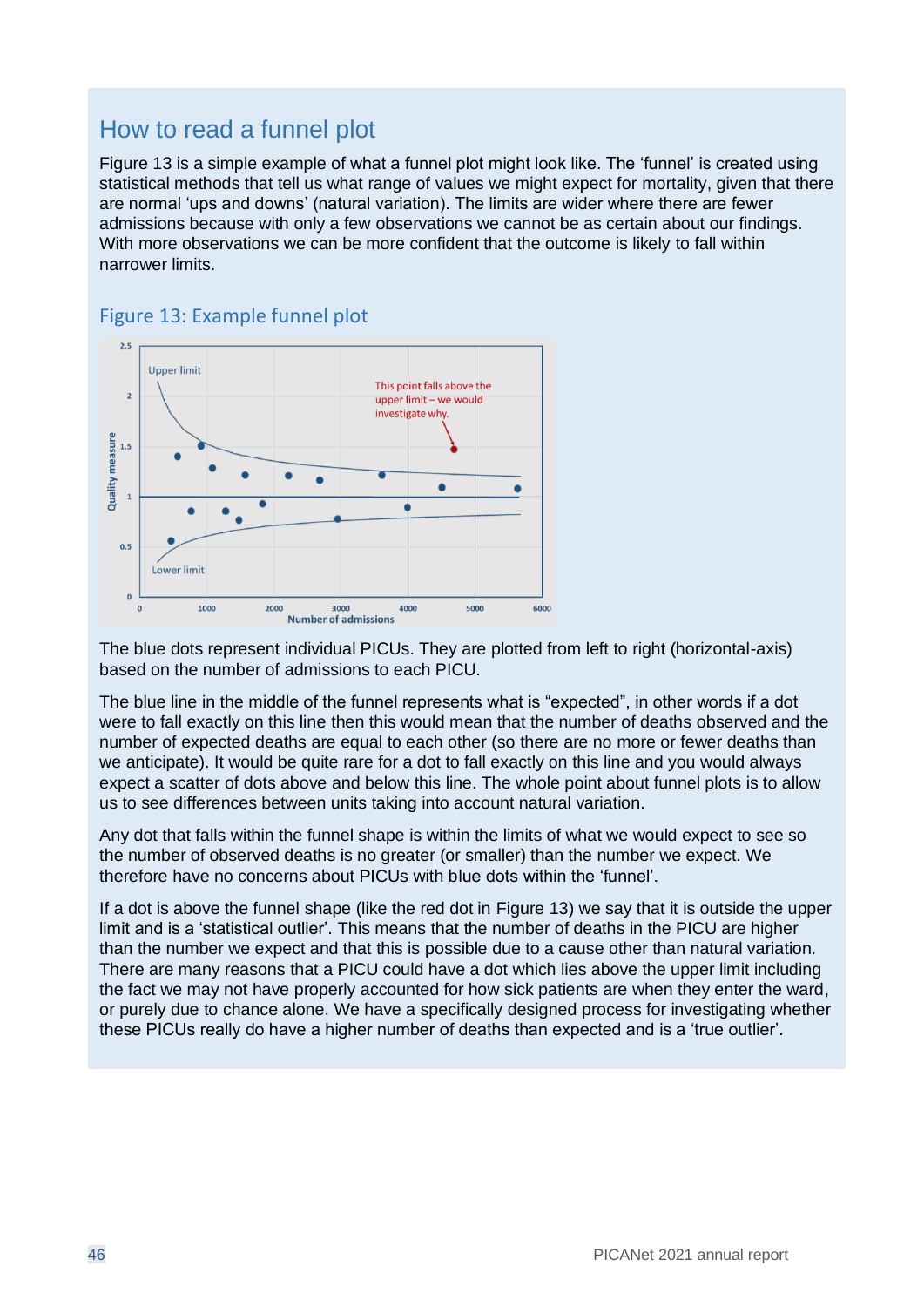## Further details

#### Definitions and methods

Clinical data collected on admission are used in a statistical model to predict the probability that each child might die in PICU: the worse a patient's clinical condition is on admission, the higher the probability that they might die. These probabilities are added up for each PICU to give an overall expected number of deaths in any one period. We then count the actual (observed) number of deaths and calculate what is known as a Standardised Mortality Ratio (SMR) by dividing the observed number of deaths by the expected number. We then use the funnel plot to assess the level of mortality in the PICUs against what is expected.

#### Why is this important?

Although death whilst receiving care on a PICU is extremely rare, it is important to assess whether more (or fewer) deaths than expected occur, as this can indicate that there is something different happening in a PICU. It only represents a statistical measure of mortality and it is very important to use this as an indicator that further investigation is required, not as a true measure of the quality of care delivered.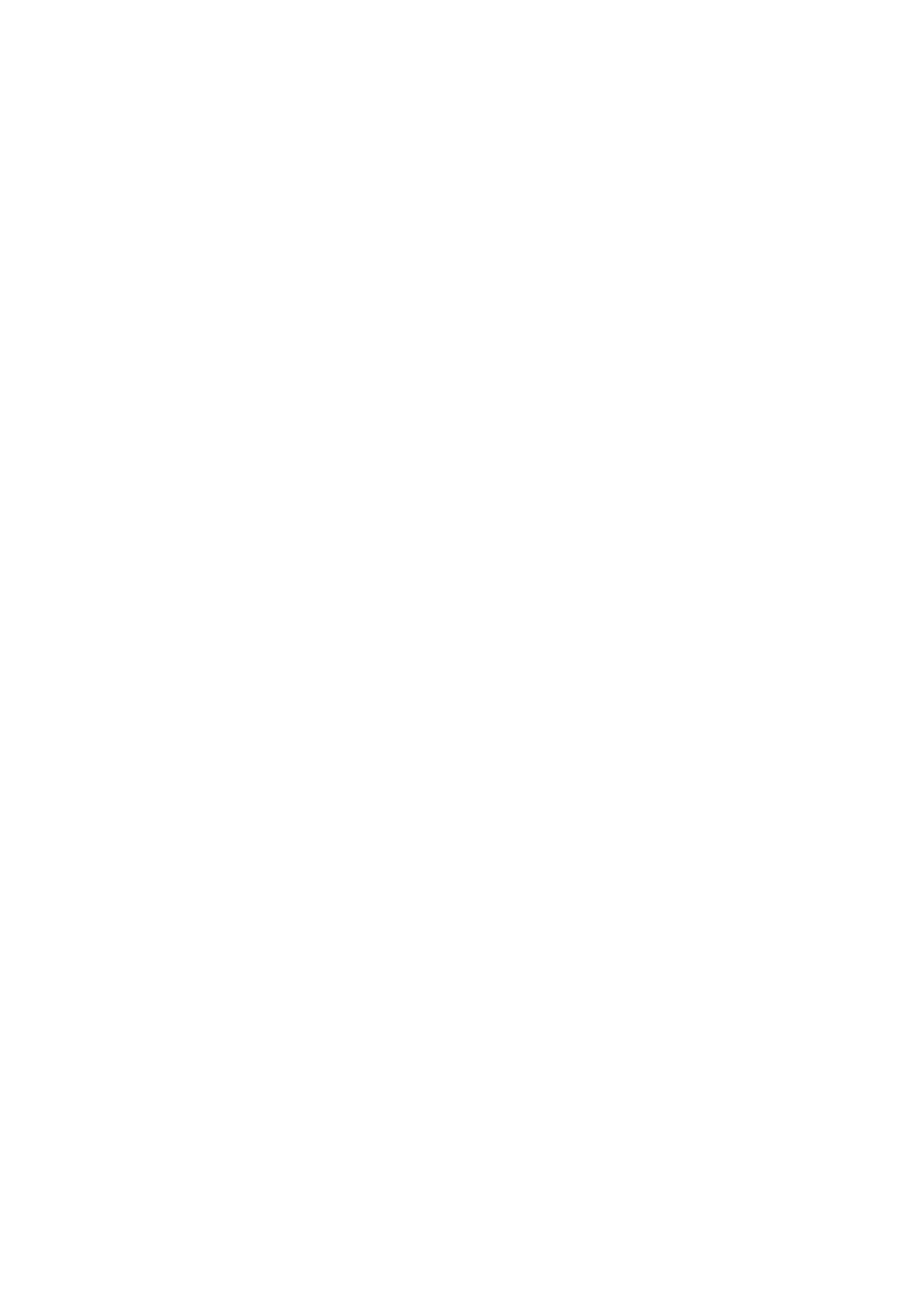## <span id="page-48-0"></span>References

- 1. Paediatric Critical Care Society, *PCCS Quality Standards for the care of Critically Ill or Injured Children (6th Edition)*. 2021.
- 2. Straney, L., et al., *Paediatric Index of Mortality 3: An Updated Model for Predicting Mortality in Pediatric Intensive Care.* Pediatric Critical Care Medicine, 2013. **14**(7): p. 673-681.
- 3. Kanthimathinathan, H.K., et al., *Characteristics of severe acute respiratory syndrome coronavirus-2 infection and comparison with influenza in children admitted to UK PICUs.* Critical Care Explorations, 2021. **3**(3).
- 4. Sinha, R., et al., *Caring for critically ill adults in paediatric intensive care units in England during the COVID-19 pandemic: planning, implementation and lessons for the future.* Archives of Disease in Childhood, 2021. **106**(6): p. 548-557.
- 5. Office for National Statistics. *Population estimates for the UK, England and Wales, Scotland and Northern Ireland: mid-2019, using April 2020 local authority district codes*. 2021; Available from: [https://www.ons.gov.uk/peoplepopulationandcommunity/populationandmigration/popu](https://www.ons.gov.uk/peoplepopulationandcommunity/populationandmigration/populationestimates/datasets/populationestimatesforukenglandandwalesscotlandandnorthernireland) [lationestimates/datasets/populationestimatesforukenglandandwalesscotlandandnorth](https://www.ons.gov.uk/peoplepopulationandcommunity/populationandmigration/populationestimates/datasets/populationestimatesforukenglandandwalesscotlandandnorthernireland)
- [ernireland.](https://www.ons.gov.uk/peoplepopulationandcommunity/populationandmigration/populationestimates/datasets/populationestimatesforukenglandandwalesscotlandandnorthernireland) 6. Central Statistics Office. *2016 Census population estimates, Republic of Ireland*. Available from:<https://data.cso.ie/product/C2016SR1>
- 7. Office for National Statistics. *Deaths registered in England and Wales*. Available from: [https://www.ons.gov.uk/peoplepopulationandcommunity/birthsdeathsandmarriages/de](https://www.ons.gov.uk/peoplepopulationandcommunity/birthsdeathsandmarriages/deaths/datasets/deathsregisteredinenglandandwalesseriesdrreferencetables) [aths/datasets/deathsregisteredinenglandandwalesseriesdrreferencetables.](https://www.ons.gov.uk/peoplepopulationandcommunity/birthsdeathsandmarriages/deaths/datasets/deathsregisteredinenglandandwalesseriesdrreferencetables)
- 8. National Records of Scotland. *Table DT.03: Deaths, by sex and single year of age, Scotland 1974 to 2020*. Available from: [https://www.nrscotland.gov.uk/statistics-and](https://www.nrscotland.gov.uk/statistics-and-data/statistics/statistics-by-theme/vital-events/deaths/deaths-time-series-data)[data/statistics/statistics-by-theme/vital-events/deaths/deaths-time-series-data.](https://www.nrscotland.gov.uk/statistics-and-data/statistics/statistics-by-theme/vital-events/deaths/deaths-time-series-data)
- 9. Northern Ireland Statistics and Research Agency. *Deaths by Age 1955-2019*. Available from:<https://www.nisra.gov.uk/publications/death-statistics>
- 10. Central Statistics Office (Republic of Ireland), *via information request.*
- 11. da Silva, P.S.L., et al., *Care bundles to reduce unplanned extubation in critically ill children: a systematic review, critical appraisal and meta-analysis.* Archives of disease in childhood, 2021.
- 12. Kanthimathinathan, H.K., et al., *Unplanned extubation in a paediatric intensive care unit: prospective cohort study.* Intensive Care Med, 2015. **41**(7): p. 1299-306.
- 13. NHS England. *Paediatric Intensive care (PICU) Quality Dashboard 2021/2022*. 2021.
- 14. NHS England. *Paediatric Intensive care Planned Surgical Activity Review – September 2020*. 2020.
- 15. Paediatric Intensive Care Society, *PICS Quality Standards for the care of Critically Ill Children (5th Edition)*. 2015.
- 16. Seaton, S.E., et al., *Does time taken by paediatric critical care transport teams to reach the bedside of critically ill children affect survival? A retrospective cohort study from England and Wales.* BMC Pediatrics, 2020. **20**(1): p. 301.
- 17. Paediatric Critical Care Society. *RE: Nursing Ratios*. 2020 9/4/2020; Available from: [https://pccsociety.uk/wp-content/uploads/2020/04/Nursing-ratios-letter-v1.0-](https://pccsociety.uk/wp-content/uploads/2020/04/Nursing-ratios-letter-v1.0-16April2020.pdf) [16April2020.pdf](https://pccsociety.uk/wp-content/uploads/2020/04/Nursing-ratios-letter-v1.0-16April2020.pdf)
- 18. UK Critical Care Nursing Alliance. *UKCCNA Position Statement: Nurse Staffing during COVID-19: Jan 2021*. 13/01/2021; Available from: [https://ficm.ac.uk/sites/ficm/files/documents/2021-](https://ficm.ac.uk/sites/ficm/files/documents/2021-10/ukccna_position_final_13.01.2021_.pdf) [10/ukccna\\_position\\_final\\_13.01.2021\\_.pdf.](https://ficm.ac.uk/sites/ficm/files/documents/2021-10/ukccna_position_final_13.01.2021_.pdf)
- 19. NHS Employers. *COVID-19: Guidance for the NHS workforce community on managing COVID-19.*; Available from: [https://www.nhsemployers.org/covid19.](https://www.nhsemployers.org/covid19)
- 20. UK Ciritical Care Nursing Alliance. *UKCCNA position statement: Critical Care nursing workforce post COVID-19*. 2020; Available from: [https://pccsociety.uk/wp](https://pccsociety.uk/wp-content/uploads/2020/05/UKCCNA-position-statement-Critical-Care-nursing-workforce-post-COVID-05.05.2020.pdf)[content/uploads/2020/05/UKCCNA-position-statement-Critical-Care-nursing](https://pccsociety.uk/wp-content/uploads/2020/05/UKCCNA-position-statement-Critical-Care-nursing-workforce-post-COVID-05.05.2020.pdf)[workforce-post-COVID-05.05.2020.pdf.](https://pccsociety.uk/wp-content/uploads/2020/05/UKCCNA-position-statement-Critical-Care-nursing-workforce-post-COVID-05.05.2020.pdf)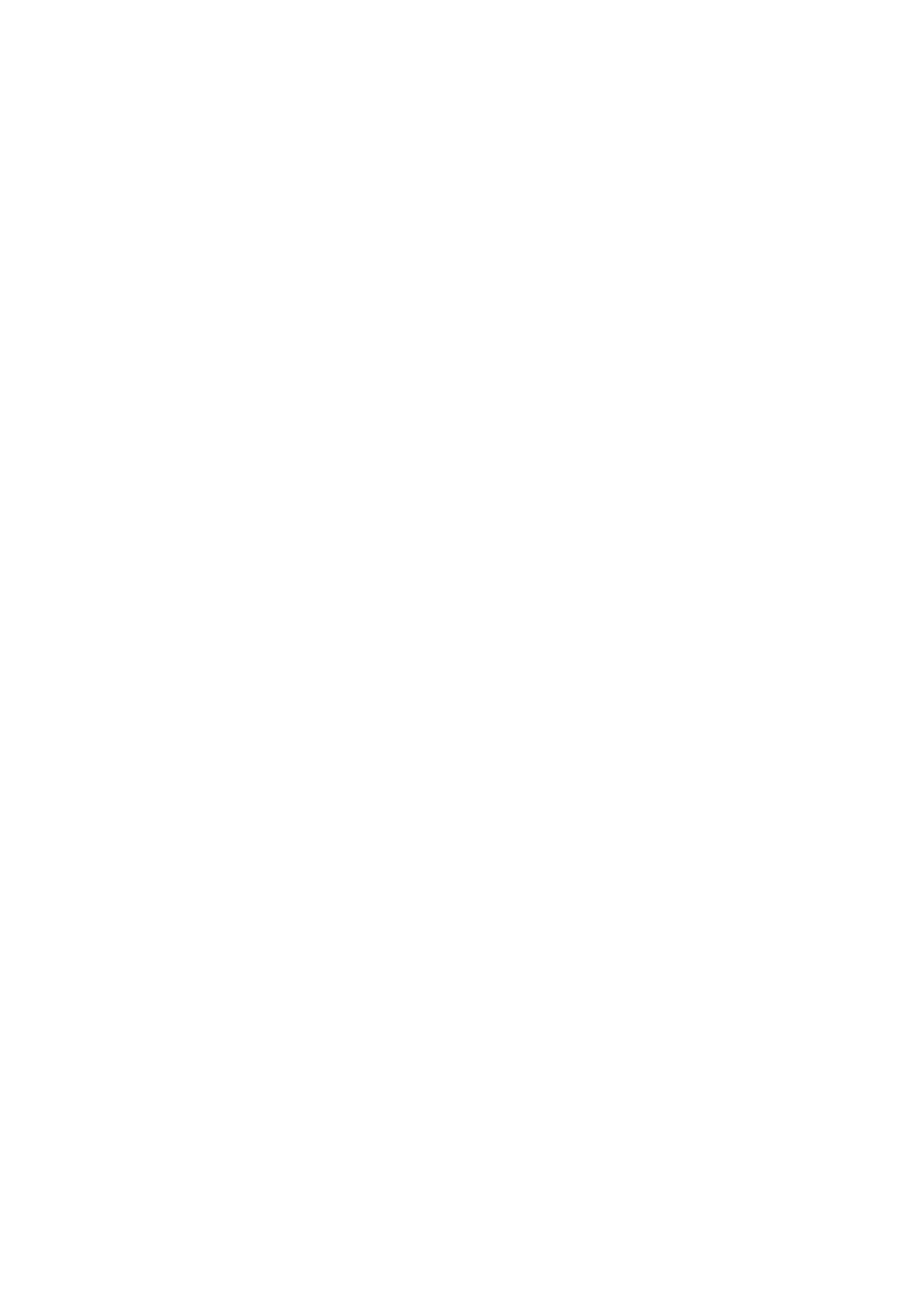## <span id="page-50-0"></span>**Glossary**

| <b>CAG</b>       | <b>Clinical Advisory Group</b>                            |
|------------------|-----------------------------------------------------------|
| <b>CHI</b>       | <b>Community Health Index</b>                             |
| <b>CTS</b>       | <b>Central Transport Services</b>                         |
| <b>GDPR</b>      | <b>General Data Protection Regulation</b>                 |
| HD               | High dependency                                           |
| <b>HQIP</b>      | <b>Healthcare Quality Improvement Partnership</b>         |
| <b>HRA</b>       | <b>Health Research Authority</b>                          |
| <b>HRG</b>       | <b>Healthcare Resource Group</b>                          |
| IC               | <b>Intensive Care</b>                                     |
| <b>NCAPOP</b>    | National Clinical Audit and Patient Outcomes Programme    |
| <b>NHS</b>       | <b>National Health Service</b>                            |
| <b>NOCA</b>      | <b>National Office of Clinical Audit</b>                  |
| <b>ODN</b>       | <b>Operational Delivery Networks</b>                      |
| <b>PCCS</b>      | <b>Paediatric Critical Care Society</b>                   |
| <b>PCCT</b>      | <b>Paediatric Critical Care Transport</b>                 |
| <b>PIC</b>       | Paediatric Intensive Care                                 |
| <b>PICANet</b>   | Paediatric Intensive Care Audit                           |
| <b>PICS</b>      | <b>Paediatric Intensive Care Society</b>                  |
| <b>PICU</b>      | Paediatric Intensive Care Unit                            |
| PIM <sub>3</sub> | Paediatric Index of Mortality 3                           |
| <b>RA-RSPRT</b>  | Risk Adjusted Resetting Sequential Probability Ratio Test |
| <b>ROI</b>       | Republic of Ireland                                       |
| <b>SG</b>        | <b>Steering Group</b>                                     |
| <b>SMR</b>       | Standardised mortality ratio                              |
| <b>UKCCNA</b>    | <b>UK Critical Care Nursing Alliance</b>                  |
| <b>UK</b>        | <b>United Kingdom</b>                                     |
| <b>WHSSC</b>     | Welsh Health Specialised Service Committee                |
| <b>WTE</b>       | Whole time equivalent                                     |